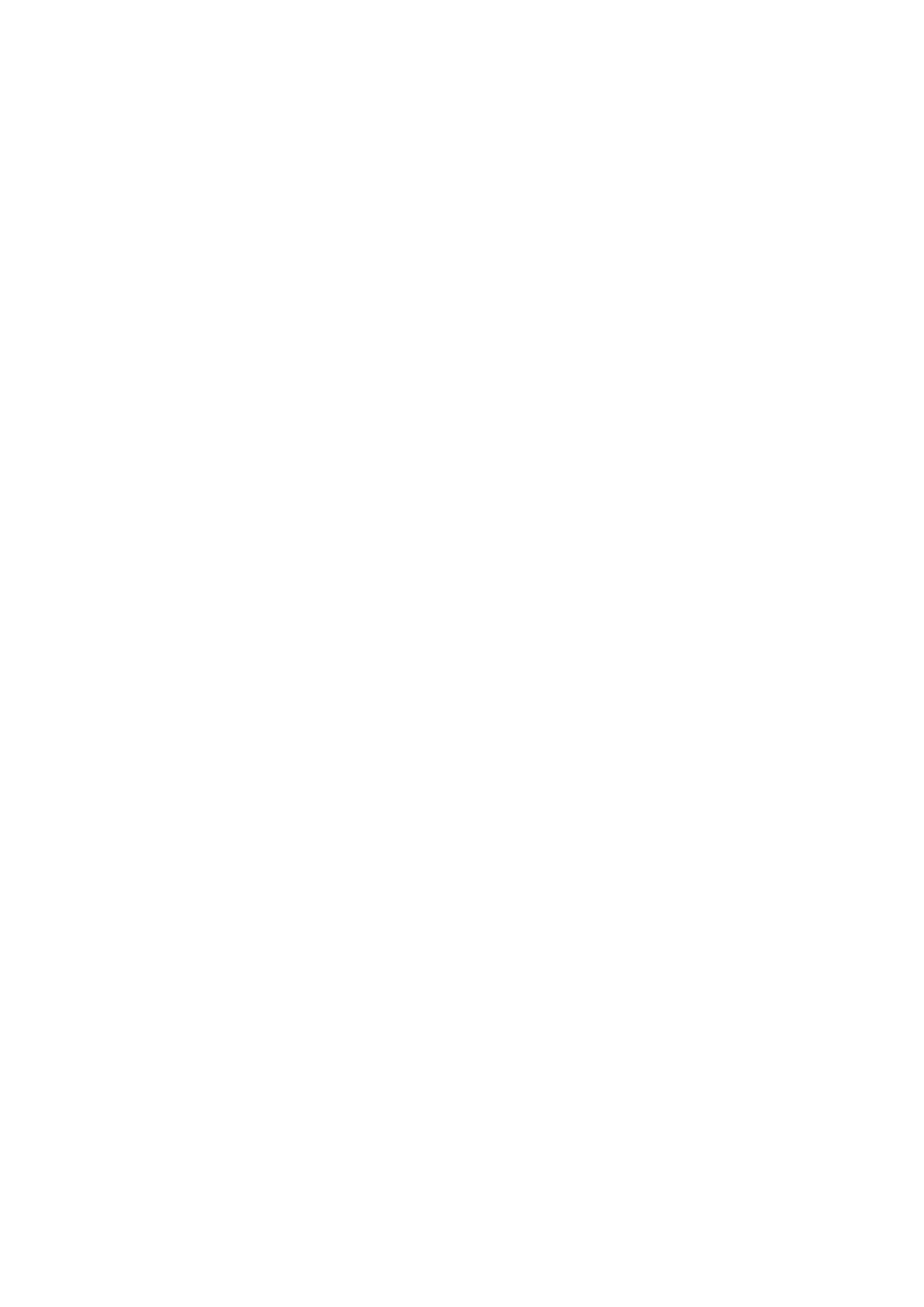Portfolio Committee No. 4 - Customer Service and Natural **Resources** 

# **Electronic Conveyancing (Adoption of National Law) Amendment Bill 2022**

Ordered to be printed 8 April 2022 according to Standing Order 231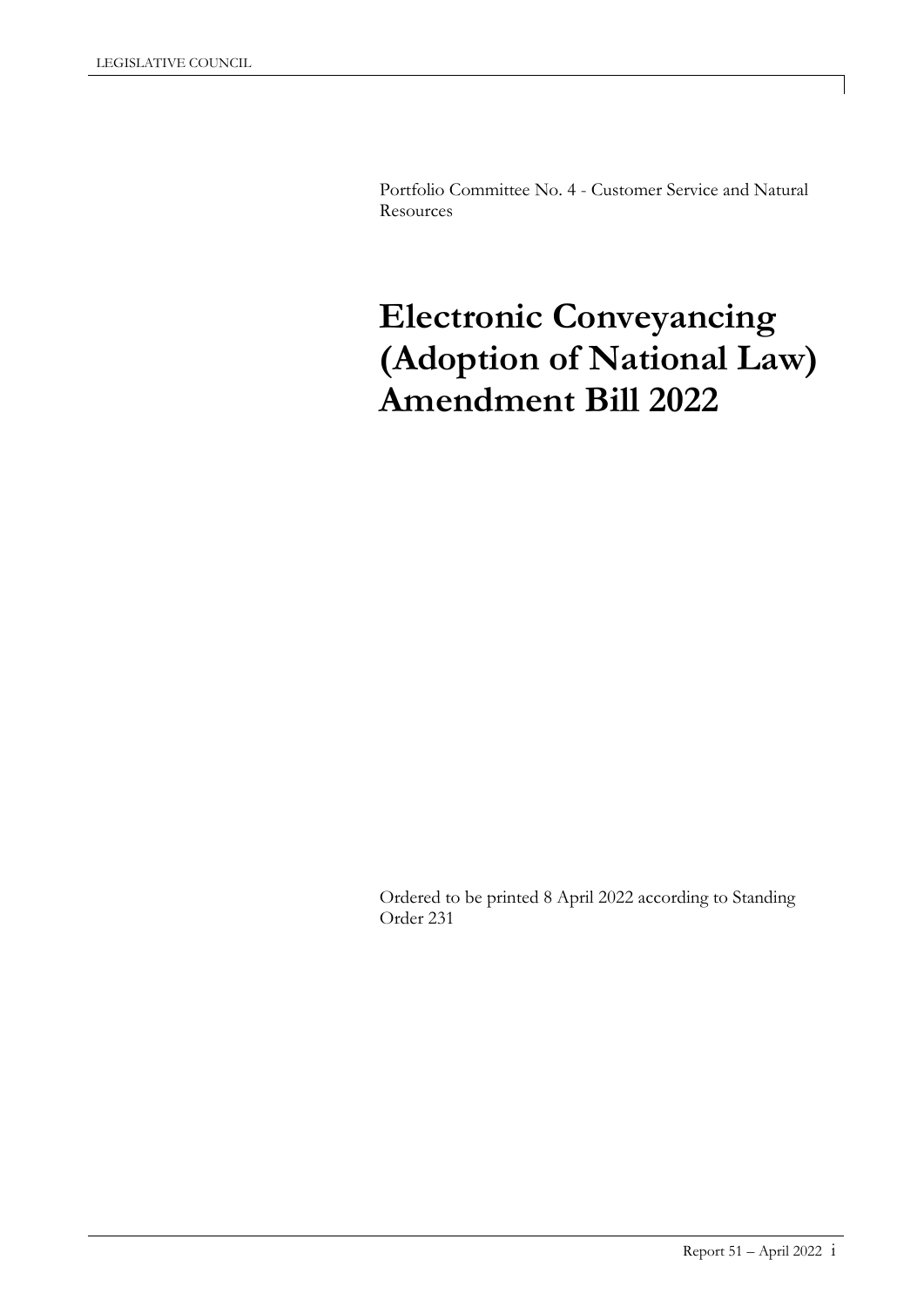**New South Wales. Parliament. Legislative Council. Portfolio Committee No. 4 - Customer Service and Natural Resources. Report no. 51.**

Electronic Conveyancing (Adoption of National Law) Amendment Bill 2022

"April 2022"

Chair: The Hon. Mark Banasiak MLC



A catalogue record for this book is available from the National Library of Australia

ISBN 978-1-922543-58-5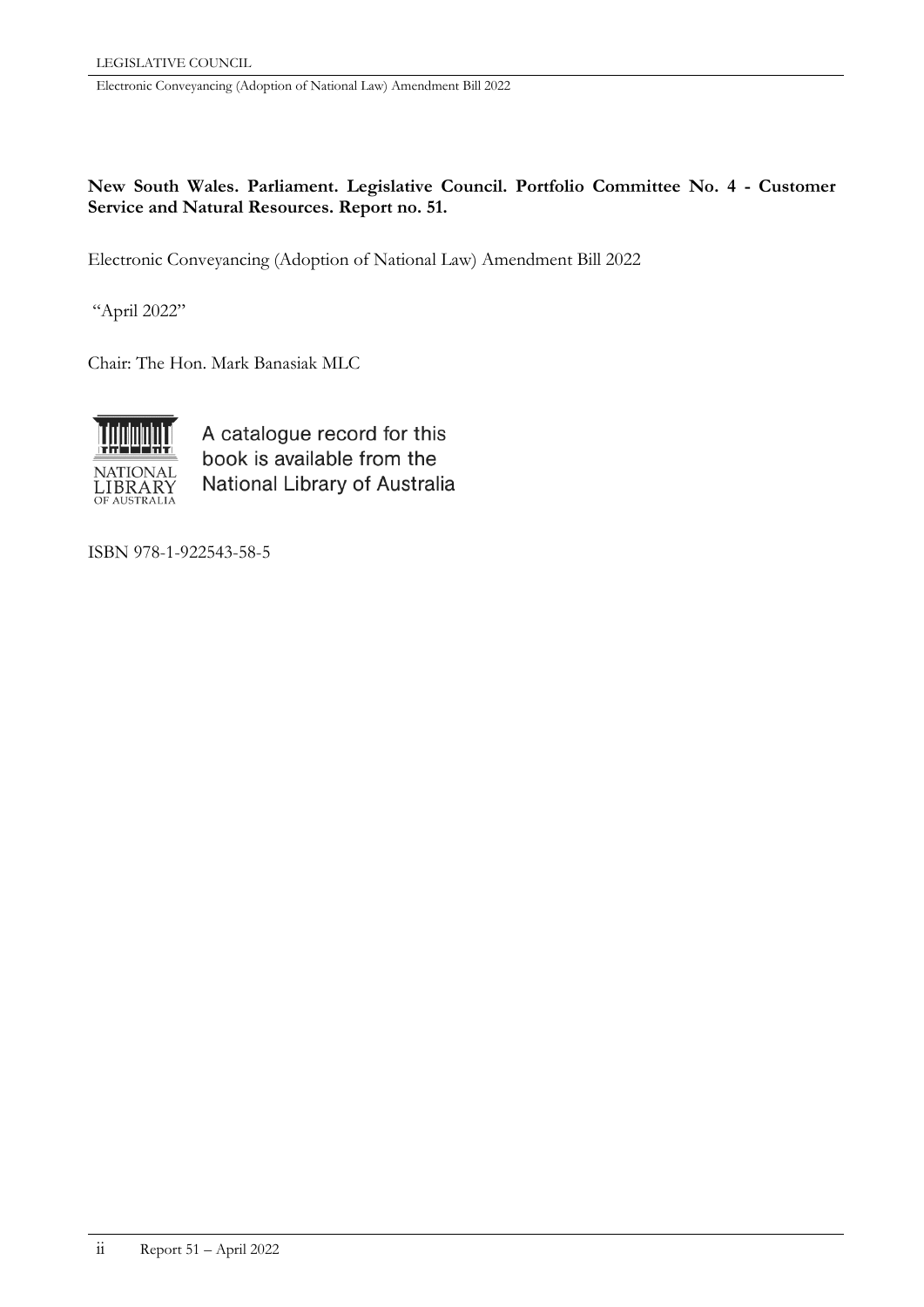# **Table of contents**

|                  | <b>Committee details</b>                                                                                                                                                    | $\mathbf{V}$                    |
|------------------|-----------------------------------------------------------------------------------------------------------------------------------------------------------------------------|---------------------------------|
|                  | Chair's foreword                                                                                                                                                            | <b>vi</b>                       |
|                  | <b>Findings</b>                                                                                                                                                             | vii                             |
|                  | Recommendations                                                                                                                                                             | viii                            |
|                  | Conduct of inquiry                                                                                                                                                          | ix                              |
| Chapter 1        | Overview                                                                                                                                                                    | $\mathbf{1}$                    |
|                  | Overview of current eConveyancing system<br>Proposed reform to the system through interoperability                                                                          | $\mathbf{1}$<br>$\mathbf{2}$    |
|                  | Background to the bill                                                                                                                                                      | 4                               |
|                  | Referral of the bill                                                                                                                                                        | 4                               |
|                  | Overview and purpose of the bill                                                                                                                                            | $\overline{\mathbf{4}}$         |
| <b>Chapter 2</b> | Key issues                                                                                                                                                                  | 7                               |
|                  | Competition, pricing and innovation<br>Competition and interoperability<br>Pricing<br>Innovation                                                                            | 7<br>$\overline{7}$<br>10<br>13 |
|                  | System safeguards and regulatory oversight<br>Safeguards on system readiness and change management<br>System resilience and risks of failure<br>Regulation by industry code | 14<br>14<br>15<br>16            |
|                  | Nature of reform and timeline<br>Stakeholder views on the nature of reforms<br>Timeline of reform<br>Amending the bill                                                      | 18<br>18<br>19<br>21            |
|                  | <b>Committee comment</b>                                                                                                                                                    | 23                              |
| Appendix 1       | <b>Submissions</b>                                                                                                                                                          | 26                              |
| Appendix 2       | Witnesses at hearings                                                                                                                                                       | 27                              |
| Appendix 3       | <b>Minutes</b>                                                                                                                                                              | 28                              |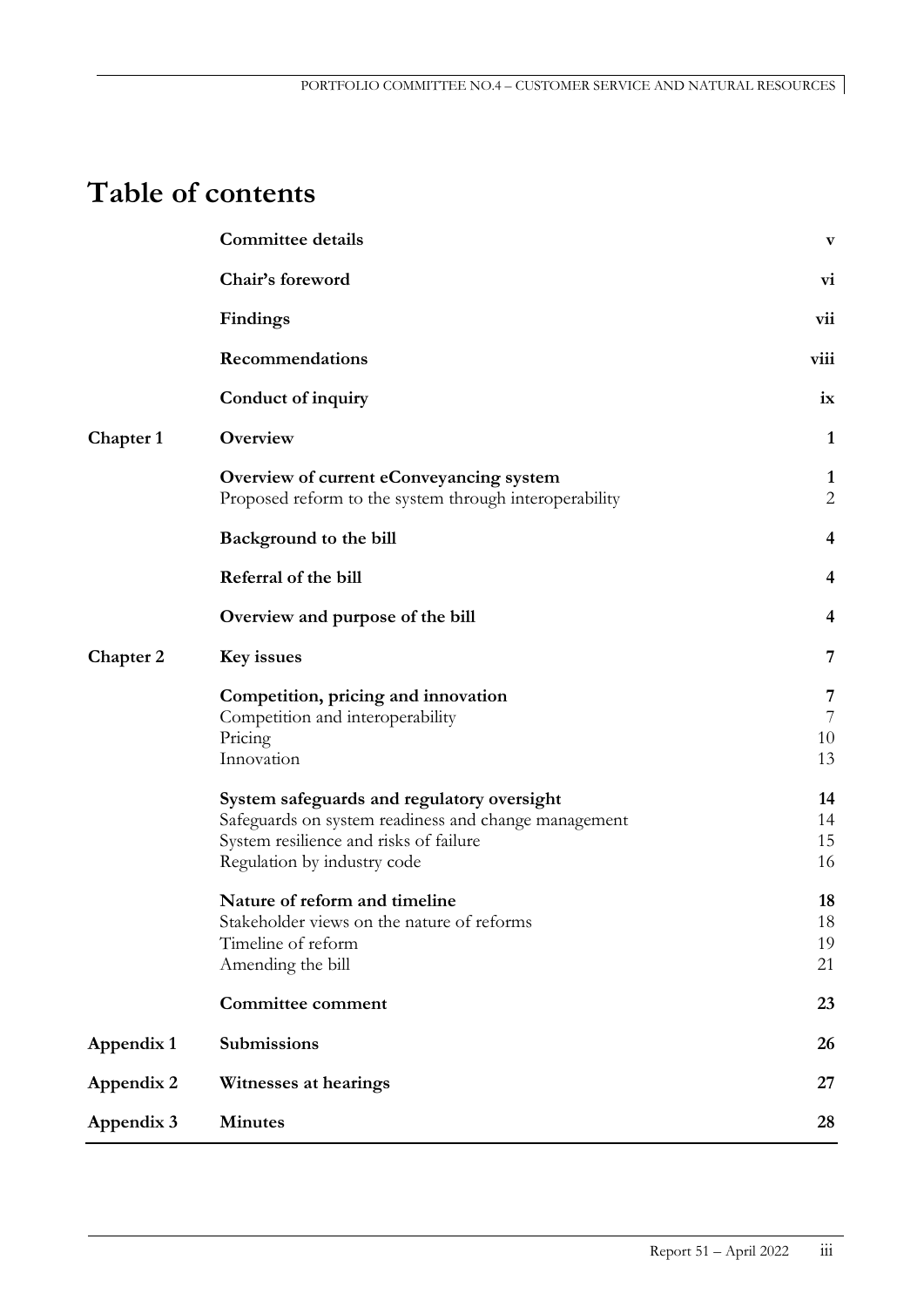# **Terms of reference**

# That:

- (a) the provisions of the Electronic Conveyancing (Adoption of National Law) Amendment Bill 2022 be referred to Portfolio Committee No. 4 for inquiry and report,
- (b) the bill be referred to the committee upon receipt of the message on the bill from the Legislative Assembly,
- (c) the committee report by 8 April 2022, and
- (d) on the report being tabled, a motion may be moved immediately for the first reading and printing of the bill.

The terms of reference for the inquiry were referred to the committee by the Legislative Council on 22 February  $2022.<sup>1</sup>$  $2022.<sup>1</sup>$  $2022.<sup>1</sup>$ 

<span id="page-5-0"></span>-

<sup>1</sup> *Minutes*, NSW Legislative Council, 22 February 2022, pp 2927-2928.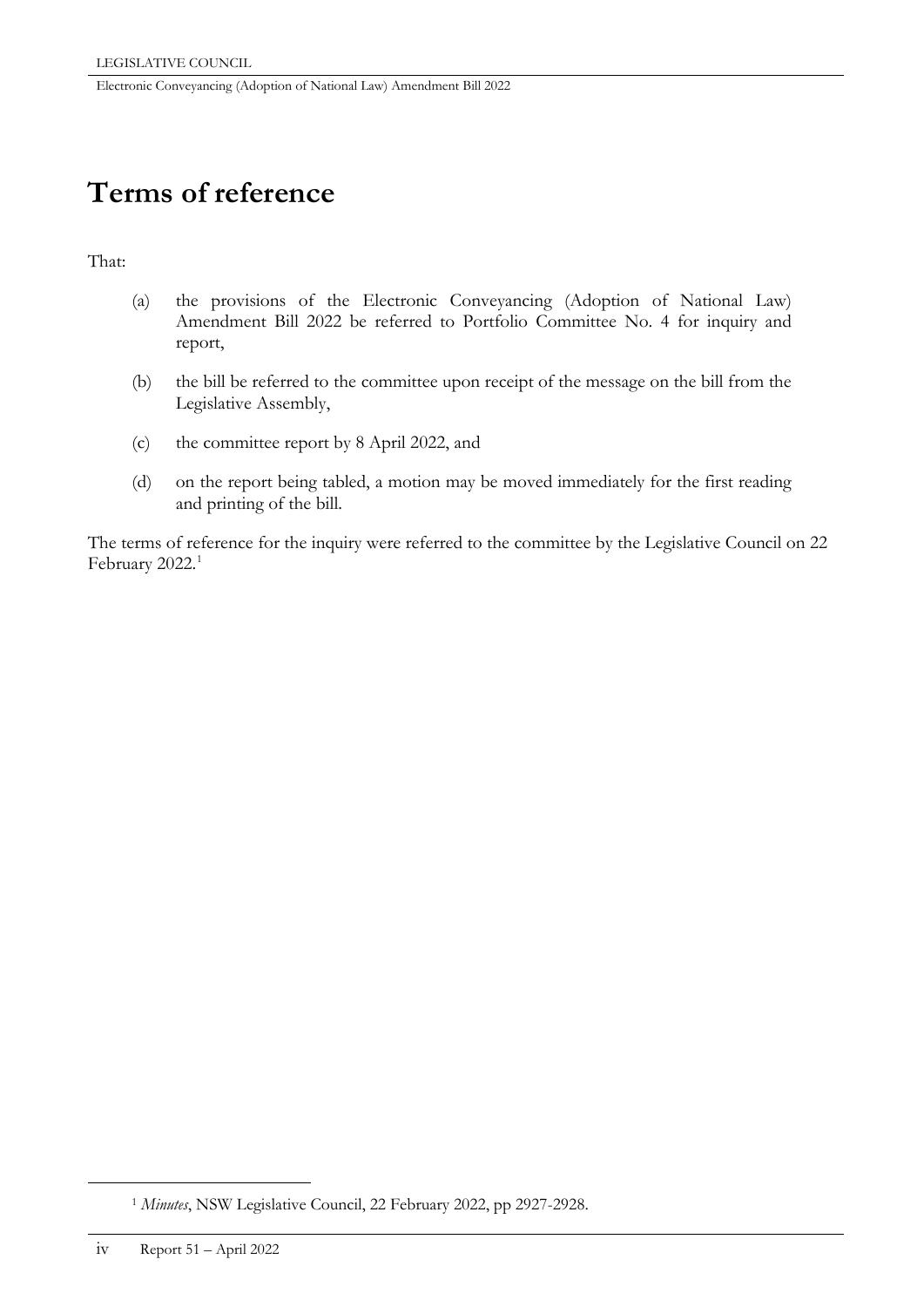# **Committee details**

| <b>Committee members</b>      |                                              |  |
|-------------------------------|----------------------------------------------|--|
| <b>Hon Mark Banasiak MLC</b>  | Shooters, Fishers and Farmers Party<br>Chair |  |
| Hon Scott Barrett MLC*        | The Nationals                                |  |
| Ms Abigail Boyd MLC**         | The Greens                                   |  |
| Hon Taylor Martin MLC         | Liberal Party                                |  |
| <b>Hon Peter Poulos MLC</b>   | Liberal Party                                |  |
| <b>Hon Peter Primrose MLC</b> | Australian Labor Party                       |  |
| <b>Hon Mick Veitch MLC</b>    | Australian Labor Party                       |  |
| <b>Contact details</b>        |                                              |  |
| Website                       | www.parliament.nsw.gov.au                    |  |
| Email                         | PortfolioCommittee4@parliament.nsw.gov.au    |  |
| Telephone                     | (02) 9230 2282                               |  |

The Hon Scott Barrett MLC replaced the Hon West Fang MLC as a substantive member of the committee from 1 March 2022.

\*\* Ms Abigail Boyd MLC substituted for the Hon Emma Hurst MLC from 8 March 2022 for the duration of the inquiry.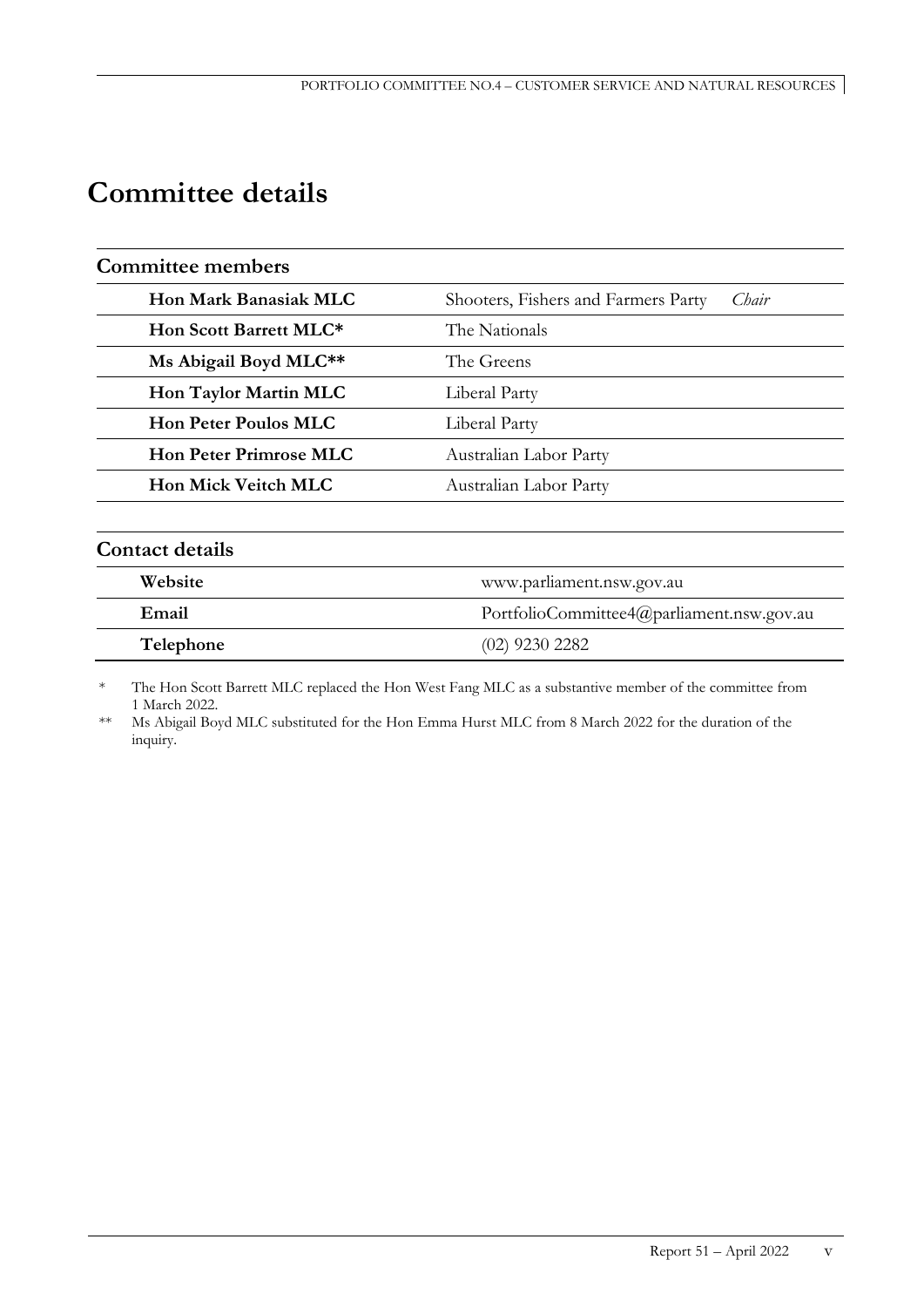# **Chair's foreword**

The Electronic Conveyancing (Adoption of National Law) Amendment Bill 2022 seeks to introduce a legislative requirement for electronic lodgement network operators (ELNOs) to interoperate, as part of a two-part reform of the eConveyancing system. The bill also makes a number of further amendments relating to delegation, compliance examination and information sharing between the Registrars of each State and Territory, in order to strengthen oversight.

As part of this report, the committee has made a number of findings on the implementation of interoperability. Firstly, the committee found that there is unanimous support for competition in the electronic conveyancing industry. All participants in the inquiry told the committee that competition would bring benefits to the industry, with many suggesting that interoperability was the best means to achieve this. These same stakeholders identified potential benefits such as lower prices, improved customer service experience and greater innovation in support of this view.

Notwithstanding the fact that many spoke in favour of bringing interoperability into the eConveyancing space, the committee found that stakeholders held valid concerns around the resilience of the system. Primarily, this related to the 'readiness' of the system to go-live on the proposed mid-2023 launch date. The committee also found that the industry code – intended to provide a framework for the regulatory oversight of financial settlement – was an area requiring significant development and finalisation prior to the launch of interoperability, in order for consumers to be adequately protected.

Finally, in recognition of the fact that a second bill has been foreshadowed as a part of this two-stage reform, the committee found that this latter bill could provide a pathway for outstanding stakeholder concerns to be addressed. To ensure that both the Parliament and stakeholders can feel confident in the robustness of the overall reform, the committee has recommended that the House consider the second bill only after the industry code has been finalised and the House has received a report from the Office of the NSW Registrar General assessing the readiness of the system.

On behalf of the committee, I would like to thank all who participated in the inquiry, and who provided submissions, contributed to the online questionnaire and attended the virtual hearing. I would also like to thank the secretariat for their assistance, and committee members for their considered contributions to this process.

I present the report to the House and call on members to consider and address the concerns identified by stakeholders as set out in this report during debate in the House.

Mburasia k

Hon Mark Banasiak MLC **Committee Chair**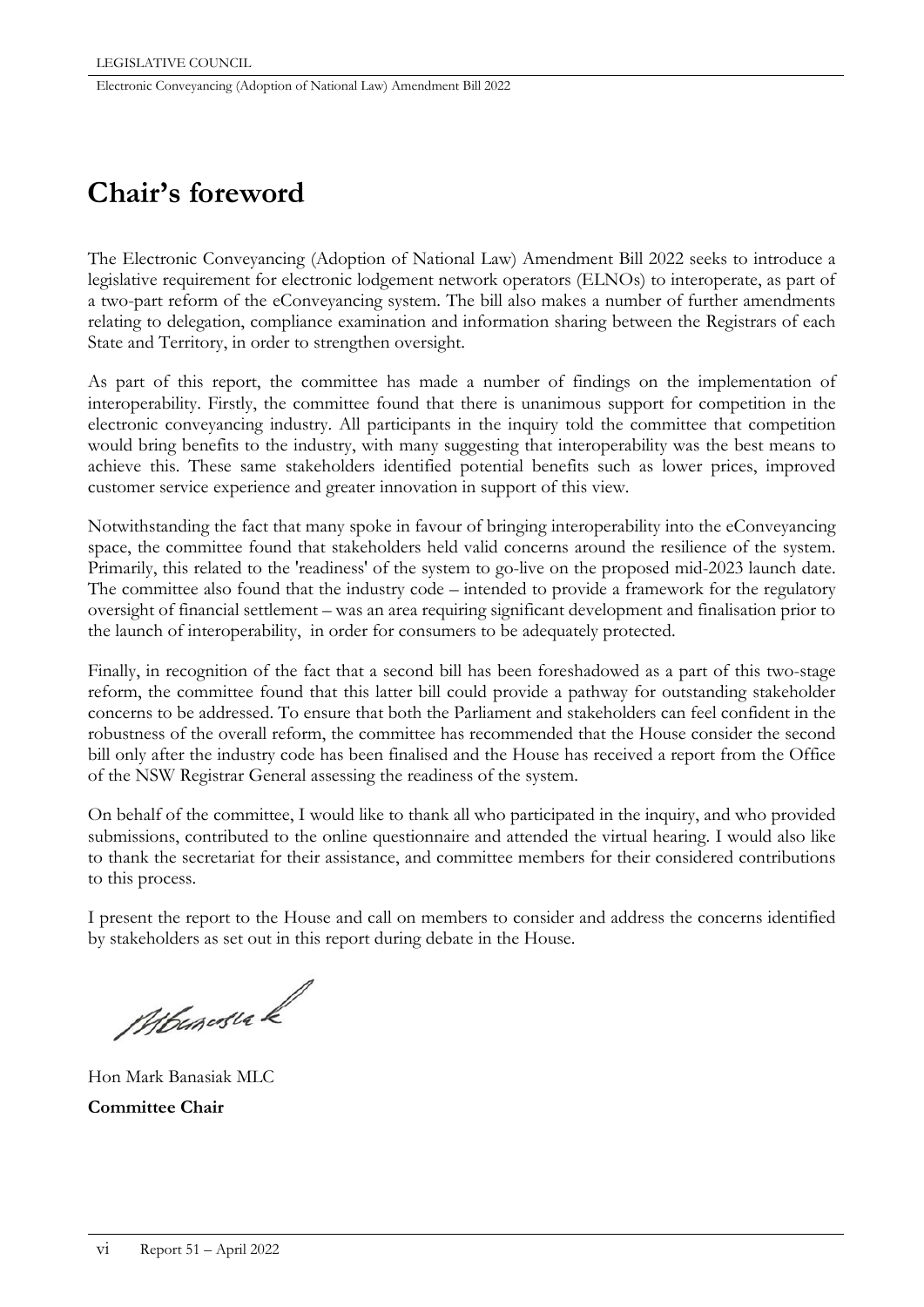# **Findings**

# **Finding 1 23**

There is unanimous support for competition in the electronic conveyancing industry.

**Finding 2 24** Stakeholders hold valid concerns around the resilience of the system. Further safeguards to protect consumers, including the industry code and an assessment of readiness by the NSW Office of the Registrar General, should be developed and finalised well in advance of the commencement of interoperability.

**Finding 3 24** A second bill, foreshadowed for introduction later in 2022, has been suggested as a pathway for further amendment to the *Electronic Conveyancing (Adoption of National Law) Act 2012* and for any outstanding details to be addressed*.*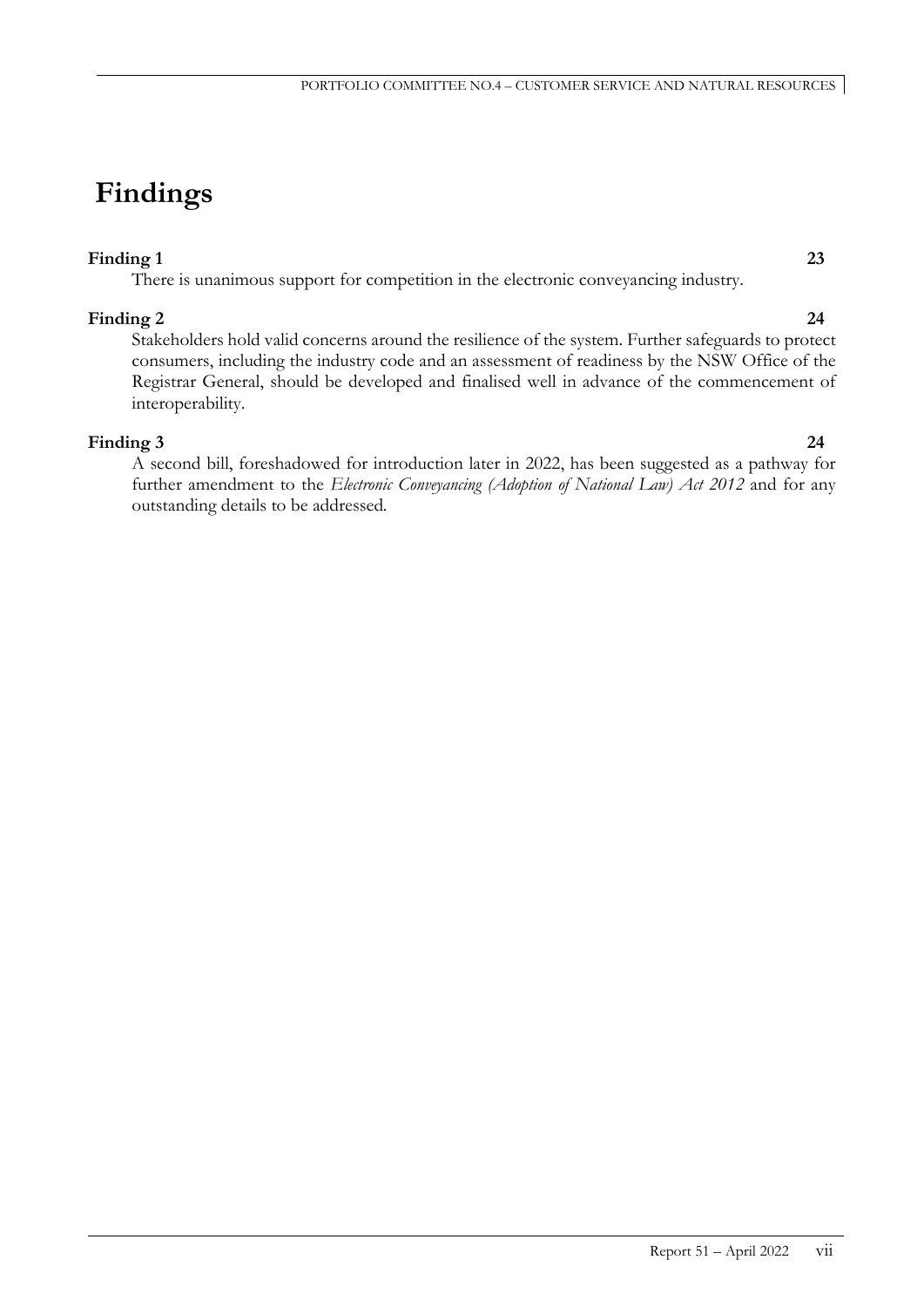# **Recommendations**

#### **Recommendation 1 24**

That the Legislative Council proceed to debate the Electronic Conveyancing (Adoption of National Law) Amendment Bill 2022, and that the concerns identified by stakeholders as set out in this report be addressed during debate in the House.

### **Recommendation 2 25**

That the Legislative Council consider the second bill, referred to in Finding 3, only after the industry code has been finalised and the Legislative Council has received a report from the NSW Office of the Registrar General assessing the readiness of the system.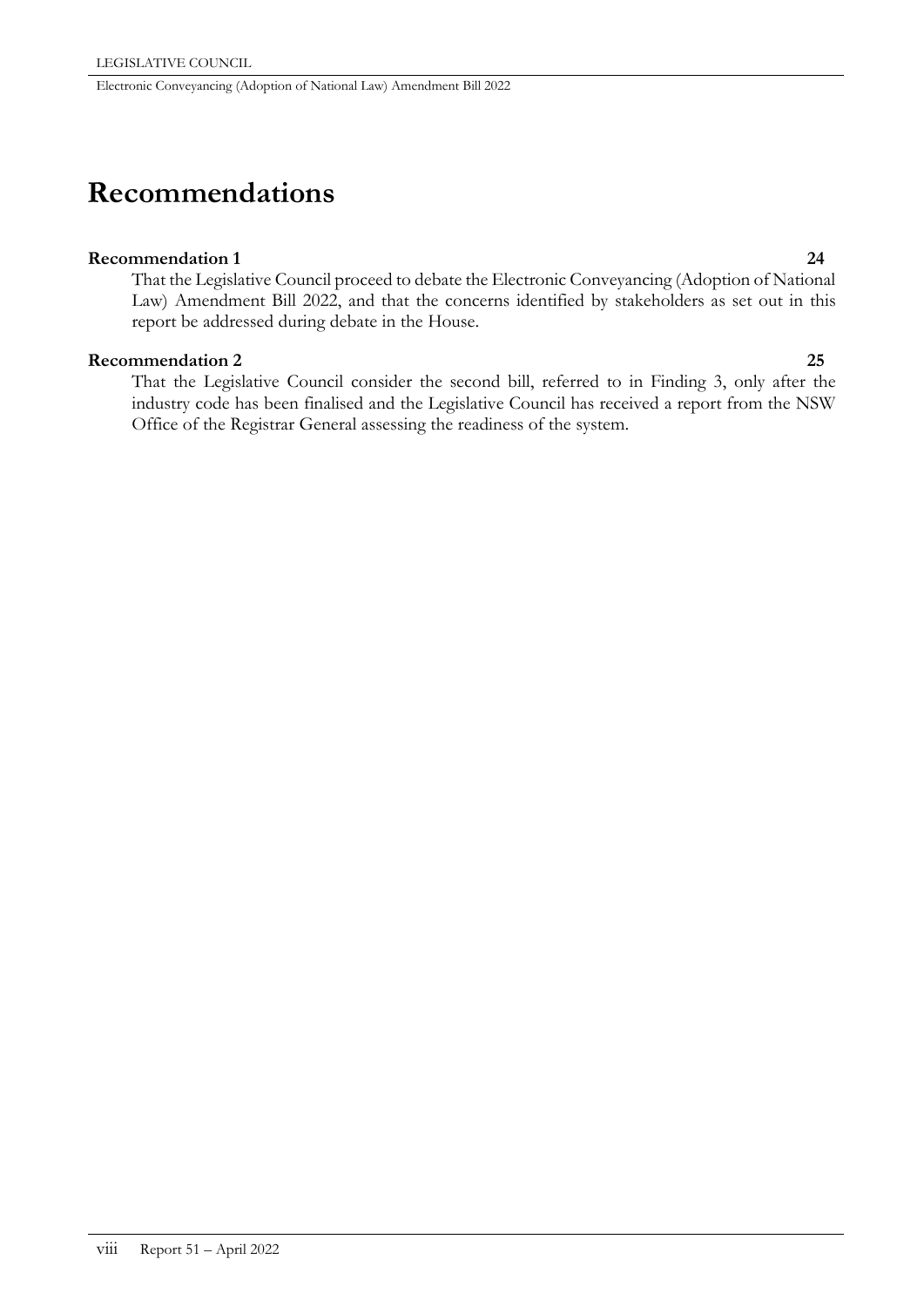# **Conduct of inquiry**

The terms of reference for the inquiry were referred to the committee by the Legislative Council on 22 February 2022.

The committee received 21 submissions and one supplementary submission.

An online questionnaire was also conducted which received 4 responses.

The committee held one public hearing via videoconference on 17 March 2022.

Inquiry related documents are available on the committee's website, including submissions, hearing transcripts, correspondence, tabled documents and answers to questions.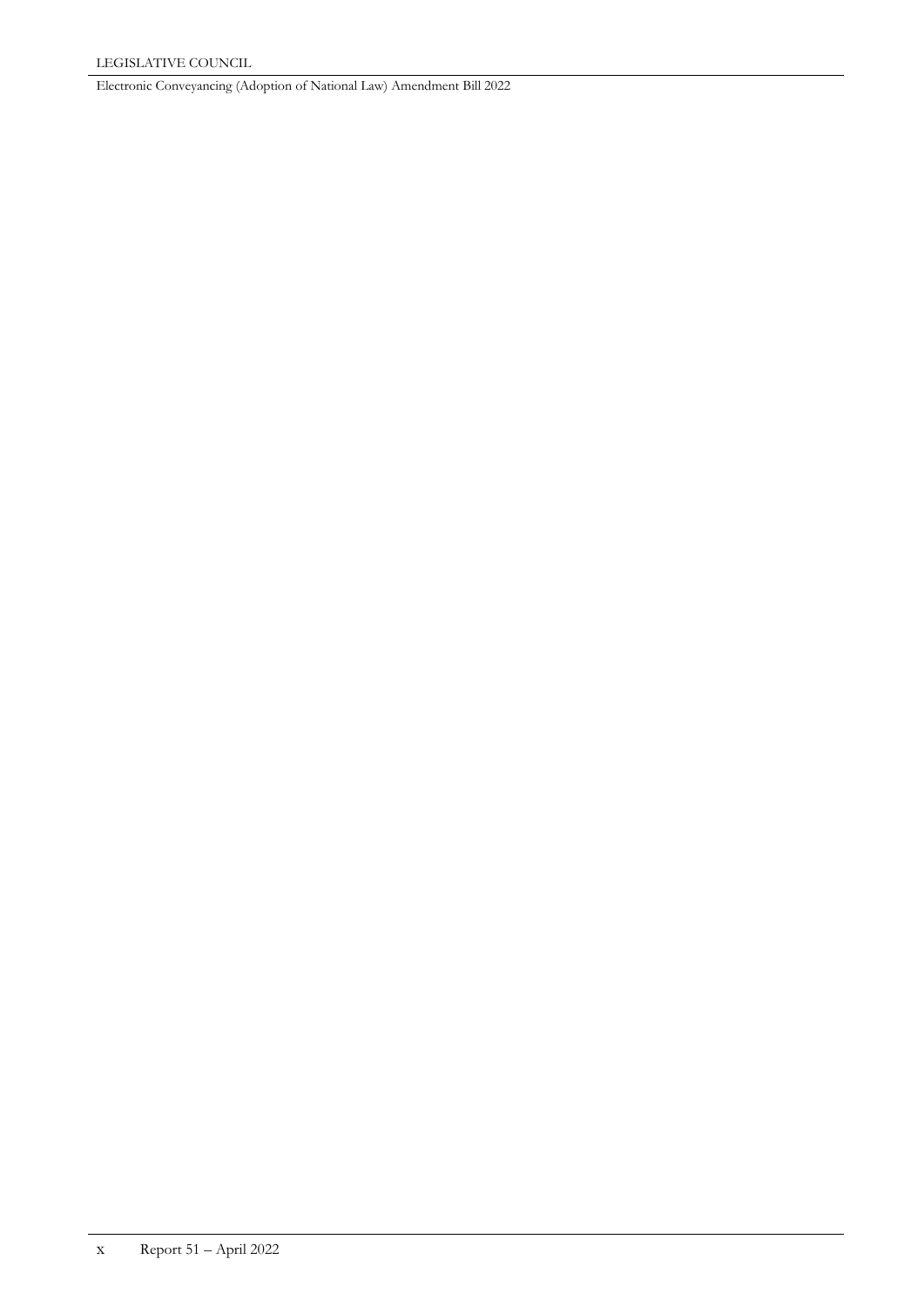# **Chapter 1 Overview**

This chapter provides an overview of the current electronic conveyancing system in New South Wales, along with proposed reforms to the system considered since 2018. It also outlines the background and purpose of the Electronic Conveyancing (Adoption of National Law) Amendment Bill 2022, and gives an overview of the bill's provisions.

# **Overview of current eConveyancing system**

- **1.1** Electronic conveyancing, commonly referred to as eConveyancing, is the digital completion of conveyancing transactions involving real property. In New South Wales, eConveyancing is governed by the Electronic Conveyancing National Law (ECNL), implemented in 2012 via an Appendix to the *Electronic Conveyancing (Adoption of National Law) Act 2012*.
- 1.[2](#page-12-0) The ECNL establishes a 'high-level framework' for the operation of eConveyancing.<sup>2</sup> Within this system, Electronic Lodgment Network Operators (ELNOs) provide the means, known as an Electronic Lodgment Network (ELN), for transacting parties or their representatives to collaborate electronically to complete conveyancing transactions.<sup>[3](#page-12-1)</sup> Mr Dale Turner, National Councillor, Australian Institute of Conveyancers (AIC) described how conveyancers – the primary users, or 'subscribers' – use ELNOs to complete these transactions:

…[Y]ou are interfacing with software that allows you to conduct a whole series of practical things within the [conveyancing] system itself… it interfaces with State Revenue…it allows you to interface with the New South Wales land registry. It allows you to interface with the financial institutions…and, of course, it allows you to interface with the other party's conveyancer or solicitor. It allows you to prepare the electronic documents and to put the financial statements within the system.[4](#page-12-2)

**1.3** Under the ECNL, the Registrar, the official responsible for land registry functions in each State and Territory, may establish operating requirements for ELNOs and rules around their use of an ELN.<sup>[5](#page-12-3)</sup> These requirements and rules are known, respectively, as the Model Operating Requirements (MORs) and Model Participation Rules (MPRs) and are based on model provisions developed by the Australian Registrars' National Electronic Conveyancing Council (ARNECC).<sup>[6](#page-12-4)</sup> The MORs regulate a number of operational aspects of the eConveyancing system including system security and integrity, minimum system requirements and compliance

<span id="page-12-0"></span> <sup>2</sup> Victor Dominello, Second reading speech: Electronic Conveyancing (Adoption of National Law) Amendment Bill 2022, 15 February 2022.

<span id="page-12-1"></span><sup>3</sup> Australian Registrars' National Electronic Conveyancing Council (ARNECC), *Electronic Lodgment Network Operators,* www.arnecc.gov.au/resources/links/electronic\_lodgment\_network\_operators/

<span id="page-12-2"></span><sup>4</sup> Evidence, Mr Dale Turner, National Councillor, Australian Institute of Conveyancers, 17 March 2022, p 17.

<span id="page-12-3"></span><sup>5</sup> *Electronic Conveyancing (Adoption of National Law) Act 2012*, ss 22 – 23.

<span id="page-12-4"></span><sup>6</sup> *Electronic Conveyancing (Adoption of National Law) Act 2012*, s 24; Victor Dominello, Second reading speech: Electronic Conveyancing (Adoption of National Law) Amendment Bill 2022, 15 February 2022.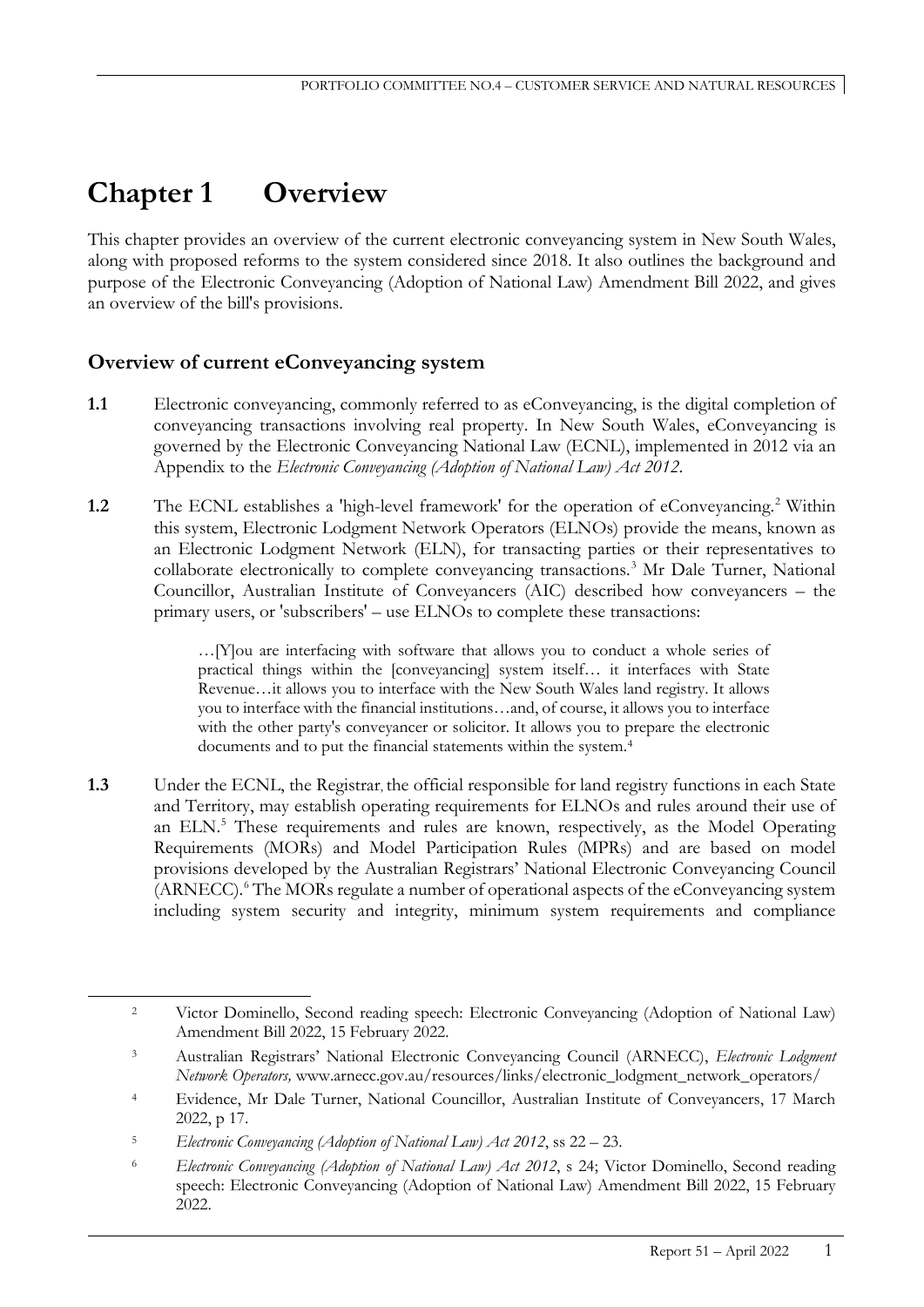obligations.[7](#page-13-0) The MPRs apply to an ELNO's subscribers and determine the rules they must comply with to be registered with an ELNO.<sup>[8](#page-13-1)</sup>

- **1.4** ELNOs are approved by the registrar in each State and Territory to operate in that jurisdiction. To be approved as an ELNO, providers must meet the qualifications for approval set out in the  $MORs.<sup>9</sup>$  $MORs.<sup>9</sup>$  $MORs.<sup>9</sup>$
- **1.5** There are currently two ELNOs approved for operation in New South Wales. The first is Property Exchange Australia Ltd (PEXA), formerly known as the National E-Conveyancing Development Ltd. Initially established in 2010 by a coalition of State governments to deliver 'a single, national e-conveyancing solution to the Australian property industry',<sup>[10](#page-13-3)</sup> PEXA was later sold to the private sector in 2018.<sup>[11](#page-13-4)</sup> A second ELNO, Sympli Australia Pty Ltd (Sympli), was approved in 2018.<sup>12</sup>
- **1.6** According to PEXA, more than 80 per cent of all property transfers and 95 per cent of all refinances nationally are currently handled on their exchange platform, with 10,000 lawyers and conveyancers, together with approximately 150 financial institutions using their system.<sup>[13](#page-13-6)</sup> Evidence from Mr Philip Joyce, Chief Executive Officer, Sympli, is that Sympli has 'less than 1 per cent of the market today, doing a very defined subset of transactions'.[14](#page-13-7)

# **Proposed reform to the system through interoperability**

- **1.7** Under the current system, all parties to an eConveyancing transaction are required to use the same ELNO.<sup>[15](#page-13-8)</sup> While neither the legislation nor the MORs limit the number of ELNOs that may operate,[16](#page-13-9) the incumbent ELNO, PEXA, has been described as having a 'monopoly' over the current system.[17](#page-13-10) This issue will be explored in further detail in chapter 2.
- **1.8** Since the approval of a second ELNO, Sympli, in 2018, various stakeholders, including industry and government, have considered areas for reform in the eConveyancing system, with a focus on competition through interoperability.

- <span id="page-13-2"></span><sup>9</sup> *Electronic Conveyancing (Adoption of National Law) Act 2012*, s 15.
- <span id="page-13-3"></span><sup>10</sup> Submission 10, PEXA Group, Appendix 1, p 1.
- <span id="page-13-4"></span><sup>11</sup> Submission 10, PEXA Group, Appendix 1, p 1.
- <span id="page-13-5"></span><sup>12</sup> Submission 11, Sympli Australia Pty Ltd, p 1.
- <span id="page-13-6"></span><sup>13</sup> Submission 10, PEXA Group, Appendix 1, p 1.
- <span id="page-13-7"></span><sup>14</sup> Evidence, Mr Philip Joyce, Chief Executive Officer, Sympli Australia Pty Ltd, 17 March 2022, p 22.
- <span id="page-13-8"></span><sup>15</sup> Submission 6, Office of the Registrar General, p 3.
- <span id="page-13-9"></span><sup>16</sup> Victor Dominello, Second reading speech: Electronic Conveyancing (Adoption of National Law) Amendment Bill 2022, 15 February 2022.
- <span id="page-13-10"></span><sup>17</sup> Submission 3, Mr Dale Turner, p 1; Submission 6, Office of the Registrar General, p 3; Submission 11, Sympli Australia Pty Ltd, p 3; Evidence, Mr Bruce Roberts, Chair, Australian Registrars' National Electronic Conveyancing Council, 17 March 2022, p 4.

<span id="page-13-0"></span> <sup>7</sup> Office of the Registrar General, *NSW Operating Requirements for Electronic Conveyancing*.

<span id="page-13-1"></span><sup>8</sup> Australian Registrars' National Electronic Conveyancing Council, *Model Participation Rules,*  https://www.arnecc.gov.au/resources/consultation/model\_participation\_rules/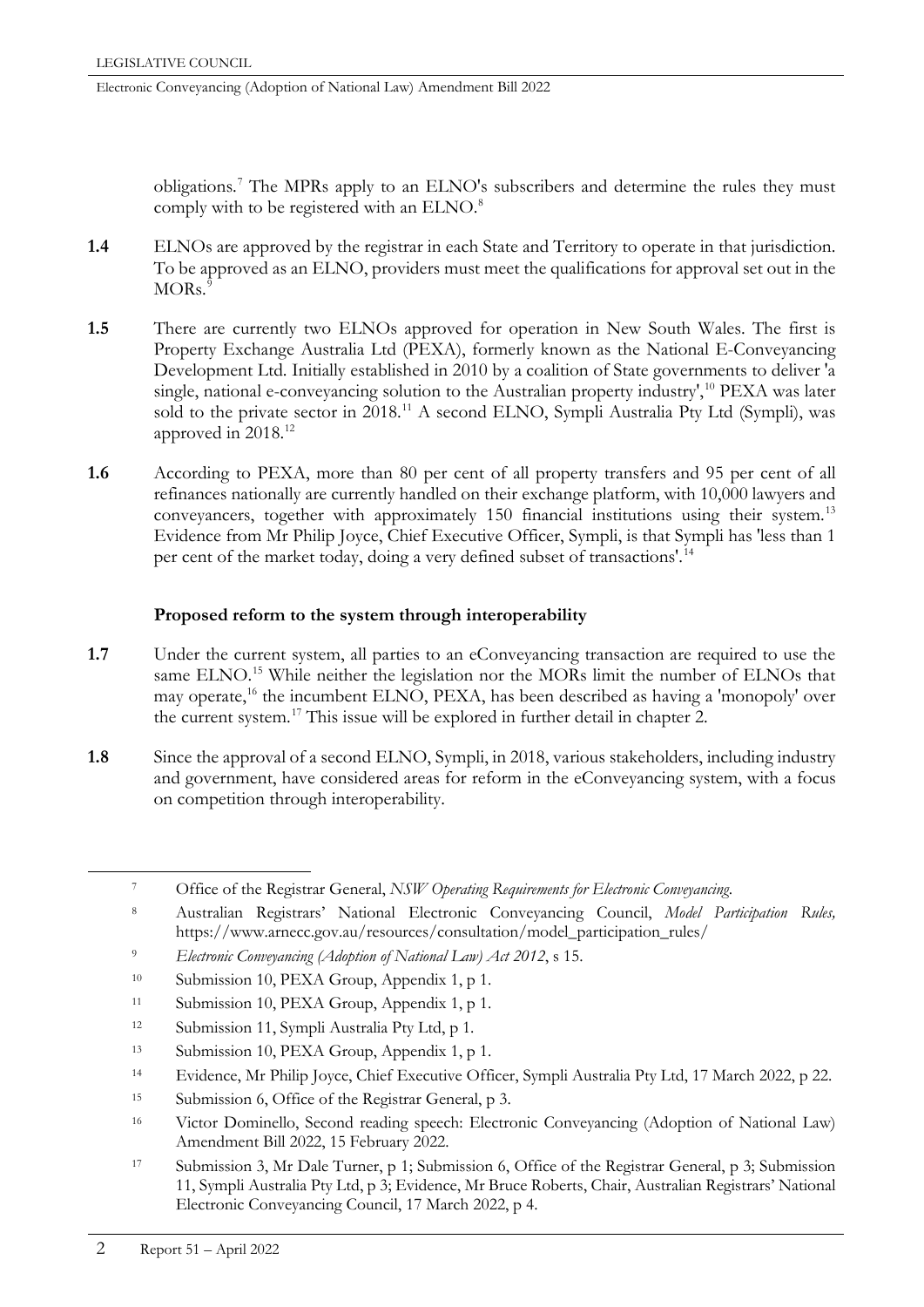- **1.9** As explained by the Hon Victor Dominello MP, Minister for Customer Service and Digital Government, interoperability refers to 'a connection between ELNOs' back-end systems for the exchange of conveyancing transaction data', allowing a customer connected to one ELNO to engage in a conveyancing transaction with a customer connected to a different ELNO.<sup>[18](#page-14-0)</sup>
- **1.10** In late 2018 and early 2019, the NSW Office of the Registrar General convened a number of forums with key industry stakeholders,<sup>[19](#page-14-1)</sup> canvassing views on interoperability and the most appropriate market structure for the eConveyancing system.<sup>[20](#page-14-2)</sup> Reports published by the Independent Pricing and Regulatory Tribunal of NSW (IPART) and Australian Competition and Consumer Commission (ACCC) in late 2019 also explored the benefits of interoperability, particularly its effect on competition, as well as costs associated with various models.<sup>[21](#page-14-3)</sup>
- **1.11** By September 2020, relevant Ministers from New South Wales, South Australia, Western Australia and Queensland supported updating legislation to require interoperability among ELNOs, with the remaining jurisdictions giving in principle support. A ministerial statement was released informing the market that work would begin with industry and ELNOs to further develop the regulatory and technical approach to interoperability. At the same time, the Council of Federal Financial Relations, comprising Commonwealth, State and Territory Treasurers, supported the principle of interoperability standards between online lodgement platforms to pave the way for a competitive eConveyancing market.<sup>[22](#page-14-4)</sup>
- **1.12** In October 2020, the National Industry Interoperability Panel (the Industry Panel) was endorsed by ARNECC – comprised of State and Territory Registrars – as the main forum for consulting with stakeholders to consider interoperability from a national perspective. Designed to ensure 'extensive industry engagement', the Industry Panel is composed of registrars or their nominees and jurisdictional experts, representatives from the Australian Banking Association, AIC, Law Council of Australia, ELNOs, the major four banks and a number of other banks. The ACCC is an observer to this consultation process.
- **1.13** The Industry Panel has and continues to convene a number of committees and working groups in order to identify and address issues associated with the implementation of interoperability. This includes reviewing the technical solution to interoperability, developing data standards and business rules, as well as identifying matters to be dealt with in the MORs.<sup>[23](#page-14-5)</sup>

<span id="page-14-5"></span><sup>23</sup> Submission 8, ARNECC, p 3.

<span id="page-14-0"></span> <sup>18</sup> Victor Dominello, Second reading speech: Electronic Conveyancing (Adoption of National Law) Amendment Bill 2022, 15 February 2022.

<span id="page-14-1"></span><sup>19</sup> Stakeholders included State and Territory Registrars, electronic lodgement network operators (ELNOs), law societies, conveyancing peak bodies, banks, the Australian Competition and Consumer Commission and the Reserve Bank of Australia.

<span id="page-14-2"></span><sup>&</sup>lt;sup>20</sup> Submission 6, Office of the Registrar General, p 10, 17.

<span id="page-14-3"></span><sup>21</sup> Submission 6, Office of the Registrar General, p 18. See Independent Pricing and Regulatory Tribunal of NSW, *Review of the pricing framework for electronic conveyancing services in NSW*, Final Report, November 2019; Australian Competition and Consumer Commission, *ACCC report on E-conveyancing market reform*, 2 December 2019.

<span id="page-14-4"></span><sup>22</sup> Submission 6, Office of the Registrar General, p 19.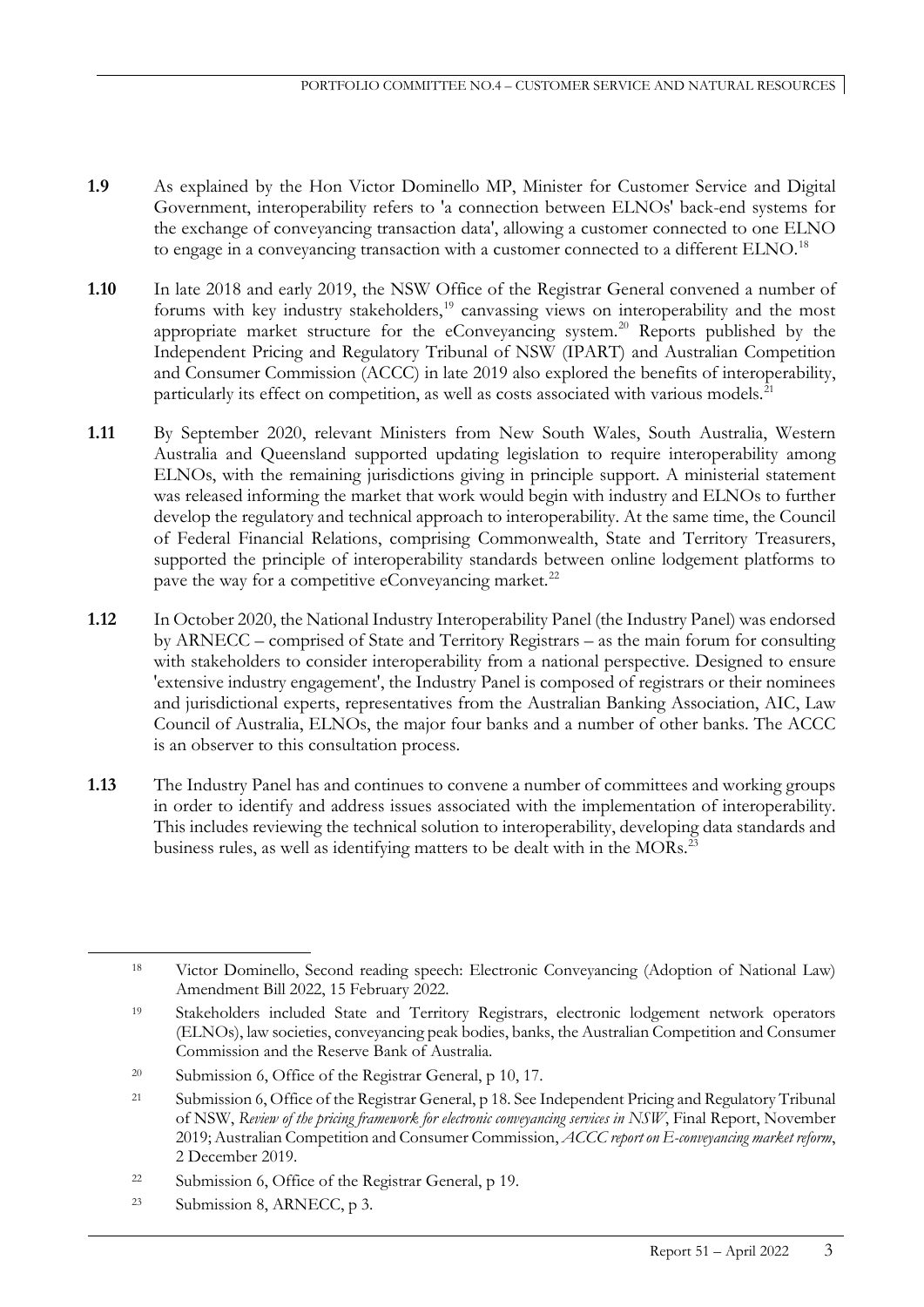# **Background to the bill**

- **1.14** In October 2021, the relevant Ministers responsible for electronic conveyancing in each State and Territory and their respective representatives met to discuss progress on the national interoperability reform. At that meeting, all ministers agreed to New South Wales introducing changes to the ECNL into the NSW Parliament in February 2022, with relevant federal ministers endorsing this timeframe.<sup>[24](#page-15-0)</sup>
- **1.15** In January 2022, the ministers released a joint statement confirming that amendments to the ECNL to require interoperability would be introduced into the NSW Parliament the following month, describing it as a 'key milestone to deliver a secure national interoperability regime and effective competition'.[25](#page-15-1)
- **1.16** According to the statement, changes to the New South Wales Act are implemented automatically in the Australian Capital Territory, Queensland, Tasmania and Victoria. The remaining jurisdictions, South Australia, Western Australia and Northern Territory, would need to take separate steps.<sup>[26](#page-15-2)</sup>

# **Referral of the bill**

- **1.17** The Electronic Conveyancing (Adoption of National Law) Amendment Bill 2022 was introduced in the Legislative Assembly on 15 February 2022 by the Hon Victor Dominello MP, the Minister for Customer Service and Digital Government. It was agreed to by the Legislative Assembly on 22 February 2022 without amendment.
- **1.18** Prior to its introduction in the Legislative Council, the bill was reviewed by the Selection of Bills Committee on 22 February 2022. The committee recommended that the bill be referred to Portfolio Committee No. 4 – Customer Service and Natural Resources for inquiry and report, with the reporting date set for 8 April 2022.<sup>[27](#page-15-3)</sup>

# **Overview and purpose of the bill**

- <span id="page-15-4"></span><span id="page-15-3"></span><span id="page-15-2"></span><span id="page-15-1"></span><span id="page-15-0"></span>**1.19** The Electronic Conveyancing (Adoption of National Law) Amendment Bill 2022 seeks to make a number of amendments to the *Electronic Conveyancing (Adoption of National Law) Act 2012*, including the introduction of a legislative requirement for ELNOs to interoperate.<sup>[28](#page-15-4)</sup> The bill also makes a number of further amendments relating to delegation, compliance examination
	- 24 *Ministerial Statement on amending the Electronic Conveyancing National Law to deliver a secure national interoperability regime and effective competition*, https://www.arnecc.gov.au/wpcontent/uploads/2022/01/Ministerial-Statement-January-2022.pdf
	- <sup>25</sup> *Ministerial Statement on amending the Electronic Conveyancing National Law to deliver a secure national interoperability regime and effective competition*, https://www.arnecc.gov.au/wpcontent/uploads/2022/01/Ministerial-Statement-January-2022.pdf
	- <sup>26</sup> *Ministerial Statement on amending the Electronic Conveyancing National Law to deliver a secure national interoperability regime and effective competition*, https://www.arnecc.gov.au/wpcontent/uploads/2022/01/Ministerial-Statement-January-2022.pdf
	- <sup>27</sup> Selection of Bills Committee, NSW Legislative Council, Report No. 55 (2022), p 2.
	- <sup>28</sup> Electronic Conveyancing (Adoption of National Law) Amendment Bill 2022, cl 6.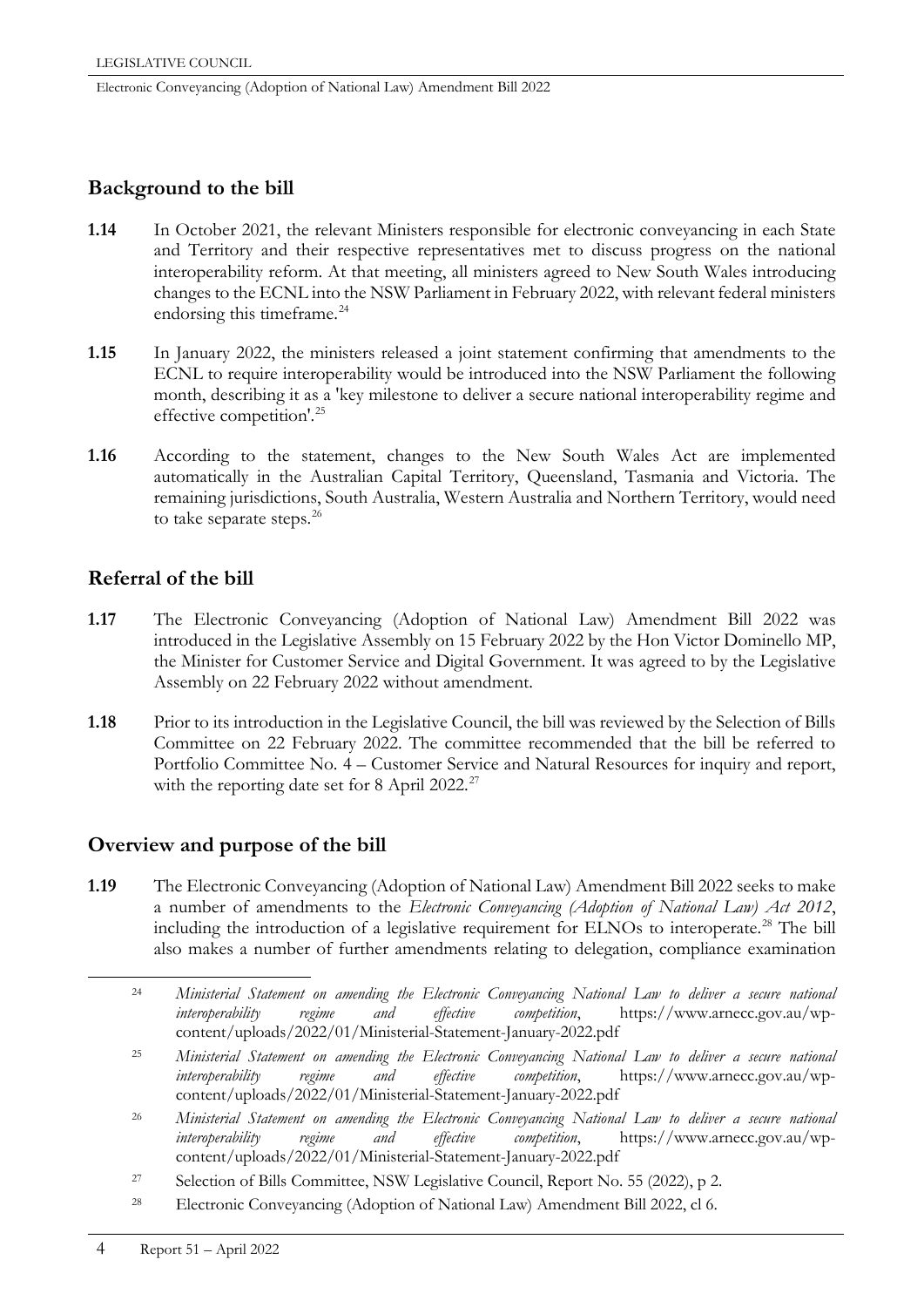and information sharing between Registrars designed to strengthen oversight in recognition of the national nature of the legislation.<sup>[29](#page-16-0)</sup>

- **1.20** The bill is the first piece of a two part reform which seeks to enable competition between ELNOs, with a second bill to implement an enforcement regime currently being developed by ARNECC.<sup>[30](#page-16-1)</sup> It is proposed that both bills will be enacted before interoperability is rolled out later in 2023.<sup>[31](#page-16-2)</sup>
- **1.21** Under the bill, the requirement to interoperate is contained in proposed section 18A. Section 18A would require any person approved as an ELNO, in accordance with the MORs, to establish and maintain interoperability between their ELN and those operated by other ELNOs.<sup>[32](#page-16-3)</sup> It also empowers the NSW Registrar General to waive compliance the interoperability requirement if the Registrar deems it reasonably necessary in the circumstances.[33](#page-16-4)
- **1.22** Mr Jeremy Cox, the NSW Registrar General explained to the committee how interoperability would function in practice:

[T]he model is such that there will be a responsible ELNO—and that ELNO is responsible for lodging transactions with registries and settling transactions with the financial institutions—and then there will be a participant ELNO. Interoperability means a subscriber can be on any without having to be on both.[34](#page-16-5)

- **1.23** In addition to introducing a legislative requirement for interoperability, the bill also seeks to expand the matters that the MORs can regulate under section 22. In particular, the bill seeks to allow the MORs to require ELNOs to enter into interoperability agreements and to prescribe the types of matters that must be included within them, including standard provisions for such agreements.<sup>[35](#page-16-6)</sup> The bill would also allow the MORs to establish technical and operational requirements for an ELN, as well as to make requirements around fees and charges payable to an ELNO $^{36}$  $^{36}$  $^{36}$
- **1.24** The bill also grants Registrars new powers to require ELNOs to participate in a financial industry code. According to the submission from the Ministers responsible for electronic conveyancing in Australia, this code is currently being developed by Australian Payments Network Limited, ELNOs and financial institutions in consultation with broader industry.<sup>[37](#page-16-8)</sup> Stakeholder views on the code are explored in further detail in chapter 2.

- <span id="page-16-5"></span><sup>34</sup> Evidence, Mr Jeremy Cox, NSW Registrar General, 17 March 2022, p 5.
- <span id="page-16-6"></span><sup>35</sup> Electronic Conveyancing (Adoption of National Law) Amendment Bill 2022, cl 10.
- <span id="page-16-7"></span><sup>36</sup> Electronic Conveyancing (Adoption of National Law) Amendment Bill 2022, cl 10.
- <span id="page-16-8"></span><sup>37</sup> Submission 20, Ministers responsible for electronic conveyancing in Australia, under an Intergovernmental Agreement for an Electronic Conveyancing Law, p 1.

<span id="page-16-0"></span> <sup>29</sup> Victor Dominello, Second reading speech: Electronic Conveyancing (Adoption of National Law) Amendment Bill 2022, 15 February 2022.

<span id="page-16-1"></span><sup>30</sup> Victor Dominello, Second reading speech: Electronic Conveyancing (Adoption of National Law) Amendment Bill 2022, 15 February 2022.

<span id="page-16-2"></span><sup>31</sup> Submission 20, Ministers responsible for electronic conveyancing in Australia, under an Intergovernmental Agreement for an Electronic Conveyancing Law, p 1.

<span id="page-16-3"></span><sup>32</sup> Electronic Conveyancing (Adoption of National Law) Amendment Bill 2022, cl 6.

<span id="page-16-4"></span><sup>33</sup> Electronic Conveyancing (Adoption of National Law) Amendment Bill 2022, cl 6.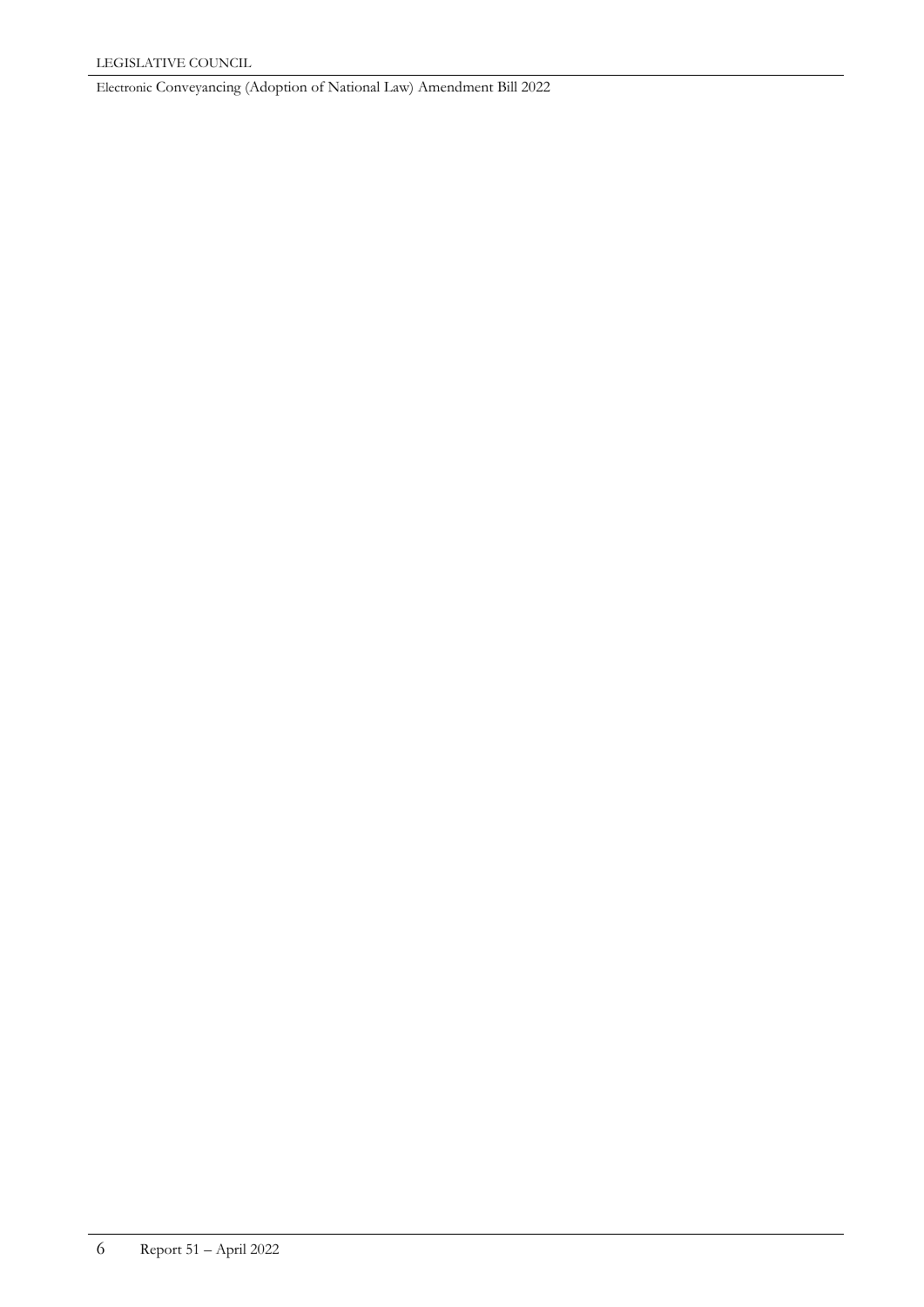# **Chapter 2 Key issues**

This chapter outlines the key issues raised by stakeholders in the course of the inquiry. The chapter commences with an exploration of evidence received on the importance of competition in the eConveyancing industry, including the role of the bill in creating legal certainty in order to encourage this. It also considers how interoperability might facilitate the desired increase in competition, before exploring the effect of interoperability on pricing and innovation in the industry. The chapter then explores consumer and practitioner safeguards within the bill, with a particular focus on perceived areas of weakness in the bill, including the potential for system failure under interoperability. The chapter concludes with an examination of the nature of the reforms of which the bill forms part and the timeframe for their implementation, as well as looking at the risks associated with delaying the bill.

# **Competition, pricing and innovation**

**2.1** This section explores the bill's effect on competition, pricing and innovation within the eConveyancing industry. The impact on subscribers and customers – in particular, who might benefit most as a result of increased competition under the bill – also forms part of this section.

# **Competition and interoperability**

- **2.2** During the inquiry, stakeholders expressed consensus support for competition in the eConveyancing industry.[38](#page-18-0) For example, Property Exchange Australia (PEXA) stated that it 'fully supports and welcomes competition' in eConveyancing.[39](#page-18-1) The Law Council of Australia and the Australian Banking Association (ABA) likewise noted their support. Reflecting this consensus, Mr Dale Turner, National Councillor, Australian Institute of Conveyancers (AIC) asserted that 'no one in industry is against the objective of competition', while the submission from Sympli Australia Pty Ltd (Sympli) argued that the industry 'had been calling for competition for years'. [40](#page-18-2)
- 2.3 For a number of inquiry participants, the desired increase in competition would be facilitated through the bill in its mandating of interoperability.<sup>[41](#page-18-3)</sup> For example, Mr Bruce Roberts, Chair of the Australian Registrars' National Electronic Conveyancing Council (ARNECC) told the committee that the bill's introduction of interoperability 'brings effective competition' to the

<span id="page-18-0"></span> <sup>38</sup> Submission 3, Mr Dale Turner, p 1; Submission 6, Office of the Registrar General, p 15; Submission 9, Law Council of Australia, p 1; Submission 11, Sympli Australia Pty Ltd p 5; Submission 12, Australian Competition and Consumer Commission, p 1; Submission 10, PEXA, p 7 and Appendix 1, p 1.

<span id="page-18-1"></span> $39$  Submission 10, PEXA, p 7 and Appendix 1, p 1.

<span id="page-18-2"></span><sup>40</sup> Submission 3, Mr Dale Turner, p 1; Submission 11, Sympli Australia Pty Ltd p 5.

<span id="page-18-3"></span><sup>41</sup> Submission 9, Law Council of Australia, p 1; Submission 11, Sympli Australia Pty Ltd p 5; Submission 12, Australian Competition and Consumer Commission, p 1; Submission 6, Office of the Registrar General, p 15; Submission 19, NSW Productivity Commission, p 1.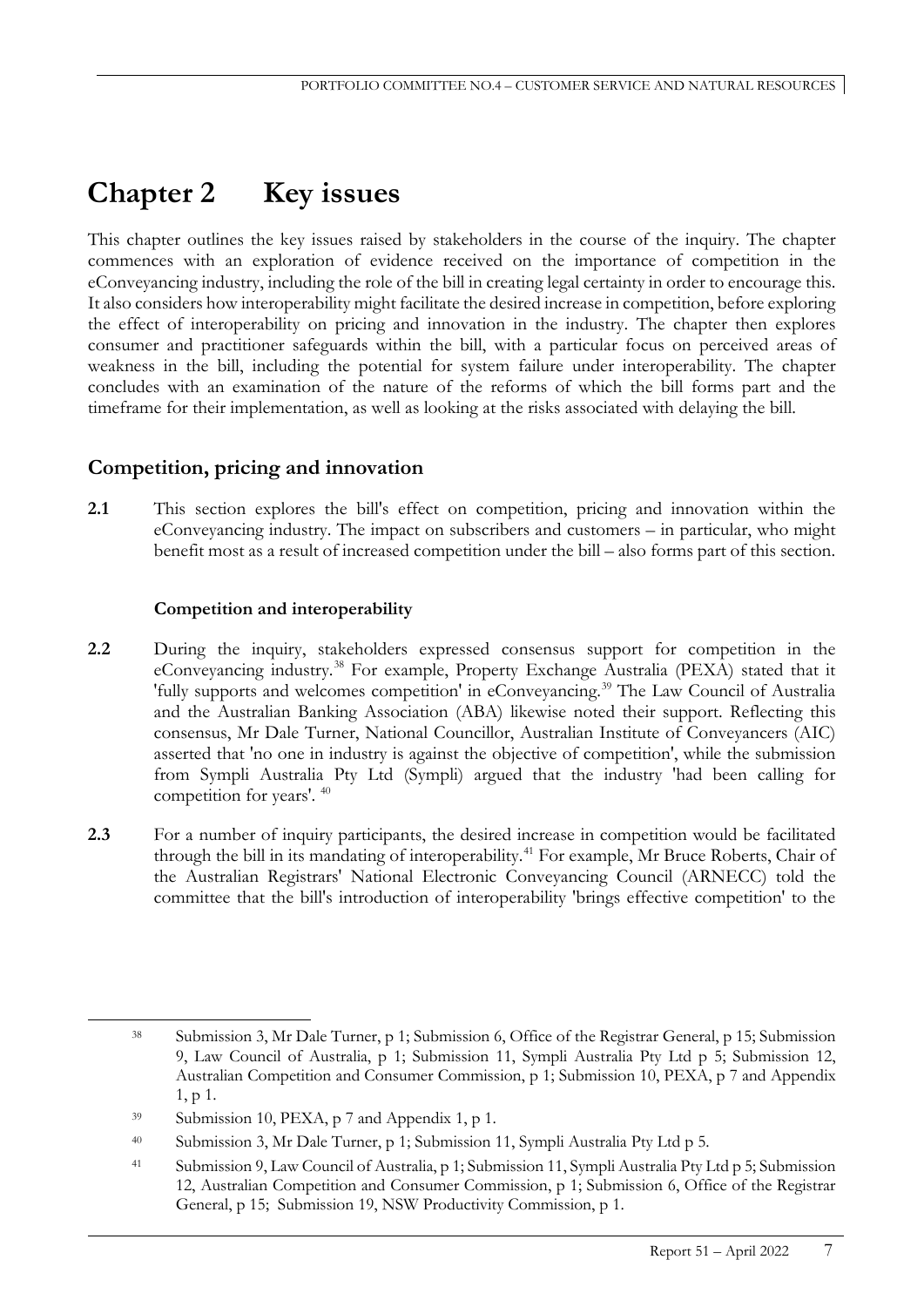market.<sup>[42](#page-19-0)</sup> Similarly, Ms Fiona Landis, Executive Director, Policy, ABA asserted that without interoperability, 'it is unrealistic to think meaningful competition will develop'.<sup>[43](#page-19-1)</sup>

- **2.4** Indeed, a number of stakeholders argued that the legal certainty brought by the bill would provide prospective ELNOs with the confidence to enter the market and pursue interoperability, thereby increasing competition. As the Minister stated, mandating interoperability in the bill will 'bring certainty to the market and will invite new players to the sector.... allow[ing] further work to continue with the confidence that government supports the process'. [44](#page-19-2)
- **2.5** This view was shared by stakeholders such as the NSW Registrar General, Sympli, Australian Competition and Consumer Commission (ACCC), ASX Ltd and member of the Interoperability Operational Committee, Mr Greg Channell.[45](#page-19-3) On this issue, Sympli stated:

Stakeholders have been hesitant to invest resources into progressing interoperability without a clear legislative mandate. Some stakeholders have refused to fully engage with interoperability without legislation in place. The passage of the ECNL Bill will provide stakeholders with confidence to make these investments and motivate stakeholders to engage with the industry processes.[46](#page-19-4)

- **2.6** In contrast, stakeholders such as PEXA suggested that interoperability did not necessarily represent the best model for encouraging and increasing competition. Rather, PEXA's submission described the cost and complexity of delivering interoperability as making it more difficult for prospective electronic lodgement network operators (ELNOs) to enter the market, resulting in a 'long term duopoly' of PEXA and Sympli.<sup>[47](#page-19-5)</sup>
- 2.7 When asked about the risk of a monopoly simply being traded for a duopoly, the ACCC acknowledged that 'there is a risk that reform may not deliver the intended competitive outcome'. However, it also asserted that, notwithstanding this risk, it remained critical for certain deficiencies in the market to be addressed, including 'existing regulatory gaps…and an appropriate regulatory framework'.<sup>[48](#page-19-6)</sup> Regulation is discussed in further detail later in the chapter.

# Alternative market structures

<span id="page-19-0"></span>**2.8** The committee received some evidence around other potential market structures, namely a 'wholesale retail' model, that could be pursued in place of an interoperability model. The NSW Productivity Commission submission describes a 'wholesale-retail model' as:

- <span id="page-19-1"></span><sup>43</sup> Evidence, Ms Fiona Landis, Executive Director, Policy, Australian Banking Association, 17 March 2022, p 15.
- <span id="page-19-2"></span><sup>44</sup> Victor Dominello, Second reading speech: Electronic Conveyancing (Adoption of National Law) Amendment Bill 2022, 15 February 2022.
- <span id="page-19-3"></span><sup>45</sup> Submission 6, Office of the Registrar General, p 6; Submission 11, Sympli Australia Pty Ltd, p 1, 2; ; Submission 12, Australian Competition and Consumer Commission, p 2; Submission 14, ASX Ltd, p 1; Submission 17, Mr Greg Channell, p 2.
- <span id="page-19-4"></span><sup>46</sup> Submission 11, Sympli Australia Pty Ltd, p 10.
- <span id="page-19-5"></span><sup>47</sup> Submission 10, PEXA group, Appendix 2, p 16.
- <span id="page-19-6"></span><sup>48</sup> Answers to questions, Australian Competition and Consumer Commission, 25 March 2022, p 12.

 <sup>42</sup> Evidence, Mr Bruce Roberts, Chair, Australian Registrars' National Electronic Conveyancing Council 17 March 2022, p 3.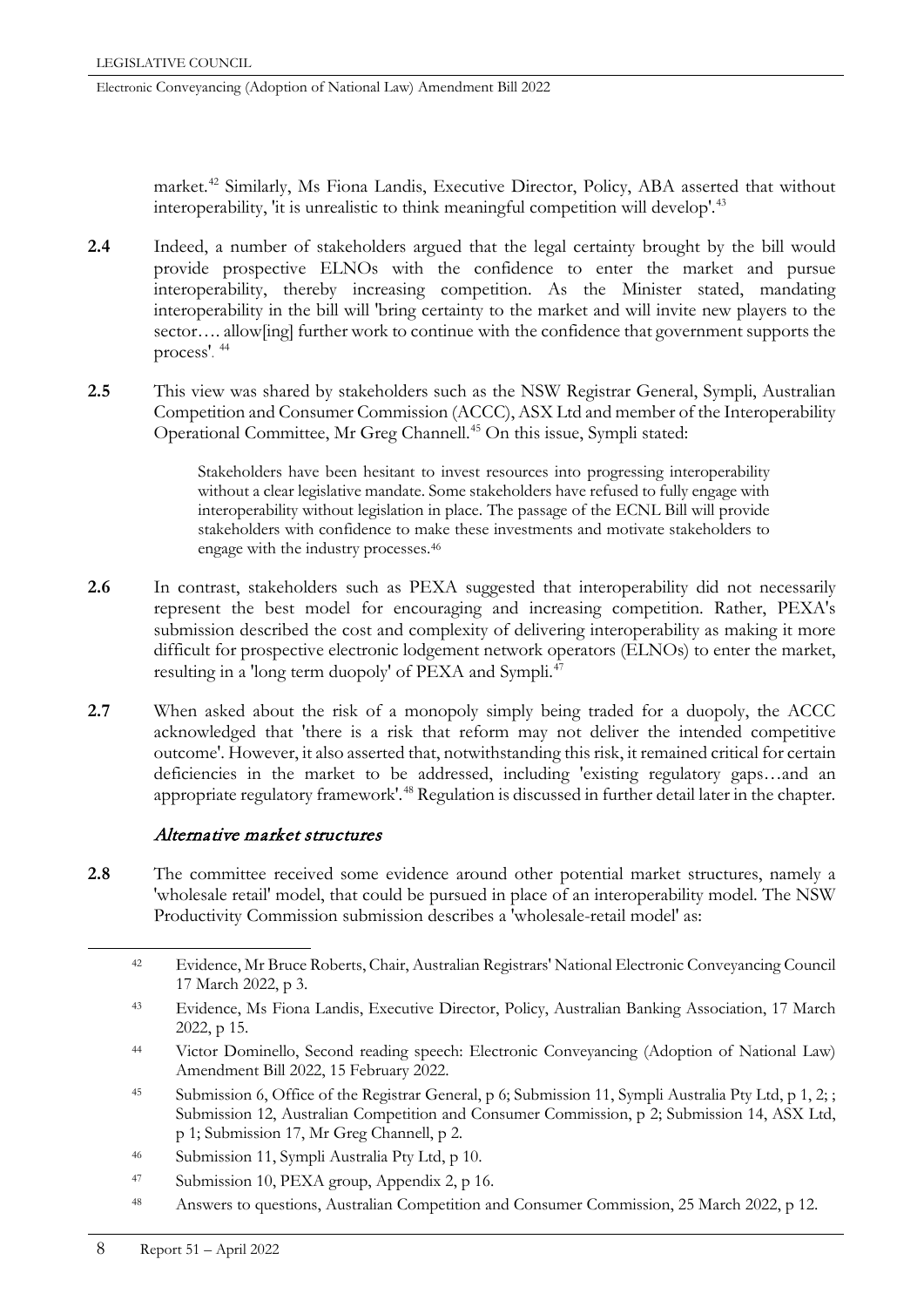… one in which a monopolist 'infrastructure ELNO' provides back-end services such as title lodgement and financial settlement to 'retail ELNOs'. Both the infrastructure ELNO and the retail ELNOs then compete in providing front-end services to conveyancers, solicitors, and financial institutions[.49](#page-20-0)

- **2.9** The submission goes on to dismiss the model as a viable alternative to the interoperability reforms proposed, noting that analyses by both the ACCC and Independent Pricing and Regulatory Tribunal of NSW (IPART) found the model 'would likely have higher costs and lower benefits compared to the interoperability model'.<sup>[50](#page-20-1)</sup> The NSW Office of the Registrar General made similar observations about the unsuitability of this model, noting that the ACCC had found that:
	- if government chose a wholesale-retail model, they would need to mandate the exit of Sympli from the market – raising the further question of how compensation to Sympli would be funded
	- this would have a "chilling" effect on future investment in eConveyancing
	- the ACCC does not, in principle, support proposals that unwind the emergence of competition
	- there would be a lack of incentive for the monopoly wholesale (infrastructure) ELNO to innovate
	- risks to competition from vertical integration of a monopoly infrastructure ELNO.<sup>51</sup>
- **2.10** In contrast, PEXA noted that an equivalent risk assessment for interoperability had never been conducted, asserting that if other models 'involve less complexity, and therefore carry lower cost and risk in terms of implementation, then these options must be more appropriate to pursue'.<sup>[52](#page-20-3)</sup>

# Vertical integration

**2.11** The issue of 'vertical integration' – whereby an ELNO expands into the conveyancing market to provide end-to-end services – was also raised by a number of witnesses, including representatives from the AIC and PEXA. [53](#page-20-4) These stakeholders expressed concern that the bill might facilitate the creation of additional monopolies in related markets, such as conveyancing and search services. In her evidence, Ms Michelle Hendry, Vice President, AIC echoed the organisation's submission that this issue needed to be addressed in legislation, stating:

> Our key concerns are financial settlement, resolution of claims and disputes, an enforcement regime, compliance, cost and, importantly to both conveyancers and consumers, the ability for vertical integration—an ELNO competing with conveyancers and lawyers, their subscribers, by providing end to end services. As warned by the ACCC, vertical integration would be anti competitive and contrary to the public's interest.[54](#page-20-5)

<span id="page-20-0"></span> <sup>49</sup> Submission 19, NSW Productivity Commission, p 19.

<span id="page-20-1"></span><sup>50</sup> Submission 19, NSW Productivity Commission, p 19.

<span id="page-20-2"></span><sup>51</sup> Submission 6, Office of the Registrar General, p 4.

<span id="page-20-3"></span><sup>52</sup> Submission 10, PEXA group, Appendix 2, p 16.

<span id="page-20-4"></span><sup>53</sup> Evidence, Ms Michelle Hendry, Vice President, Australian Institute of Conveyancers, 17 March 2022, p 15; Submission 10, PEXA group, p 4.

<span id="page-20-5"></span><sup>54</sup> Evidence, Ms Michelle Hendry, Vice President, Australian Institute of Conveyancers, 17 March 2022, p 15.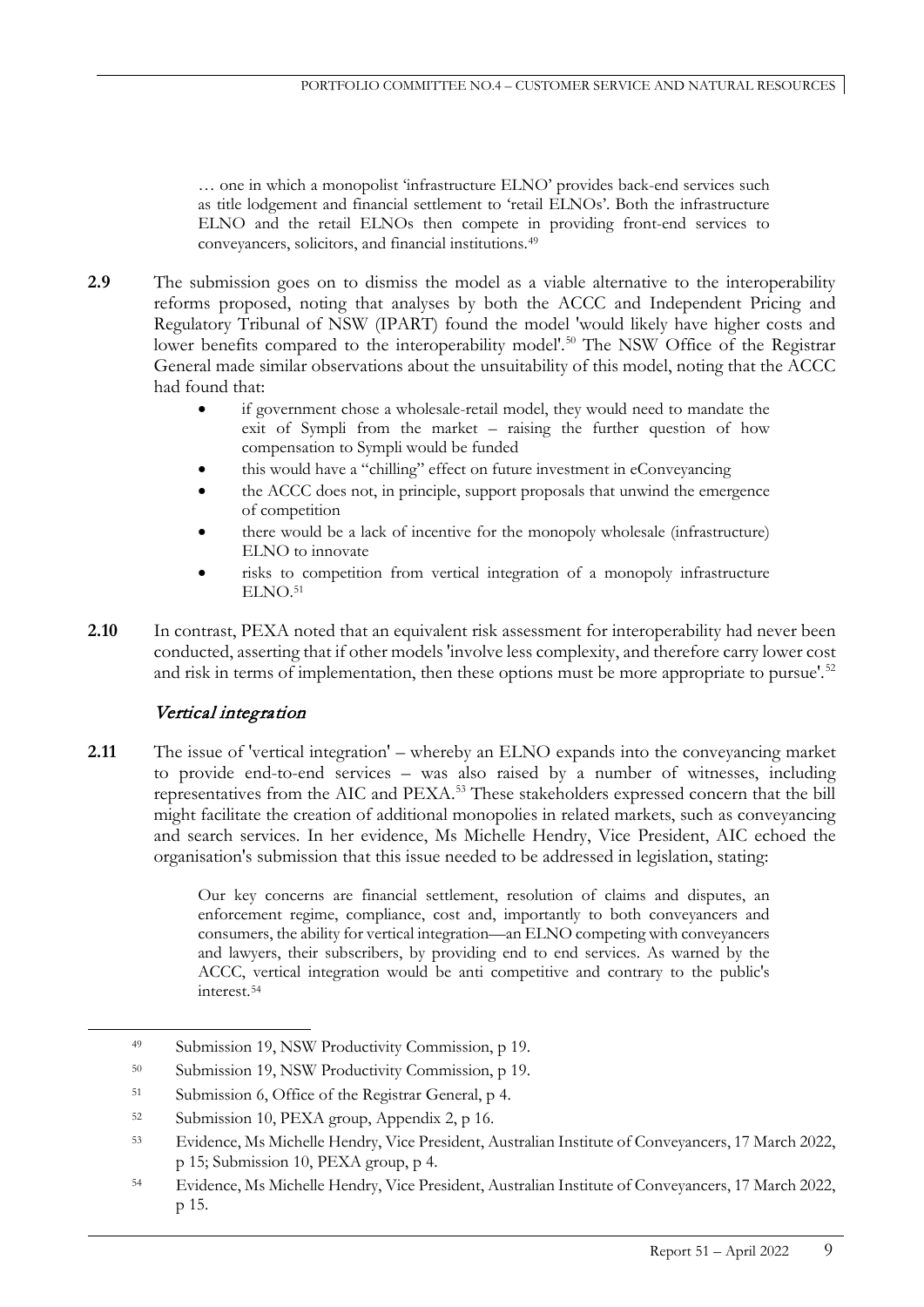- **2.12** Similarly, Mr Dale Turner, National Councillor with the AIC, remarked that while it would not be an issue for an ELNO to provide ancillary services such as title searches, 'where it becomes problematic is where an ELNO would also be able to provide a conveyancing service'.[55](#page-21-0)
- **2.13** These concerns were put to representatives from Sympli during the hearing, noting that one of the co-owners of the company is involved in property title reselling and legal practice management. In response, Mr Joyce emphasised the clear distinction between this company and Sympli set in regulation:

Yes, we are owned by the ATI group, the ASX and staff. The ATI group do offer information broking services. In the law there is a clear separation between the companies. That is enshrined in the regulation.<sup>[56](#page-21-1)</sup>

- **2.14** Mr Joyce also rejected the idea that Sympli would move into the conveyancing space on the basis that 'it would be a strategic disaster for us to compete with the customers we want to serve'.<sup>[57](#page-21-2)</sup>
- **2.15** Mr Richard Harvey, Chair, Property Law Committee, Law Society of New South Wales asserted that while the issue had been considered, this bill was not the place for discussion to be had.[58](#page-21-3) This view aligned with the submission of the NSW Office of the Registrar General, which noted that current 'separation' provisions in the MORs – which require an ELNO to maintain separate customer relationships from any other entity providing service – would be strengthened by the enforcement regime introduced later in the reforms.<sup>[59](#page-21-4)</sup>
- 2.16 In response to written questions from the committee, the ACCC also referred to the current regulatory framework as requiring this separation, as well as the ACCC's own role in 'promoting competition' under the *Competition and Consumer Act 2010*. [60](#page-21-5)

# **Pricing**

2.17 Many stakeholders identified flow-on benefits from the introduction of competition through interoperability, including improved customer service experience and a downward pressure on prices.<sup>[61](#page-21-6)</sup> For example, the Office of the Registrar General stated that 'effective competition forces ELNOs to earn their customer – to ask "what does the customer want"'.'[62](#page-21-7)

- <span id="page-21-2"></span><sup>57</sup> Evidence, Mr Philip Joyce, Chief Executive Officer, Sympli, 17 March 2022, p 24.
- <span id="page-21-3"></span><sup>58</sup> Mr Richard Harvey, Chair, Property Law Committee, Law Society of New South Wales, 17 March 2022, p 10.
- <span id="page-21-4"></span><sup>59</sup> Submission 6, NSW Office of the Registrar General, p 16.
- <span id="page-21-5"></span><sup>60</sup> Answers to questions, Australian Competition and Consumer Commission, 25 March 2022, p 9.
- <span id="page-21-6"></span><sup>61</sup> Submission 9, Law Council of Australia, p 1; Submission 11, Sympli Australia Pty Ltd p 5; Submission 12, Australian Competition and Consumer Commission, p 1; Submission 6, NSW Office of the Registrar General, p 15; Submission 19, NSW Productivity Commission, p 1.
- <span id="page-21-7"></span><sup>62</sup> Submission 6, NSW Office of the Registrar General, p 15.

<span id="page-21-0"></span> <sup>55</sup> Evidence, Mr Dale Turner, National Councillor, Australian Institute of Conveyancers, 17 March 2022, p 16.

<span id="page-21-1"></span><sup>56</sup> Evidence, Mr Philip Joyce, Chief Executive Officer, Sympli, 17 March 2022, p 24.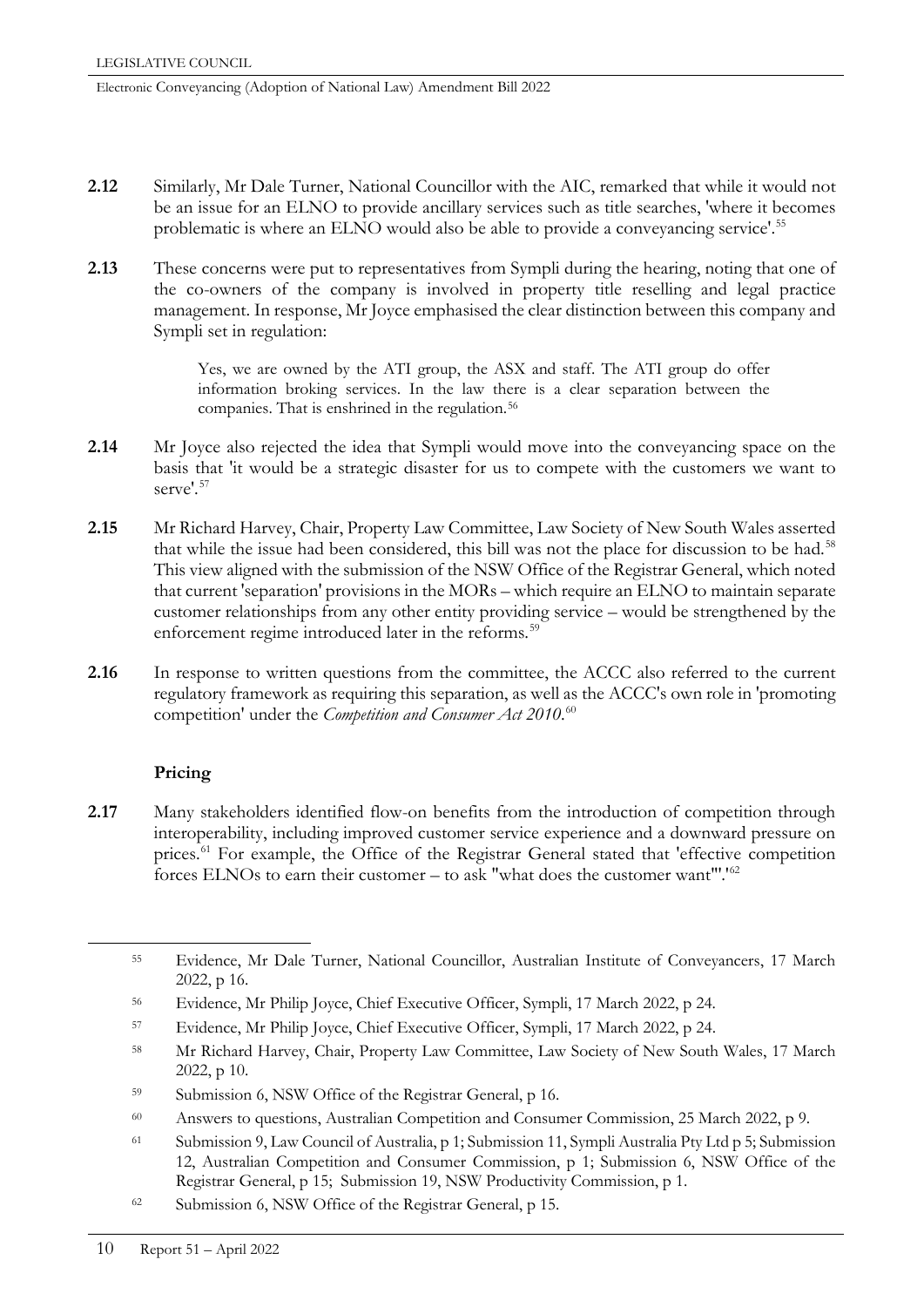**2.18** On the effect on pricing, the NSW Productivity Commission submission cited an independent cost-benefit analysis on interoperability commissioned by the NSW Registrar General which found that mandating interoperability had 'the highest net benefit compared to retaining the status quo and increased price regulation'. The submission stated:

> The analysis found that while capital and operational costs for ELNOs would likely increase by \$22.2 million and \$18.9 million, this would be more than offset by a \$94 million benefit of reduced transaction costs and a \$30.8 million dollar benefit from time savings and product improvements for consumers.<sup>63</sup>

2.19 Evidence received from PEXA, however, suggested that the current eConveyancing system already delivers significant cost reductions at the practitioner level, and questioned the potential net benefit reported in the cost benefit analysis commissioned by the NSW Registrar General. According to PEXA:

> The interoperability cost benefit analysis conducted in 2020 by the Centre for International Economics reported a potential net benefit of \$4 per transaction. Given that the analysis was of a different model of interoperability than is now proposed, assumed a seamless implementation process, and was prior to discovery that far greater complexity is required than envisaged, this benefit estimate should not be considered statistically superior to zero.<sup>[64](#page-22-1)</sup>

- **2.20** Separately, stakeholders also discussed the approach to pricing for ELNOs servicing each other. PEXA suggested that the approach to pricing under the proposed new system was still uncertain, citing various changes in position on the topic by ARNECC. For example, PEXA's submission refers to a draft rule by ARNECC that instructed ELNOs to set prices for servicing each other (known as inter-ELNO fees) in the same way they set prices for ordinary users.<sup>[65](#page-22-2)</sup> According to PEXA, this was then replaced by a second draft rule that called instead for ELNOs to provide core services 'at zero cost'.<sup>[66](#page-22-3)</sup>
- **2.21** When asked about this issue at the hearing, Mr Roberts, Chair, ARNECC told the committee that ARNECC had agreed to investigate the topic further and was 'looking at the potential for the ACCC to assist us in the development of those pricing principles'.<sup>[67](#page-22-4)</sup> These pricing principles 'would establish a mechanism to create a pricing regime between ELNOs for inter-ELNO fees, that is, the fees that they can charge each other for electronic conveyancing transactions'.<sup>[68](#page-22-5)</sup> Mr Roberts did not comment on the fees that might be charged to subscribers or customers.
- <span id="page-22-0"></span>**2.22** Mr Jeremy Cox, NSW Registrar General elaborated on the evidence provided by Mr Roberts, stating that this fee is 'an incurred cost by the ELNO. It is not necessarily passed on to the subscriber—that is a choice—but the ELNOs will still need to compete on prices'.<sup>[69](#page-22-6)</sup>

 <sup>63</sup> Submission 19, NSW Productivity Commission, p 2.

<span id="page-22-1"></span><sup>64</sup> Submission 10, PEXA, pp 6-7.

<span id="page-22-2"></span><sup>65</sup> Submission 10, PEXA group, p 4

<span id="page-22-3"></span><sup>66</sup> Submission 10, PEXA group, p 4

<span id="page-22-4"></span><sup>67</sup> Evidence, Mr Bruce Roberts, Chair, Australian Registrars' National Electronic Conveyancing Council 17 March 2022, p 5.

<span id="page-22-5"></span><sup>68</sup> Evidence, Mr Bruce Roberts, Chair, Australian Registrars' National Electronic Conveyancing Council 17 March 2022, p 5.

<span id="page-22-6"></span><sup>69</sup> Evidence, Mr Jeremy Cox, NSW Registrar General, 17 March 2022, p 5.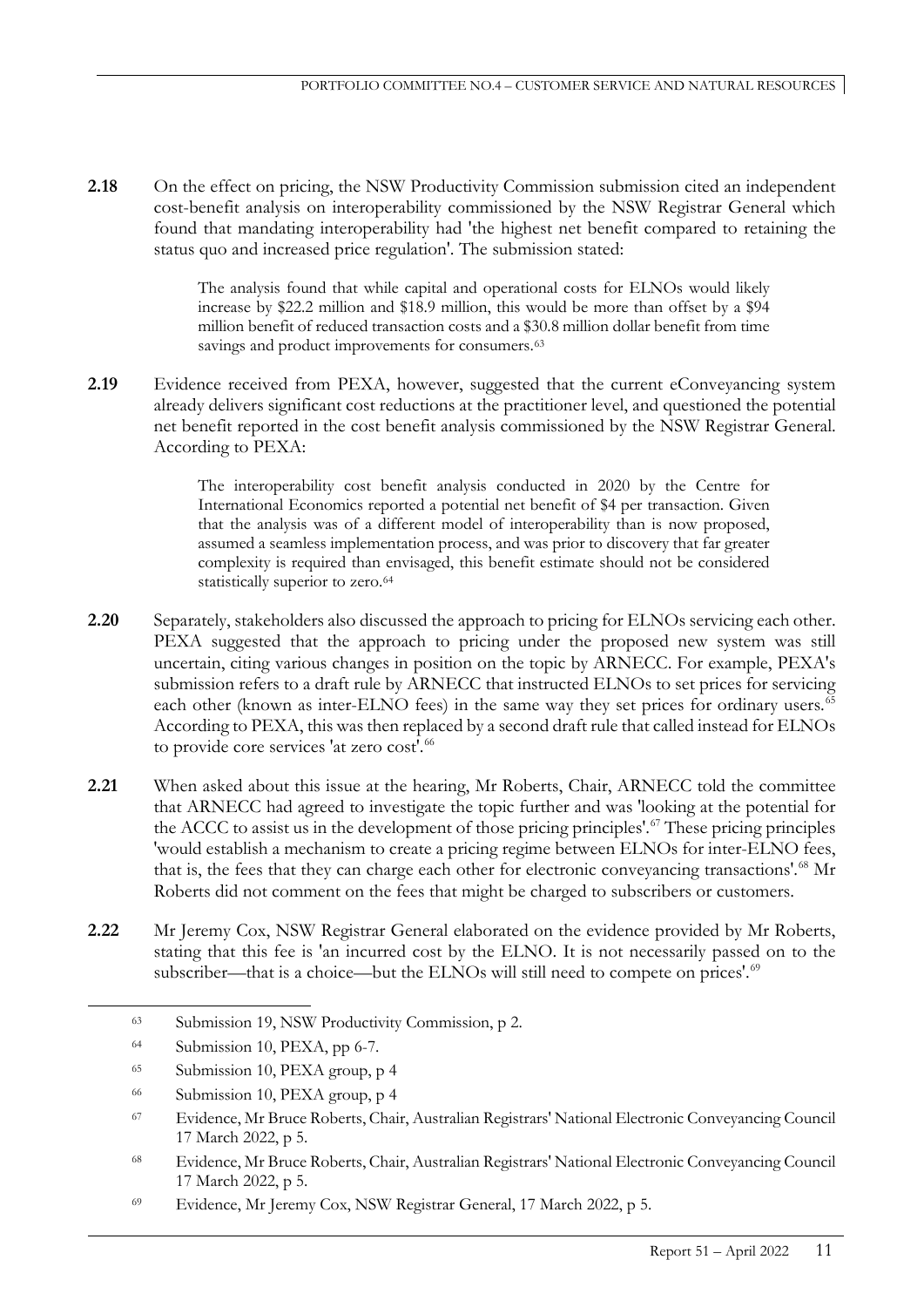# Impact of competition on subscribers and customers

**2.23** There were a variety of views as to who would benefit most as a result of increased competition. At the hearing, Mr Brendon Harper, Policy Director with the Australian Banking Association suggested that different participants in the system might benefit in different ways:

> If you think of it from a customer's perspective—so that is the people looking to go into the houses—competition should drive down costs, so that will be the benefit for them. The subscribers are the people actually connecting into the ELNOs... For the subscribers, we would hope that increased competition would drive innovation and would increase customer service.[70](#page-23-0)

**2.24** For Mr Philip Argy, Chair, National Electronic Conveyancing System Committee, Law Council of Australia, it was those users of the system 'who do not do day in, day out conveyancing' who were most likely to benefit through the system improvements competition would bring:

> Infrequent users really need much more user-friendly interfaces, and competition offers the strong likelihood that those users will be much better catered for than with the current system, which is really geared to people who eat, sleep and breathe conveyancing every day.[71](#page-23-1)

**2.25** Mr Richard Harvey, Chair, Property Law Committee, Law Society of New South Wales identified subscribers – that is, lawyers or conveyancers acting for the parties to the transaction – as benefiting in the sense that incompatibility between their ELNO choices would no longer be able to frustrate a transaction:

> Think in the conveyancing transaction, I am acting for the vendors, you are acting for the purchaser. I am on Sympli, you are on PEXA. Who determines which of those networks is going to be used, because without interoperability you can only use one of them? So you are going to end up with this ridiculous contractual impasse between two different practices saying, "No, I am on Sympli; you must use Sympli," and the purchaser is saying, "No, I'm on PEXA; we have to use PEXA." Without interoperability you are going to have that very basic problem. It just would not work without interoperability.<sup>[72](#page-23-2)</sup>

**2.26** In contrast, Mr Dale Turner, National Councillor, Australian Institute of Conveyancing questioned whether the benefits for subscribers would instead be eclipsed by the complexity and demands of interoperability, pointing in particular to any financial gains:

> Most practitioners are of the view that any financial benefits which may accrue from interoperability will largely, if not wholly, be swallowed up with additional complexity, regulatory and administrative requirements.[73](#page-23-3)

<span id="page-23-1"></span><span id="page-23-0"></span>**2.27** According to others, such as Sympli, the financial benefit of increased competition would be seen by customers, as price reductions would be passed on by conveyancers. When asked

- <span id="page-23-2"></span><sup>72</sup> Mr Richard Harvey, Chair, Property Law Committee, Law Society of New South Wales, 17 March 2022, p 12.
- <span id="page-23-3"></span><sup>73</sup> Submission 3, Mr Dale Turner, p 1.

 <sup>70</sup> Mr Brendon Harper, Policy Director, Australian Banking Association, 17 March 2022, p 17.

<sup>71</sup> Mr Philip Argy, Chair, National Electronic Conveyancing System Committee, Law Council of Australia, 17 March 2022, p 12.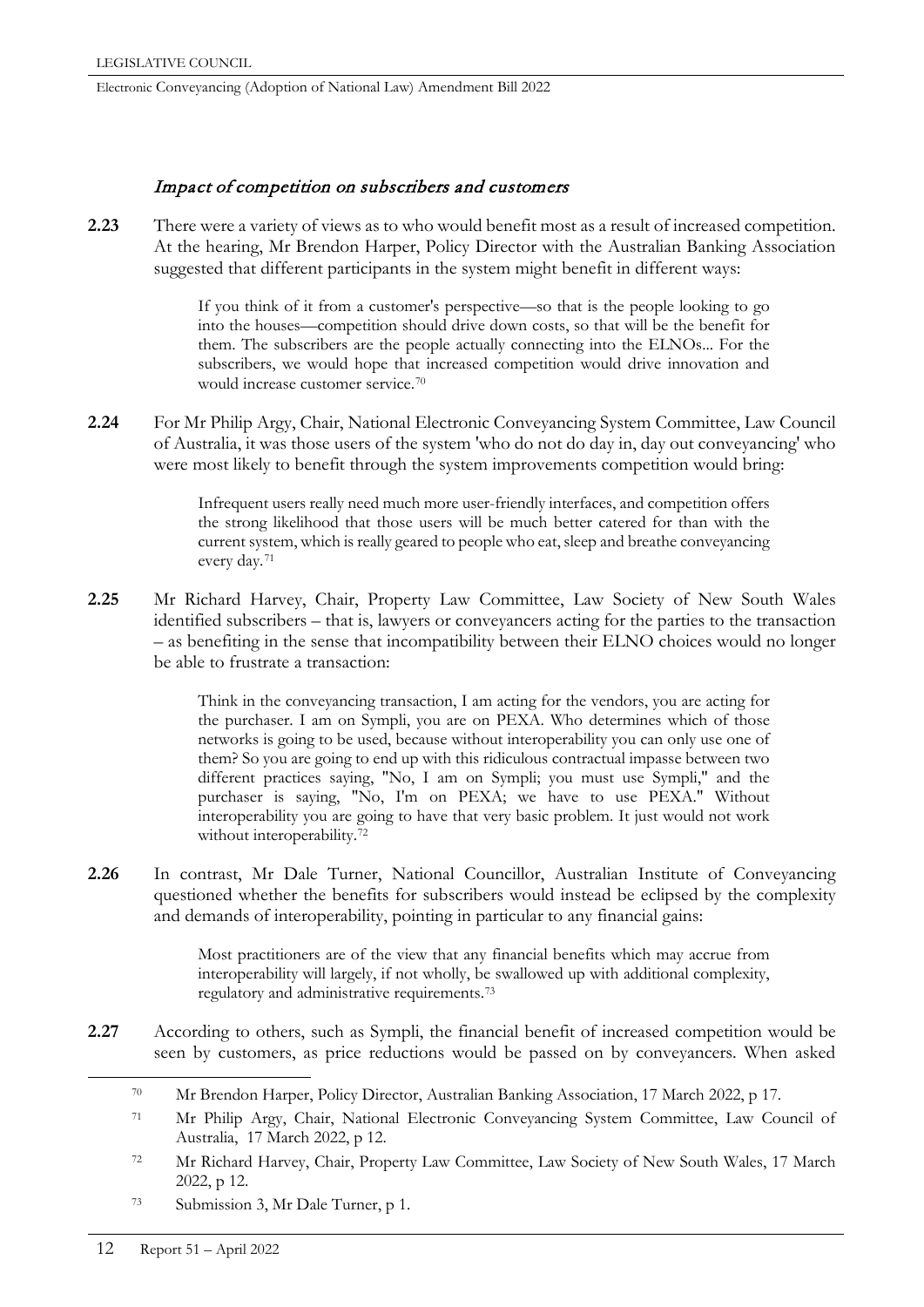whether this downward pressure on prices would actually be felt by homebuyers, or whether it would simply go to lawyers and conveyancers as increased profit, Mr Philip Joyce, Chief Executive Office, Sympli responded:

The industry protocol is that most fees from conveyancers pass straight through to homebuyers. So this is money straight into mum and dad's pockets… Given it is a competitive market for conveyancing services, I would be pretty confident that there would be a huge market pressure to pass those fees on.[74](#page-24-0)

**2.28** In commenting on whether conveyancers would indeed pass any savings onto consumers, the ACCC responded that it would be 'a matter for those businesses', but noted that 'businesses typically operate in relatively competitive markets and competitive markets can be expected to deliver benefits in terms of price and/or service to end consumers'. [75](#page-24-1)

### **Innovation**

- **2.29** Many stakeholders also referred to an increase in innovation as a likely consequence of increased competition through interoperability.<sup>[76](#page-24-2)</sup> The ACCC stated that 'interoperability will facilitate competition, which will foster innovation and provide improved services', while the NSW Productivity Commission identified the reforms of which the bill forms part of as 'the best way to drive innovation'[.77](#page-24-3)
- **2.30** In contrast, PEXA challenged the idea that the bill would increase innovation, stating that 'the new definition of interoperability contemplates a high degree of uniformity in [Electronic Lodgement Network] lodgement capabilities'.<sup>[78](#page-24-4)</sup> Explaining this position further at the hearing, Mr Simon Smith, Chief Operating Officer, PEXA, stated that the definition of 'interoperability' under the bill actually mandated a uniformity across future ELNOs, effectively stymying innovation:

…[W]hat we worry about in this bill is that it locks in only one particular form of competition extension… The only kind of ELNOs we can have, have to be exactly the same as PEXA...Other forms of innovation... have been ruled out by the legislation. The bill is locking in just two, exactly the same.<sup>[79](#page-24-5)</sup>

2.31 The committee received limited evidence on what this innovation might look like in practice. When asked how innovation might feature in a practical sense, Mr Philip Joyce, Chief Executive Officer, Sympli replied that a confluence of technology, service and value is what makes an 'innovative offering':

<span id="page-24-0"></span> <sup>74</sup> Evidence, Mr Philip Joyce, Chief Executive Officer, Sympli, 17 March 2022, p 22.

<span id="page-24-1"></span><sup>75</sup> Answers to questions, Australian Competition and Consumer Commission, 25 March 2022, p 19.

<span id="page-24-2"></span><sup>76</sup> Submission 11, Sympli Australia Pty Ltd p 2,5; Submission 6, NSW Office of the Registrar General, p 15; Evidence, Mr Tass Liveris, Chair, Law Council of Australia, 17 March 2022, p 13; Evidence, Mr Dale Turner, National Councillor, Australian Institute of Conveyancers, 17 March 2022, p 17.

<span id="page-24-3"></span><sup>77</sup> Submission 19, NSW Productivity Commission, p 3.

<span id="page-24-4"></span><sup>78</sup> Submission 10, PEXA group, Appendix 2, p 4

<span id="page-24-5"></span><sup>79</sup> Evidence, Mr Simon Smith, Chief Operating Officer, Property Exchange Australia, 17 March 2022, p 29.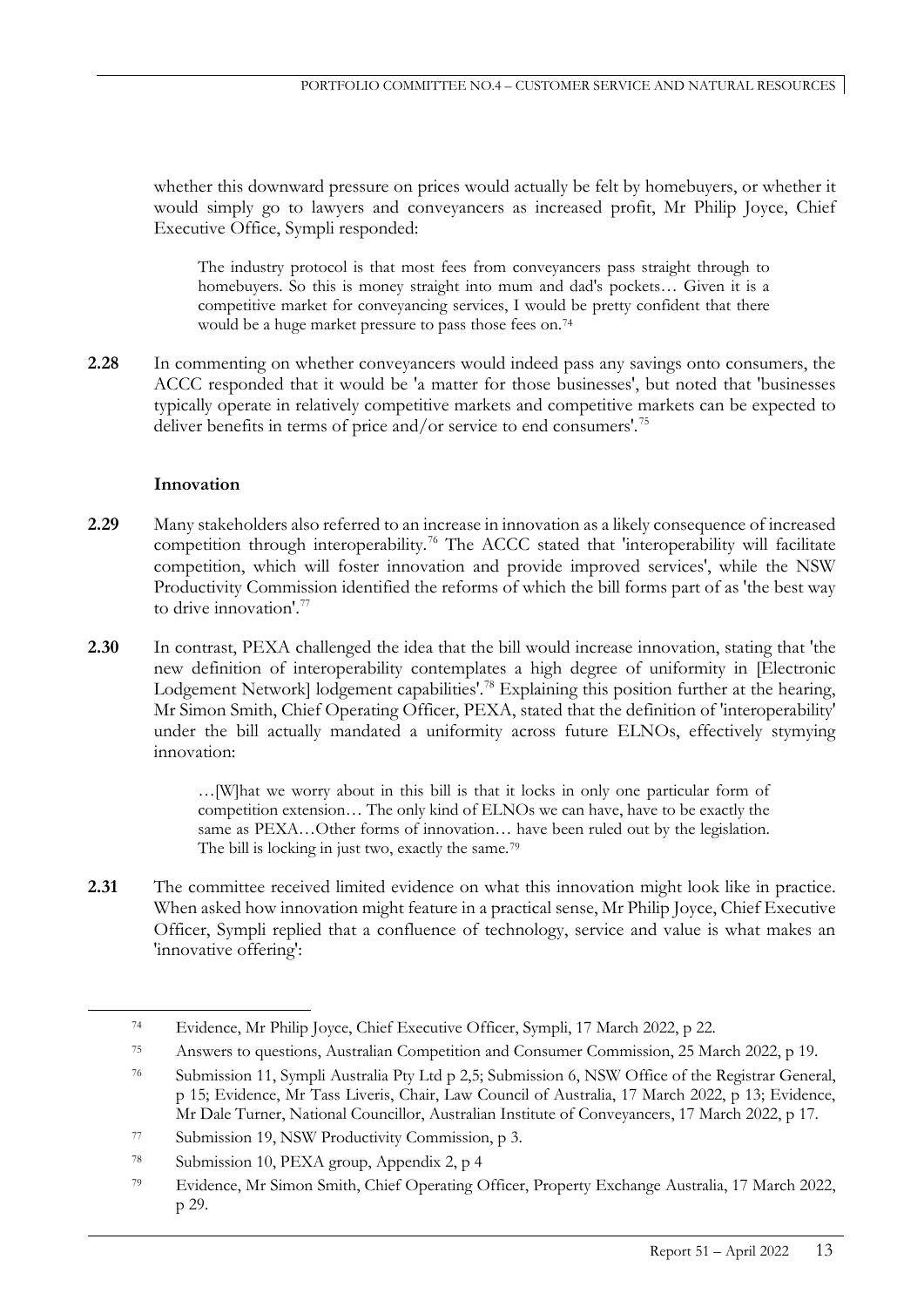The way I think about that is in three ways. Number one, we have got newer technology. We have the ability to create a user experience and deliver what customers want, which largely is efficiency and time back to run their business. There are a number of ways of doing that through the platform and through the workflow. We also believe we can do that through service. Again, as you heard from the AIC and others, a fundamental part of this is giving certainty and service to mums and dads and helping conveyancers do that. So there is service proposition.

Lastly, there is delivering value. Again, it is a matter of public record that we are significantly cheaper than the current incumbent. So a mixture of innovation on the platform, the service proposition and value makes that an innovative offering, and that is without even contemplating what additional ELNOs allow us to do and design as innovative for the market as a whole, particularly as it pertains to increased redundancy and resiliency.[80](#page-25-0)

# **System safeguards and regulatory oversight**

**2.32** This section explores consumer and practitioner safeguards within the bill, with a particular focus on perceived areas of weakness, including the potential for system failure under interoperability. Solutions to these issues are also considered, including the appointment of an independent regulator and the suitability of an industry code to provide regulatory oversight of financial settlements.

# **Safeguards on system readiness and change management**

- **2.33** During the inquiry, various stakeholders agreed that safeguards on system readiness and change management, in one form or another, were necessary in the implementation of interoperability.<sup>[81](#page-25-1)</sup>
- **2.34** One possibility canvassed amongst all witnesses at the hearing was the idea of an independent regulator being appointed to perform an assessment of system readiness, in order to address industry and consumer concerns about cybersecurity and risk.
- **2.35** In response to this proposition, some witnesses, such as representatives from the AIC and PEXA were strongly in support of the idea. For example, Mr Dale Turner, National Councillor, AIC, described an independent assessment as an opportunity to give 'confidence to both consumers and to subscribers that the system is fully operable'.<sup>[82](#page-25-2)</sup> Evidence from Mr Simon Smith, Chief Operating Officer, PEXA, along with the company's submission, also strongly favoured this proposal, calling for the bill to be amended to 'include an independent expert assessment of readiness across the ecosystem'.[83](#page-25-3)

<span id="page-25-0"></span> <sup>80</sup> Evidence, Mr Philip Joyce, Chief Executive Officer, Sympli, 17 March 2022, p 25.

<span id="page-25-1"></span><sup>81</sup> Submission 10a, PEXA, p 3, 4; Submission 6, NSW Office of the Registrar General, p 7; Evidence, Mr Dale Turner, National Councillor, Australian Institute of Conveyancers, 17 March 2022, p 16.

<span id="page-25-2"></span><sup>82</sup> Evidence, Mr Dale Turner, National Councillor, Australian Institute of Conveyancers, 17 March 2022, p 16.

<span id="page-25-3"></span><sup>83</sup> Evidence, Mr Simon Smith, Chief Operating Officer, PEXA, 17 March 2022, p 26; Submission 10, PEXA group, p 3.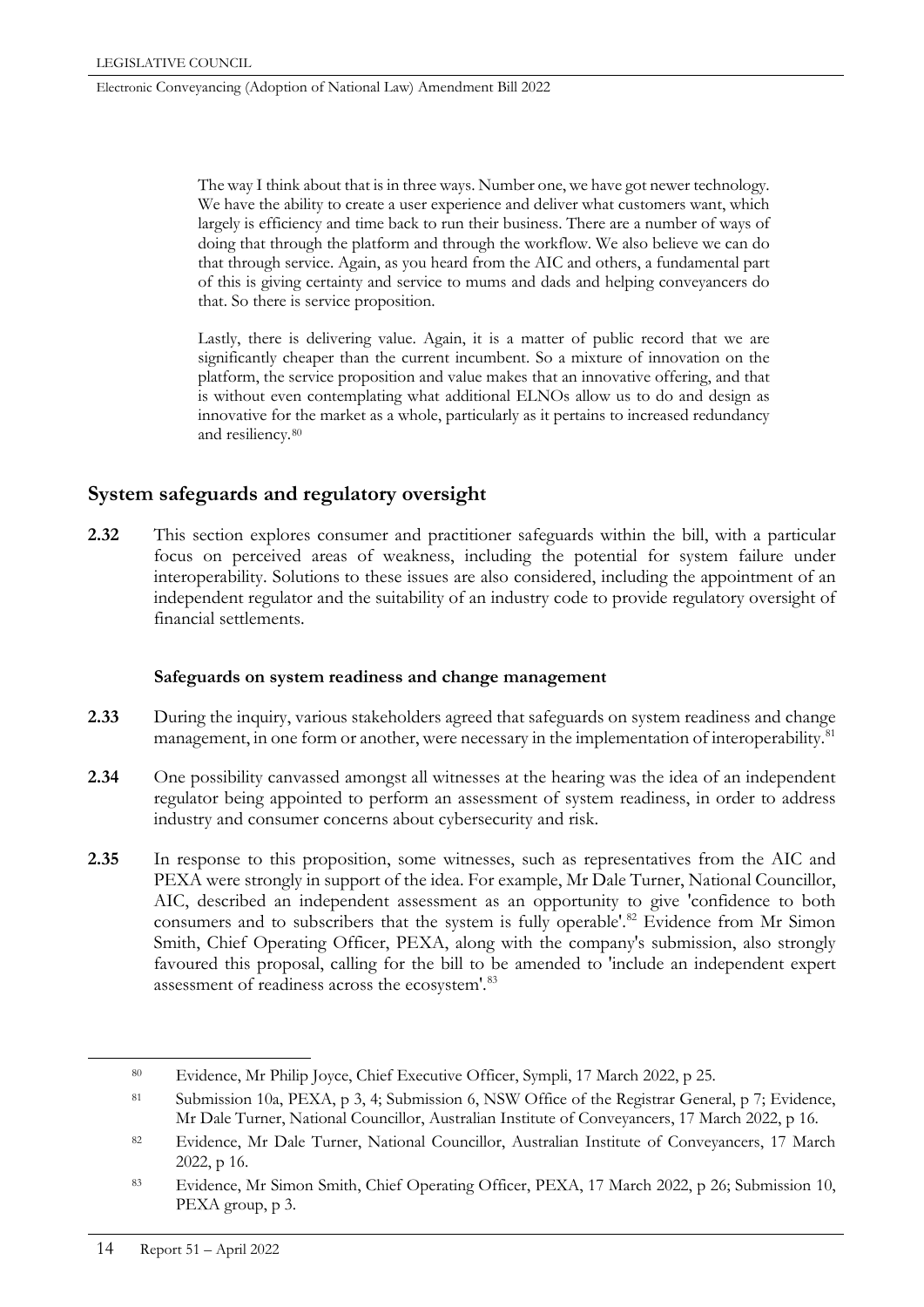- **2.36** Other respondents, such as representatives from ARNECC, the NSW Office of the Registrar General, the ABA and Sympli questioned the need for an independent regulator. For example, Ms Fiona Landis, Executive Director, Policy, ABA highlighted the lack of clarity around the role the additional regulator would have, and the risk that such a position might further complicate 'an already complex space'.<sup>[84](#page-26-0)</sup>
- **2.37** Mr Philip Joyce, Chief Executive Officer, Sympli noted that a number of 'tests and readiness hurdles' had already been identified as needing to be in place before the system went live.<sup>[85](#page-26-1)</sup>
- **2.38** Finally, Mr Jeremy Cox, NSW Registrar General suggested that the role of an independent regulator was already intended to be performed by ARNECC, who '…before interoperability is rolled out, [will] employ or engage independent assessments of ICT security and system readiness'.[86](#page-26-2) Mr Bruce Roberts, Chair of ARNECC, added that who creating a further independent regulatory body – in addition to ARNECC – might lead to 'particular legal issues'. $87$
- **2.39** Meanwhile, representatives from the Law Council of Australia and Law Society of New South Wales reiterated their desire that the bill not be delayed, suggesting that issues of system readiness and further technical aspects of the reform would be better addressed in the next stages of reform, a view shared in part by Mr Joyce from Sympli.<sup>[88](#page-26-4)</sup>

# **System resilience and risks of failure**

- **2.40** System resilience and the risk of system failure was also raised during the inquiry, with some stakeholders raising concerns that interoperability may create greater risk of fraud and reduce the resilience of the overall system to cyber security attacks. There were two views regarding the risks of failure under the current bill and the potential impact interoperability would have on the resilience of the system.
- **2.41** On one hand, the NSW Office of the Registrar General asserted that the system would be more resilient with interoperability, as 'with more than one ELNO, Australia has more options for keeping open electronic lodgement and settlement if a sole operator goes offline for an extensive period of time'.<sup>[89](#page-26-5)</sup>
- **2.42** Sympli also referred to the benefits of interoperability on system resilience, contending that the continuation of 'a monopoly' placed the system at greater risk, as evidenced by the crash of the system on 30 June 2021. Mr Joyce told the committee:

Interoperability significantly improves the security of the eConveyancing system by removing the single-point-of-failure network that we have today. As we saw very clearly

<span id="page-26-0"></span> <sup>84</sup> Evidence, Ms Fiona Landis, Executive Director, Policy, Australian Banking Association, p 16.

<span id="page-26-1"></span><sup>85</sup> Evidence, Mr Philip Joyce, Chief Executive Officer, Sympli, 17 March 2022, p 23.

<span id="page-26-2"></span><sup>86</sup> Evidence, Mr Jeremy Cox, NSW Registrar General, 17 March 2022, p 4.

<span id="page-26-3"></span><sup>87</sup> Evidence, Mr Bruce Roberts, Chair, Australian Registrars' National Electronic Conveyancing Council 17 March 2022, p 3.

<span id="page-26-4"></span><sup>88</sup> Evidence, Mr Tass Liveris, Chair, Law Council of Australia, 17 March 2022, p 10; Mr Richard Harvey, Chair, Property Law Committee, Law Society of New South Wales, 17 March 2022, p 13; Evidence, Mr Philip Joyce, Chief Executive Officer, Sympli, 17 March 2022, p 22.

<span id="page-26-5"></span><sup>89</sup> Submission 6, Office of the Registrar General, p 11.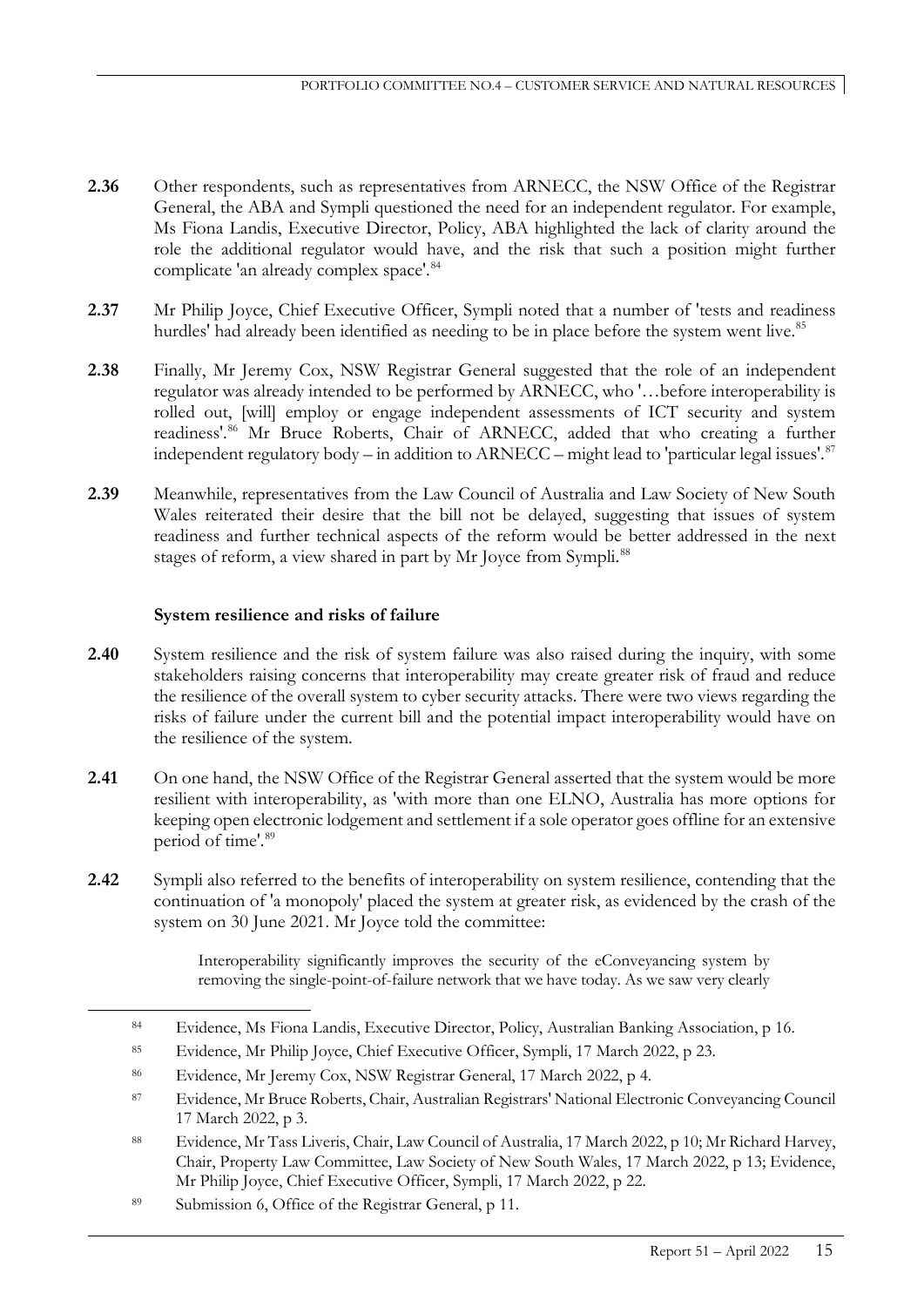last year when the PEXA system crashed on 30 June, having only one network in the sector makes the whole system vulnerable if that one network fails. Interoperability improves infrastructure resiliency by providing a golden opportunity for redundancies to be built into eConveyancing.<sup>90</sup>

**2.43** On the other hand, Ms Michelle Hendry, Vice President, Australian Institute of Conveyancers, argued that rather that making the system less vulnerable, more ELNOs through interoperability would create confusion around which provider was liable in case of fault. She offered an alternative view of the system crash on 30 June as an example:

> We had only one ELNO and we were lucky enough to resolve those issues quickly with that ELNO…For that to occur while two ELNOs are interoperating could only create significant concerns with respect to resolving any claims or disputes as to whose fault that was at that time of the outage.<sup>[91](#page-27-1)</sup>

- **2.44** Echoing his colleague's concerns, Mr Dale Turner, National Councillor, Australian Institute of Conveyancing acknowledged that the question was 'really a technical question with cybersecurity… there is a view that with the more openings into the system, the more difficult and complex that security issue becomes'.<sup>[92](#page-27-2)</sup>
- **2.45** Mr Simon Smith, Chief Operating Officer, PEXA made similar comments, asserting that 'if you have got two [systems], that is more points of failure'.<sup>[93](#page-27-3)</sup> Mr Smith said that this was based on an increase in the number of transactions that would need to occur successfully:

Every transaction depends on a chain of everything going right between about 10 different computer systems; only, in an interoperable transaction, there is going to be 20.[94](#page-27-4)

**2.46** Separately, the NSW Office of the Registrar General commented on how best to ensure interoperable transactions were secure. They referred to the development of 'data standards' which would establish technical standards and minimum-security requirements to ensure that interoperable transactions are secure.<sup>[95](#page-27-5)</sup> These data standards would will be housed and curated in a Government entity, NECDS Ltd, 'giving ARNECC greater control than regulators in other industries where the technical and operational requirements of interoperability are developed by an industry association'.<sup>[96](#page-27-6)</sup>

# **Regulation by industry code**

- <span id="page-27-6"></span><span id="page-27-5"></span><span id="page-27-4"></span><span id="page-27-3"></span><span id="page-27-2"></span><span id="page-27-1"></span><span id="page-27-0"></span>**2.47** The regulatory oversight of financial settlements through an industry code was also raised by stakeholders during the inquiry, with many expressing concerns. Under the bill, the Registrar
	- 90 Evidence, Mr Philip Joyce, Chief Executive Officer, Sympli, 17 March 2022, p 21.
	- <sup>91</sup> Evidence, Ms Michelle Hendry, Vice President, Australian Institute of Conveyancers, 17 March 2022, p 16.
	- <sup>92</sup> Evidence, Mr Dale Turner, National Councillor, Australian Institute of Conveyancers, 17 March 2022, p 16.
	- <sup>93</sup> Evidence, Mr Simon Smith, Chief Operating Officer, PEXA, 17 March 2022, p 28.
	- <sup>94</sup> Evidence, Mr Simon Smith, Chief Operating Officer, PEXA, 17 March 2022, p 28.
	- <sup>95</sup> Submission 6, NSW Office of the Registrar General, p 11.
	- <sup>96</sup> Submission 6, NSW Office of the Registrar General, p 11.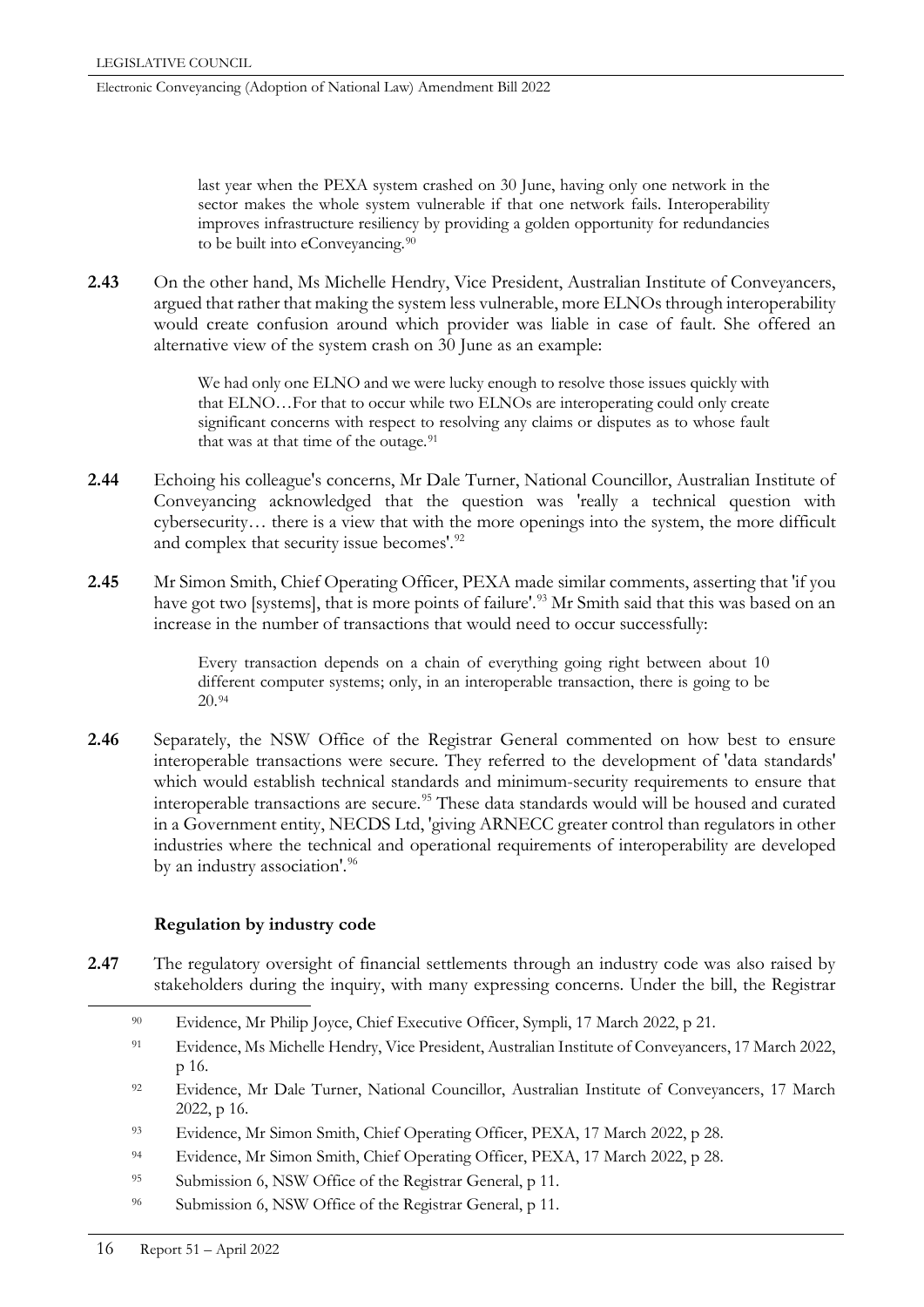would be granted the power to require the participation and compliance of an ELNO in an industry code for financial settlement.<sup>[97](#page-28-0)</sup>

- **2.48** As chapter 1 notes, this code is currently being developed. Once finalised, the 'self-regulatory' code will operate between ELNOs and financial institutions and will set out the process for tracking and resolving misapplied or unapplied funds within a transaction. **[98](#page-28-1)** According to Mr Bruce Roberts, Chair of ARNECC, a 'self-regulatory' code was determined by the Council of Financial Regulators to be the best solution to the regulation of conveyancing transactions.<sup>[99](#page-28-2)</sup>
- **2.49** However, the submission of the Law Society of NSW notes that while the industry code will play a role in ensuring the completion of an interoperable transaction, 'more fundamental changes', including legislative amendment of definitions within the existing ECNL, are required to ensure all aspects of a transaction – particularly financial settlement – are appropriately regulated.[100](#page-28-3) The Society's submission also called for the code to clarify how subscribers might access claims and dispute processes on behalf of their clients.<sup>[101](#page-28-4)</sup>
- **2.50** The Australian Institute of Conveyancers expressed concern about the potential for 'incremental risk' to be introduced if there were any timing gaps between the commencement of interoperability and the commencement of the industry code, which they believe should be mandatory.[102](#page-28-5) The AIC argued:

…there should not be a period where an ELNO is interoperable and the framework for investigation and resolution as to misdirected funds or transactional failures has not been established.

Participation in the Industry Code should be mandated and a condition of an ELNO's approval to operate.[103](#page-28-6)

**2.51** Mr Simon Smith, Chief Operating Officer at PEXA expressed concern over the fact that even with an industry code, certain aspects of conveyancing transactions might remain outside the regulatory domain of the Registrars:

> [The] critical point about the code is that it is not a regulator. Financial settlement is outside of the domain of the registrars. It is an area they do not regulate now and that they do not really understand… Even the existence of the code does not solve the problem that there is no-one standing there to make good if a family loses their life savings because a transaction went wrong. At the moment PEXA indemnifies participants and will look after them, but all of that is based on an informal agreement that is in place between ourselves and the banks.[104](#page-28-7)

<span id="page-28-0"></span><sup>97</sup> Submission 6, NSW Office of the Registrar General, p 12.

<span id="page-28-1"></span><sup>98</sup> Submission 6, NSW Office of the Registrar General, p 12.

<span id="page-28-2"></span><sup>99</sup> Evidence, Mr Bruce Roberts, Chair, Australian Registrars' National Electronic Conveyancing Council 17 March 2022, p 2.

<span id="page-28-3"></span><sup>&</sup>lt;sup>100</sup> Submission 4, Law Society of NSW, p 2.

<span id="page-28-4"></span><sup>&</sup>lt;sup>101</sup> Submission 4, Law Society of NSW, p 3.

<span id="page-28-5"></span><sup>102</sup> Submission 13, Australian Institute of Conveyancers, p 1.

<span id="page-28-6"></span><sup>103</sup> Submission 13, Australian Institute of Conveyancers, p 1.

<span id="page-28-7"></span><sup>104</sup> Evidence, Mr Simon Smith, Chief Operating Officer, PEXA, 17 March 2022, p 27.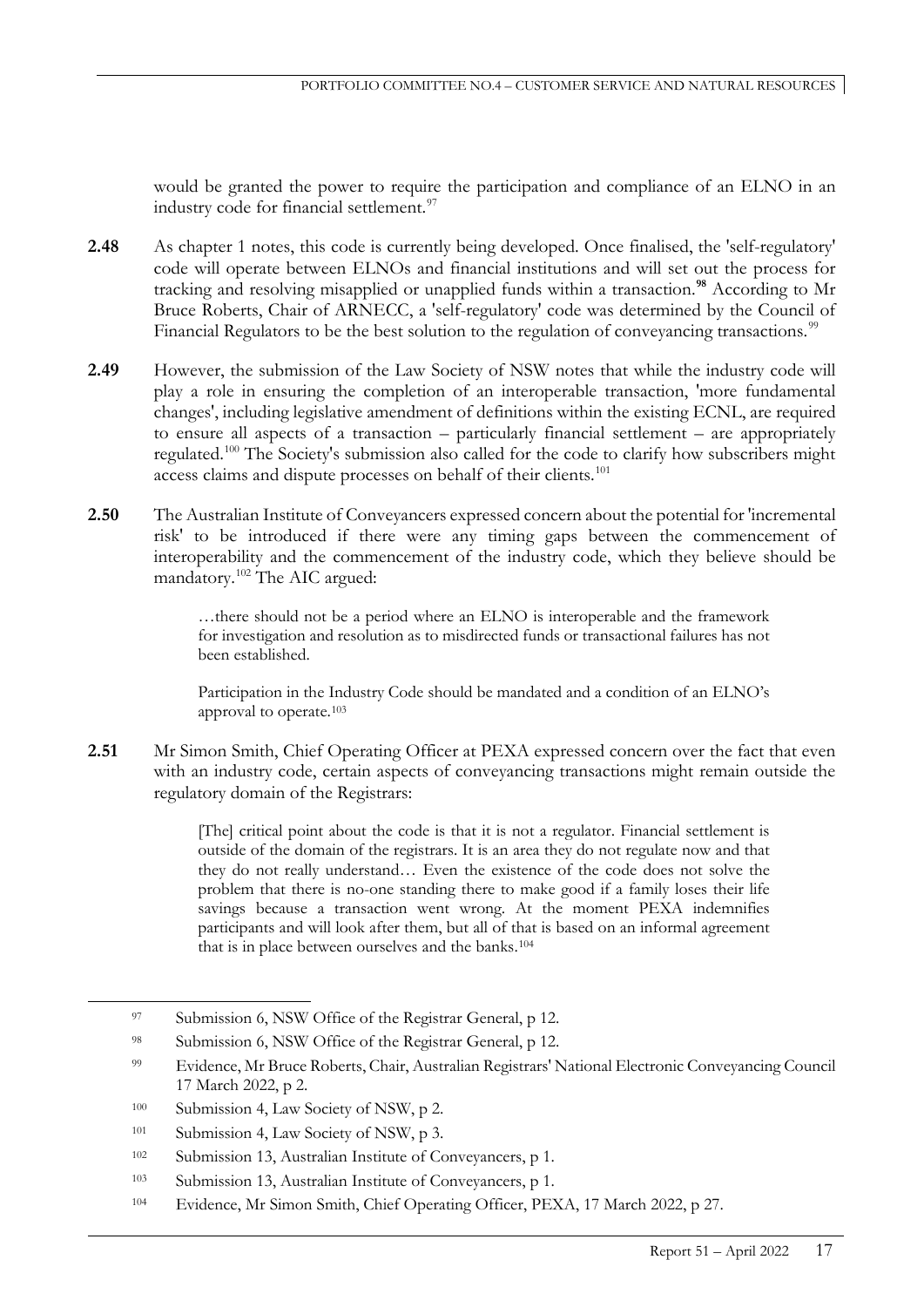**2.52** When asked if there was a backstop or assurance fund to provide consumer protection around the financial settlement aspect, Mr Jeremy Cox, NSW Registrar General responded that while the current scheme does not provide this, the proposed new industry code 'will go much more clearly to those accountabilities…who is accountable for what and tracking those.'[105](#page-29-0) The submission of the NSW Office of the Registrar General further explained:

> The Code will deal with consumer protection issues on the financial side (consumer protection is already addressed on the titling side by the Torrens Assurance Fund). This Bill completes the "enforcement loop" by requiring compliance with the Code.[106](#page-29-1)

# **Nature of reform and timeline**

**2.53** In addition to considering the various issues raised by the bill, stakeholders discussed the nature of the reforms of which the bill forms part and the timeframe for its implementation. This section examines that discussion, as well as stakeholder views on amending the bill and the impact of this on its passage.

### **Stakeholder views on the nature of reforms**

- **2.54** As noted in chapter 1, the bill proposes to amend the Appendix to the *Electronic Conveyancing (Adoption of National Law) Act 2012* to mandate 'interoperability' between ELNOs as part of a 'two-phase' reform, with a second bill to be introduced later in the year to finalise requirements before interoperability goes 'live' in 2023. As noted in the Minister's second reading speech, the detail of the operational requirements for ELNOs will be contained in the Model Operating Requirements (MORs). The committee received evidence on the benefits and shortfalls of both the two-phase nature of the reform, as well as the level of detail to be included in the MORs.
- **2.55** While acknowledging there are some outstanding issues, participants recognised the benefit of a two- phase approach in providing opportunity to be consulted and details to be finalised by the second bill. For example, Ms Fiona Landis, Executive Director, Policy at the Australian Banking Association, who described the bill as 'pragmatic' told the committee:

We have some minor concerns that we have raised with ARNECC. But, given there is this bill and there will be a future bill, we think that the process gives us adequate opportunity to be consulted and to put forward our views.[107](#page-29-2)

- **2.56** Similarly Mr Tass Liveris, President of the Law Council of Australia suggested that matters such as definitions – both new and existing – should be refined, but that this was better dealt with in the next stages of reform. He reiterated that in his view, there was nothing in the current bill that warranted its delay and that that the bill proceed as is, without amendment.<sup>[108](#page-29-3)</sup>
- <span id="page-29-0"></span>**2.57** Other stakeholders seemed more concerned around the matters left for determination in the second bill, particularly the enforcement regime. The submission from PEXA notes that the

 <sup>105</sup> Evidence, Mr Jeremy Cox, NSW Registrar General, 17 March 2022, p 7.

<span id="page-29-1"></span><sup>106</sup> Submission 6, NSW Office of the Registrar General, p 12.

<span id="page-29-2"></span><sup>107</sup> Evidence, Ms Fiona Landis, Executive Director, Policy, Australian Banking Association, p 18.

<span id="page-29-3"></span><sup>108</sup> Evidence, Mr Tass Liveris, Chair, Law Council of Australia, 17 March 2022, p 11.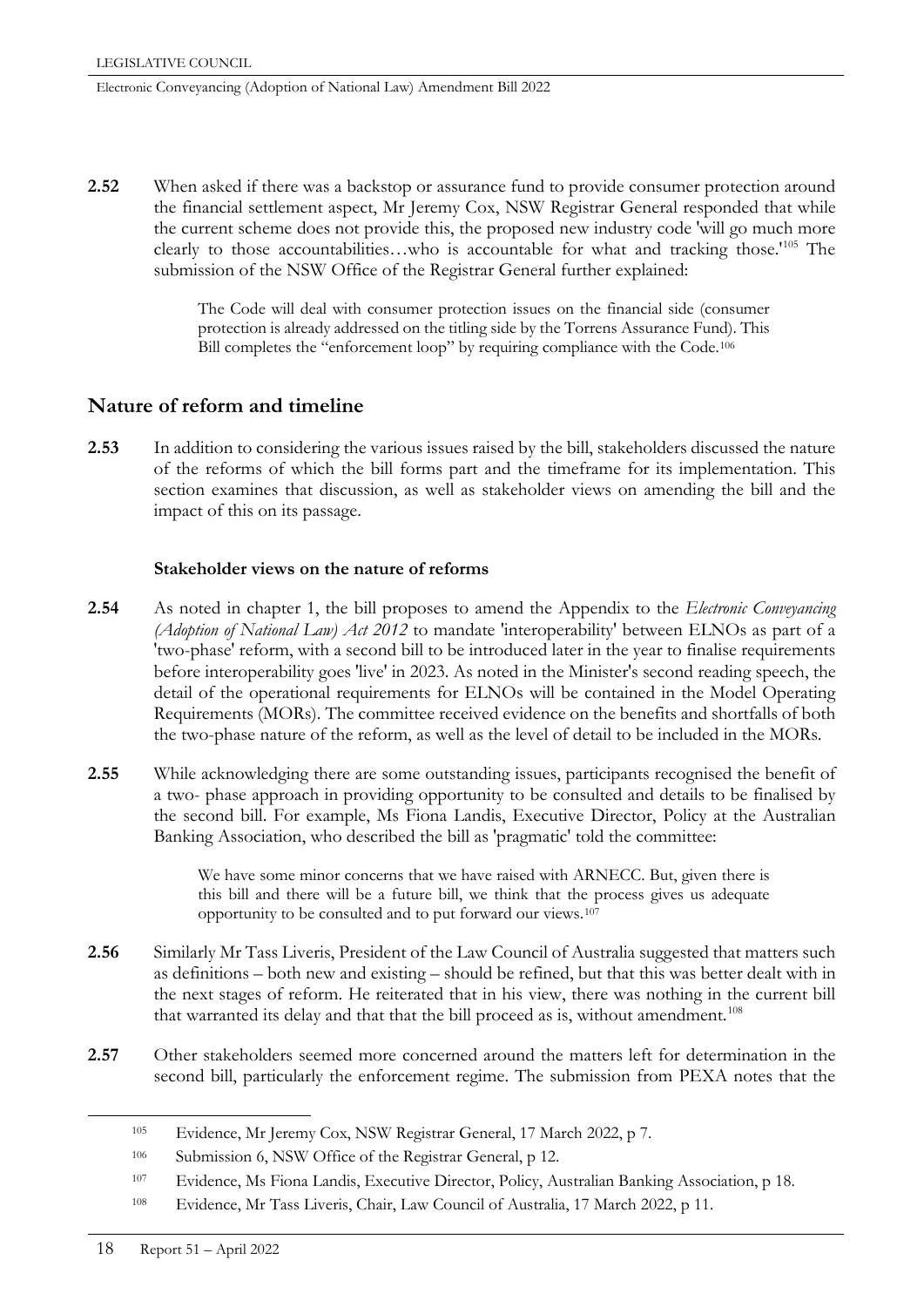current bill contains a broad range of gaps, including around enforcement – a sentiment echoed by Ms Michelle Hendry, Vice President, Australian Institute of Conveyancers at the hearing.<sup>[109](#page-30-0)</sup> While neither stakeholder identified the specific enforcement issues that were lacking, both expressed disappointment that these issues had not been addressed to date, given they were initially raised in a discussion paper published by ARNECC.<sup>[110](#page-30-1)</sup>

- **2.58** PEXA representatives, including Mr Simon Smith, Chief Operating Officer, PEXA, also identified weaknesses in the decision to leave the detail to the MORs, rather than the bill itself. Mr Smith told the committee that this approach 'leaves almost all of the substantive decisions to unelected officials', with the effect being that confidence in the system is undermined.[111](#page-30-2) In practice, PEXA's submission argued that this would allow these officials to unilaterally change matters 'such as payment terms, agreed prices and assignment of roles and liabilities at will and without consultation'.<sup>[112](#page-30-3)</sup> To remedy this, Mr Smith called for the MORs to be dealt 'as if they were regulations',<sup>[113](#page-30-4)</sup> - that is, subject to the requirements of the *Subordinate Legislation Act 1989*.
- **2.59** Other stakeholders appeared to share concerns around the latitude given to the MORs under the reform. For example, Mr Dale Turner, National Councillor, Australian Institute of Conveyancers expressed concern around the lack of insight into how the MORs would be formed, what role ELNOs would play in their formation as well as how they would be applied and regulated.<sup>[114](#page-30-5)</sup> When asked at the hearing if the Australian Institute of Conveyancers had been consulted around the industry code, proposed to be created under the MORs, both representatives confirmed they had had no involvement.**[115](#page-30-6)**

# **Timeline of reform**

**2.60** The timeline of the reform was also a significant focus for nearly all stakeholders. As noted in chapter 1, the bill and the larger reform of which it forms part, have been described as the product of over three years of analysis and review.[116](#page-30-7) The joint submission from the Ministers responsible for electronic conveyancing in Australia identified 2023 as the roll out date for

- <span id="page-30-2"></span><sup>111</sup> Evidence, Mr Simon Smith, Chief Operating Officer, PEXA, 17 March 2022, p 27.
- <span id="page-30-3"></span>112 Submission 10, PEXA group, p 4.
- <span id="page-30-4"></span><sup>113</sup> Evidence, Mr Simon Smith, Chief Operating Officer, PEXA, 17 March 2022, p 28.
- <span id="page-30-5"></span>114 Submission 3, Dale Turner p 6.
- <span id="page-30-6"></span><sup>115</sup> Evidence, Mr Dale Turner, National Councillor, Australian Institute of Conveyancers, 17 March 2022, p 16; Evidence, Ms Michelle Hendry, Vice President, Australian Institute of Conveyancers, 17 March 2022, p 16.

<span id="page-30-0"></span> <sup>109</sup> Supplementary submission 10a, PEXA, p 1; Evidence, Ms Michelle Hendry, Vice President, Australian Institute of Conveyancers, 17 March 2022, p 15.

<span id="page-30-1"></span><sup>110</sup> Submission 10, PEXA group, p 2; Evidence, Ms Michelle Hendry, Vice President, Australian Institute of Conveyancers, 17 March 2022, p 15.

<span id="page-30-7"></span><sup>116</sup> Victor Dominello, Second reading speech: Electronic Conveyancing (Adoption of National Law) Amendment Bill 2022, 15 February 2022; Evidence, Mr Bruce Roberts, Chair, Australian Registrars' National Electronic Conveyancing Council 17 March 2022, p 2; Submission 11, Sympli Australia Pty Ltd, p 2.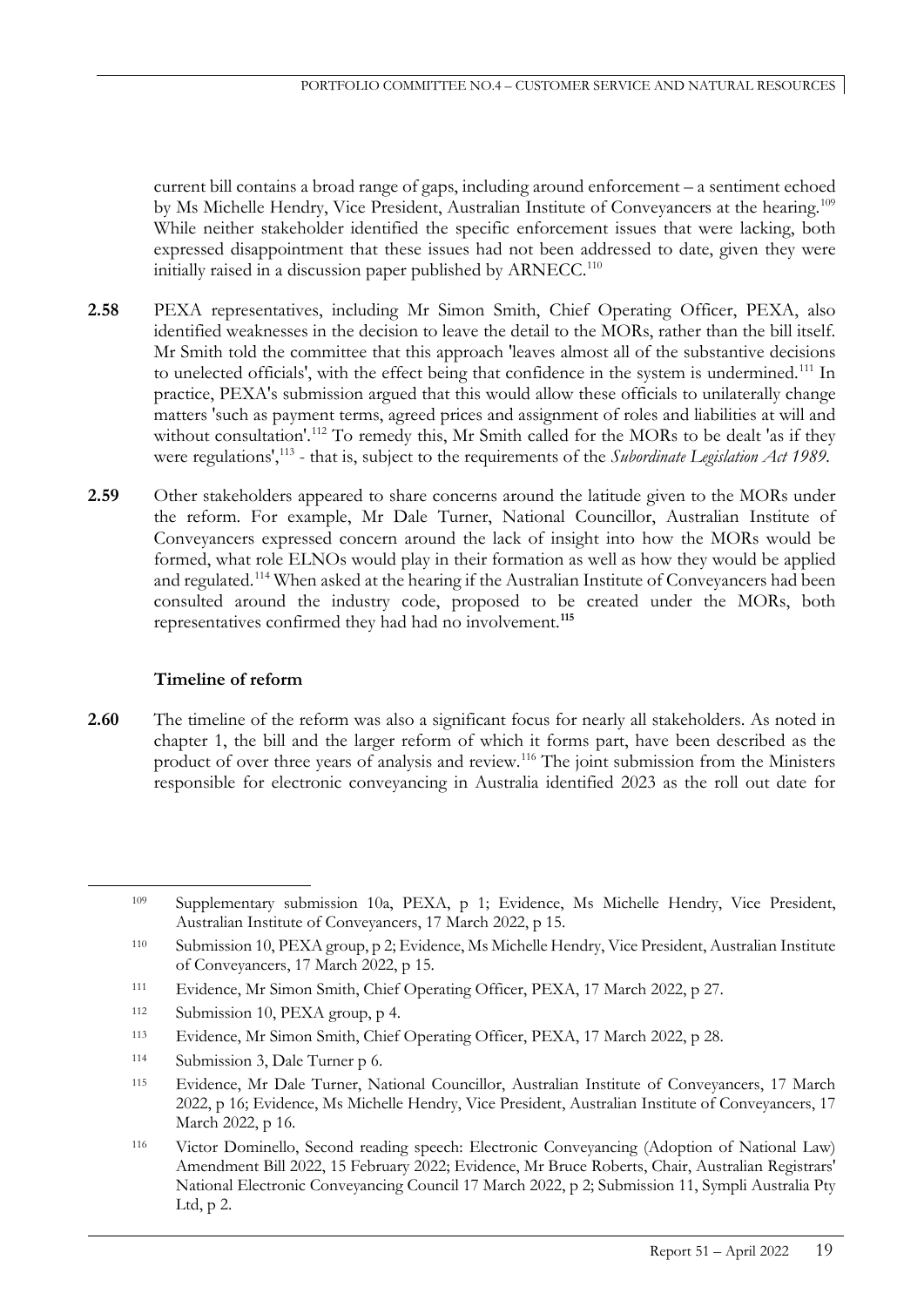interoperability.[117](#page-31-0) The Office of the Registrar General referred to the implementation of interoperability as commencing 'by mid-2023'.<sup>118</sup>

**2.61** Many stakeholders, including representatives from the Law Council of Australia, Law Society of New South Wales, Office of the Registrar General and Australian Banking Association, were clear in their view that the bill should proceed without delay to ensure timeframes were met.<sup>[119](#page-31-2)</sup> Emphasising that the reforms had been 'a very long time coming', Mr Tass Liveris, President of the Law Council of Australia, told the committee when asked what the practical ramifications of missing the 2023 timeframe might be, that simply 'interoperability will not be achieved'. He explained:

> The major ramification of [missing the timeframe] is that interoperability will not be achieved…That would not be a good outcome because, as we have spoken about, all the benefits and features that interoperability will have on the market, on consumers, on legal practices, on investment and on all those types of things… we will lose that opportunity if the passage towards interoperability is not facilitated and this opportunity is not taken.[120](#page-31-3)

**2.62** In response to written questions from the committee, the ACCC also cautioned against deviating from the timeline, asserting that delays to the bill 'will hamper the rollout of not only interoperability but other related reform processes', for example:

> …the development of an enforcement regime for ELNOs and Subscribers, and the payments and financial settlement industry code being developed by AusPayNet… delays to these processes will affect multiple jurisdictions.[121](#page-31-4)

- **2.63** Moreover, the ACCC was cited by the Ministers responsible for electronic conveyancing in Australia as being 'clear that further delay will heighten barriers to entry to the market'.<sup>[122](#page-31-5)</sup>
- **2.64** However, for PEXA, the proposed timeframe for interoperability by mid-2023 raised significant concerns. The company's submission described the bill as 'rushed to implementation, ignoring critical stakeholder feedback, with view to mandating interoperability prior to the completion of the regulatory framework'.<sup>[123](#page-31-6)</sup>
- **2.65** Expanding on this at the hearing, PEXA's Chief Operating Officer Mr Simon Smith told the committee that 'interoperability in its current form and on its current timetable is not safe and it will not deliver the grand-sounding benefits you are hearing about.'[124](#page-31-7) Noting these issues, PEXA called for the bill to be rejected in its current form and for ARNECC to immediately

<span id="page-31-0"></span> <sup>117</sup> Submission 20, Ministers responsible for electronic conveyancing in Australia, p 1.

<span id="page-31-1"></span><sup>118</sup> Submission 6, NSW Office of the Registrar General, p 10.

<span id="page-31-2"></span><sup>119</sup> Evidence, Mr Tass Liveris, Chair, Law Council of Australia, 17 March 2022, p 13; Evidence, Ms Fiona Landis, Executive Director, Policy, Australian Banking Association, p 20.

<span id="page-31-3"></span><sup>120</sup> Evidence, Mr Tass Liveris, Chair, Law Council of Australia, 17 March 2022, p 13.

<span id="page-31-4"></span><sup>121</sup> Answers to questions, Australian Competition and Consumer Commission, 25 March 2022, p 3.

<span id="page-31-5"></span><sup>122</sup> Submission 20, Ministers responsible for electronic conveyancing in Australia, p 2.

<span id="page-31-6"></span><sup>123</sup> Submission 10, PEXA group, Appendix 2, p 2.

<span id="page-31-7"></span><sup>124</sup> Evidence, Mr Simon Smith, Chief Operating Officer, Property Exchange Group, 17 March 2022, p 26.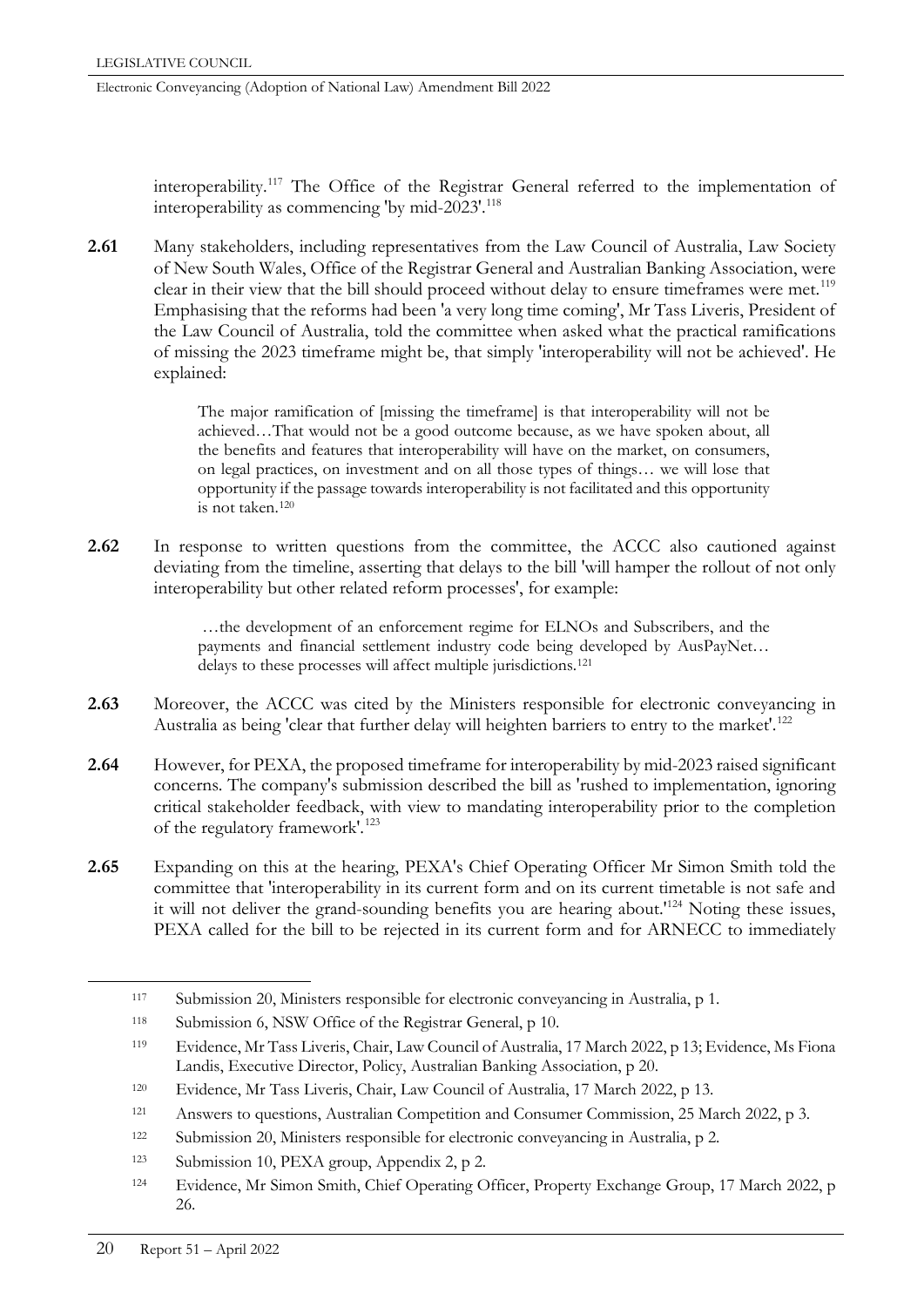appoint an economic regulator, such as the ACCC, to complete a systematic evaluation of options.[125](#page-32-0)

### **Amending the bill**

**2.66** Meanwhile, various stakeholders supported the bill in its current form, including the Ministers responsible for electronic conveyancing in Australia who urged:

> As Ministers responsible for electronic conveyancing in Australia, under an Intergovernmental Agreement for an Electronic Conveyancing Law, **we confirm all state and territory Governments support the Electronic Conveyancing (Adoption of National Law) Amendment Bill 2022 in its current form.**

> This Bill follows extensive stakeholder engagement, first by NSW and South Australia, and then by, the **Australian Registrars' National Electronic Conveyancing Council** (ARNECC), comprising Registrars (or their nominees) responsible for land titles in each jurisdiction.[126](#page-32-1)

- **2.67** The Ministers, along with stakeholders from the legal industry as well as ELNO Sympli, maintained that the bill, as part of an applied law scheme, could not be changed without the consent of other States and Territories, and therefore raised concerns about potential delays and implications if the bill were amended.<sup>[127](#page-32-2)</sup>
- **2.68** According to the joint submission from the Ministers responsible for electronic conveyancing in Australia, any amendments to the bill would 'need to be reviewed by all states and territories executive before returning to the NSW Parliament'.<sup>128</sup>
- **2.69** In correspondence to the committee, Mr Bruce Roberts, Chair, ARNECC, set out the steps that would need to be followed for the bill to be amended, in order to maintain national uniformity and ensure proper stakeholder consideration, consistent with the Intergovernmental Agreement for an Electronic Conveyancing National Law, and national applied law scheme format:
	- 1. Any changes to the current Bill, or the NSW amending legislation, would first need to be considered by ARNECC. ARNECC may decide to undertake targeted consultation on the proposed changes with national industry bodies.
	- 2. Amendments would need to be drafted under the direction of the Parliamentary Counsel's Committee (PCC) and will be dependent on their timetabling and priorities. All Parliamentary Counsels in each jurisdiction would also need to be consulted and sign off on the amended Bill.

<span id="page-32-0"></span><sup>125</sup> Submission 10, PEXA group, p 1.

<span id="page-32-1"></span><sup>126</sup> Submission 20, Ministers responsible for electronic conveyancing in Australia, p 1.

<span id="page-32-2"></span><sup>127</sup> Submission 10, Sympli Australia Pty Ltd, p 8; Evidence, Mr Tass Liveris, Chair, Law Council of Australia, 17 March 2022, p 13; Submission 20, Ministers responsible for electronic conveyancing in Australia, p 1.

<span id="page-32-3"></span><sup>128</sup> Submission 20, Ministers responsible for electronic conveyancing in Australia, p 1.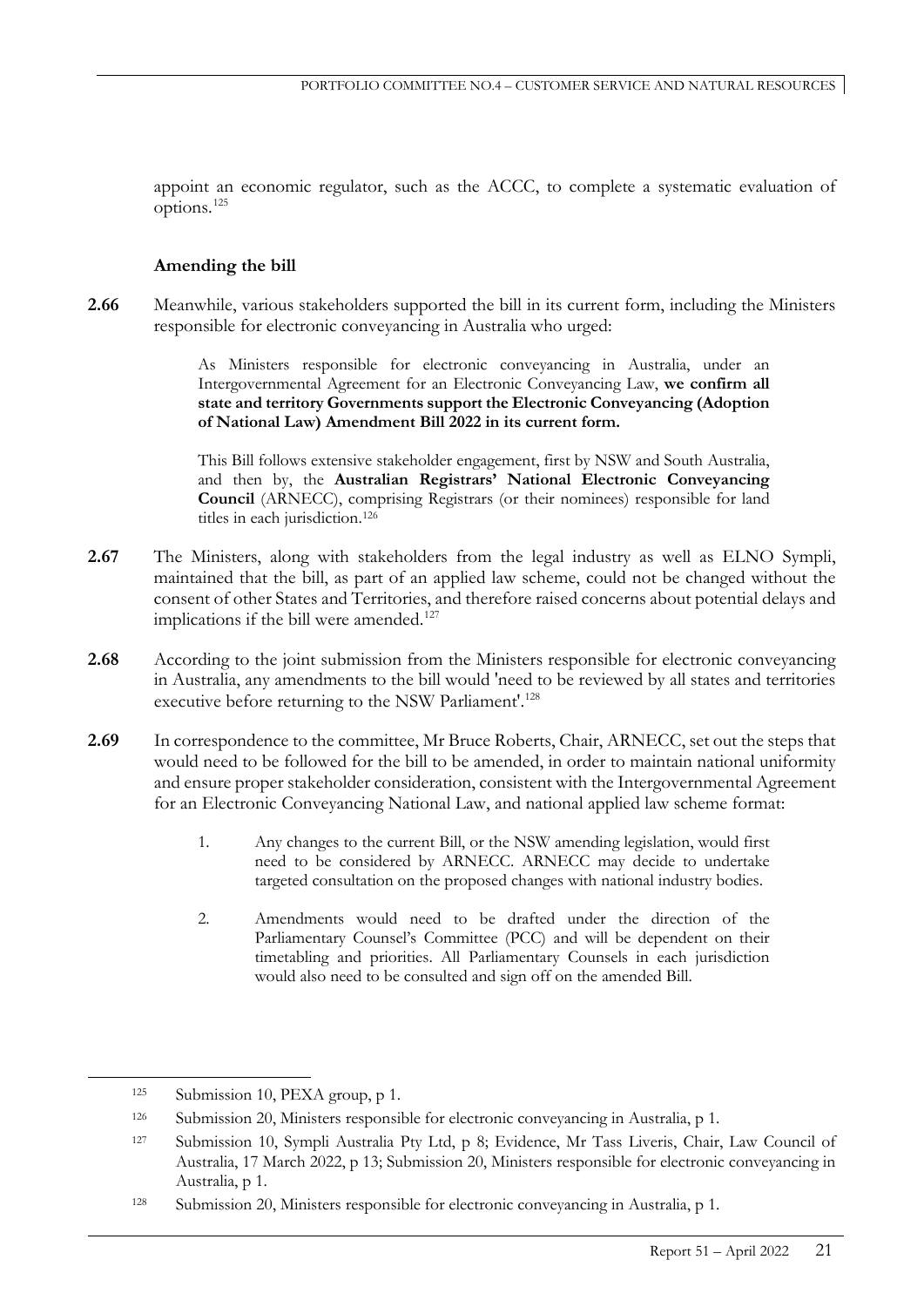- 3. Most jurisdictions will require executive approval (including Cabinet approval in some cases)[.129](#page-33-0)
- **2.70** Similar evidence was received from representatives from the Law Council of Australia, with Mr Tass Liveris, Chair, Law Council of Australia explaining:

The additional complication, and I suggest the basis for the Committee to proceed with particular caution in terms of further amendments, is that as this bill is not a sole initiative of the New South Wales Parliament, as it comes out of the years-long deliberations of ARNECC and all the State and Territory governments, amendments would not only need to be agreed at a multi-governmental level but the process becomes considerably unwieldy.[130](#page-33-1)

**2.71** Indeed, Mr Philip Argy, Chair, National Electronic Conveyancing System Committee, Law Council of Australia referred to the ECNL as a 'very, very unusual animal'[.131](#page-33-2) He described the wider implication at a national level were the bill amended by the New South Wales Parliament:

> … other States and Territories automatically adopt those changes, and so the intergovernmental agreement, which has resulted in this national law, requires that every word, if not every comma, in a bill be discussed and approved by each of the jurisdictions.<sup>[132](#page-33-3)</sup>

**2.72** Finally, noting that the New South Wales Parliament has the 'technical autonomy' to amend the bill, Mr Argy suggested that 'as a matter of comity' it should not interfere with the words as:

> '…to change one word of the bill would require it to go back to each of the eight States and Territories and have that change approved. That would take a long time, and that is our great fear.'[133](#page-33-4)

<span id="page-33-0"></span> <sup>129</sup> Correspondence from Mr Bruce Roberts, Chair, Australian Registrars' National Electronic Conveyancing Council, to Chair, 30 March 2022.

<span id="page-33-1"></span><sup>130</sup> Evidence, Mr Tass Liveris, Chair, Law Council of Australia, 17 March 2022, p 12.

<span id="page-33-2"></span><sup>131</sup> Submission 20, Ministers responsible for electronic conveyancing in Australia, p 1.

<span id="page-33-3"></span><sup>132</sup> Evidence, Mr Philip Argy, Chair, National Electronic Conveyancing System Committee, Law Council of Australia, 17 March 2022, p 14.

<span id="page-33-4"></span><sup>133</sup> Evidence, Mr Philip Argy, Chair, National Electronic Conveyancing System Committee, Law Council of Australia, 17 March 2022, p 14.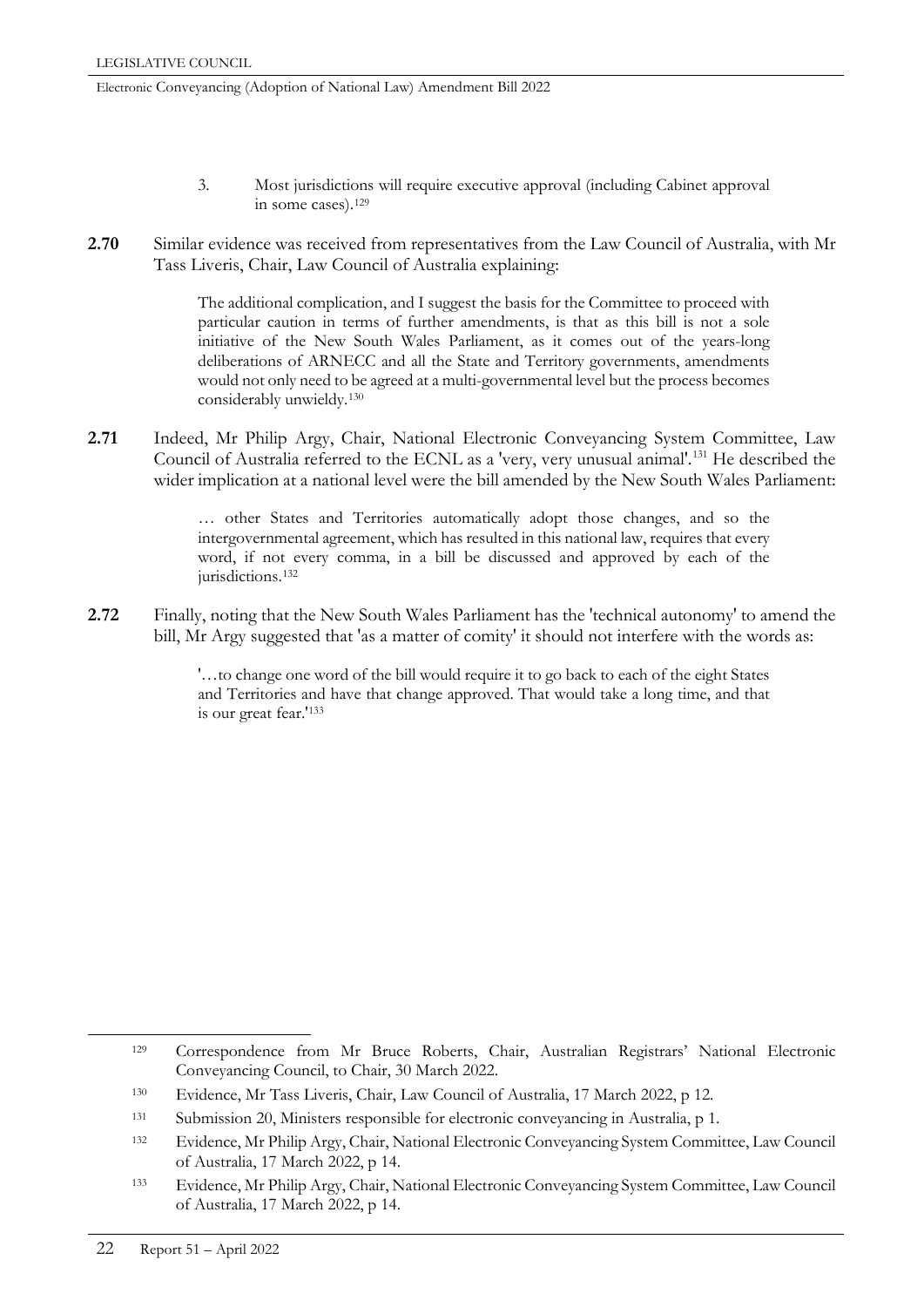# **Committee comment**

- **2.73** The Electronic Conveyancing (Adoption of National Law) Amendment Bill 2022 seeks to introduce a legislative requirement for electronic lodgement network operators (ELNOs) to interoperate, as part of a two-part reform of the eConveyancing system. In doing so, it implements the result of many years of work involving State and Territory Ministers, members of the Australian Registrars' National Electronic Conveyancing Council (ARNECC) and a number of key industry players including the Australian Banking Association, Australian Institute of Conveyancers, Law Council of Australia, ELNOs and the Australian Competition and Consumer Commission (ACCC). The committee recognises the work and effort involved in this process, particularly in securing a national agreement over the contents of the reform.
- **2.74** Throughout the inquiry, it became clear that there is unanimous support for competition in the eConveyancing industry. Most asserted that the industry would benefit from the increase in competition expected from ELNOs being able to interoperate. The committee agrees that through interoperability, an improved customer service experience, lower prices and greater innovation are all positive outcomes that, if realised, have the potential to bring various benefits to users, subscribers and participants across the industry.

# **Finding 1**

There is unanimous support for competition in the electronic conveyancing industry.

- **2.75** On pricing, the committee believes it is important that any financial benefit to come from the implementation of interoperability, particularly a reduction in prices, is passed on to customers, and not simply absorbed as increased profit by conveyancers. The committee also calls on ARNECC to clarify its position on a pricing regime for inter-ELNO fees. On innovation, the committee acknowledges the argument that interoperability drives innovation and improved services but notes the limited evidence received in this regard, particularly with respect to practical examples. Further, the committee notes the assertion from Property Exchange Australian (PEXA) that interoperability under the bill could in fact limit further innovation by requiring uniformity across future ELNOs.
- **2.76** The committee acknowledges that a number of stakeholders believe that safeguards on system readiness and change management are necessary components in the implementation of interoperability. The committee notes that there are contrasting views on the effects interoperability may have on the resilience of the overall system, as well as the need for an independent regulator to assess the readiness of the system. On balance, the committee is inclined to agree that the potential benefits of interoperability outweigh the risks. However, the committee believes the risk of system failure should be minimised, with an assessment of readiness by the NSW Office of the Registrar General taking place before interoperability commences, to ensure stakeholders can take confidence in the readiness of the system.
- **2.77** One area of unresolved concern was the regulatory oversight of financial settlement under the proposed industry code. Various stakeholders told the committee of their concern that the code, which is still in the process of being drafted, might not appropriately regulate all aspects of a transaction – in particular, financial settlement. The committee believes that consumers should feel comfortable that there is adequate protection of their finances throughout the entire conveyancing process. To this end, the committee believes development and finalisation of the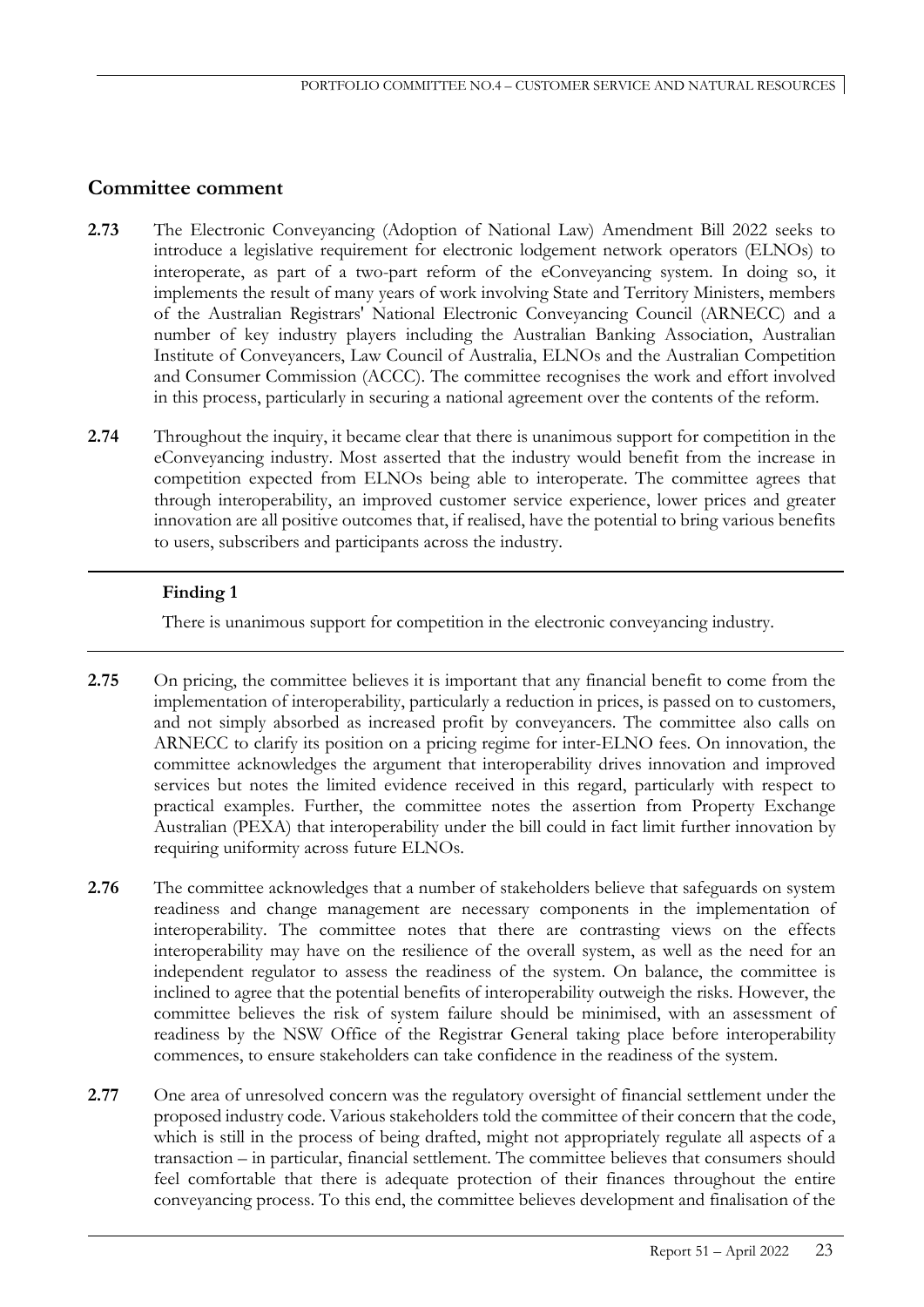industry code should be prioritised, well in advance of the commencement of interoperability, in a manner than ensures it regulates all aspects of a transaction.

### **Finding 2**

Stakeholders hold valid concerns around the resilience of the system. Further safeguards to protect consumers, including the industry code and an assessment of readiness by the NSW Office of the Registrar General, should be developed and finalised well in advance of the commencement of interoperability.

- **2.78** The committee acknowledges that the majority of stakeholders believe the bill should proceed without delay to ensure timeframes are met, noting that extensive work has taken place over many years with deep engagement across the sector to arrive at the current reform. However, the committee also recognises that stakeholders, including the Australian Institute of Conveyancers (AIC) and PEXA, hold significant concerns about gaps in the current bill, including around enforcement.
- **2.79** There is a strong case, as articulated by representatives from the legal profession and supported by the evidence presented by ARNECC, that the bill should proceed without amendment, notwithstanding these concerns. This view is supported by the fact that a second bill, foreshadowed for introduction later in 2022, has been suggested as providing a pathway for further amendment to the law and for any outstanding details not covered by this first bill to be addressed. While the committee recognises the concerns of both the AIC and PEXA as valid, the committee finds it compelling that the two-stage nature of the reform will indeed resolve any outstanding issues, including in the area of enforcement.

# **Finding 3**

A second bill, foreshadowed for introduction later in 2022, has been suggested as a pathway for further amendment to the *Electronic Conveyancing (Adoption of National Law) Act 2012* and for any outstanding details to be addressed*.*

**2.80** On balance, the committee recommends that the Legislative Council proceed to debate the Electronic Conveyancing (Adoption of National Law) Amendment Bill 2022, and that the concerns identified by stakeholders as set out in this report be addressed during debate in the House.

#### **Recommendation 1**

That the Legislative Council proceed to debate the Electronic Conveyancing (Adoption of National Law) Amendment Bill 2022, and that the concerns identified by stakeholders as set out in this report be addressed during debate in the House.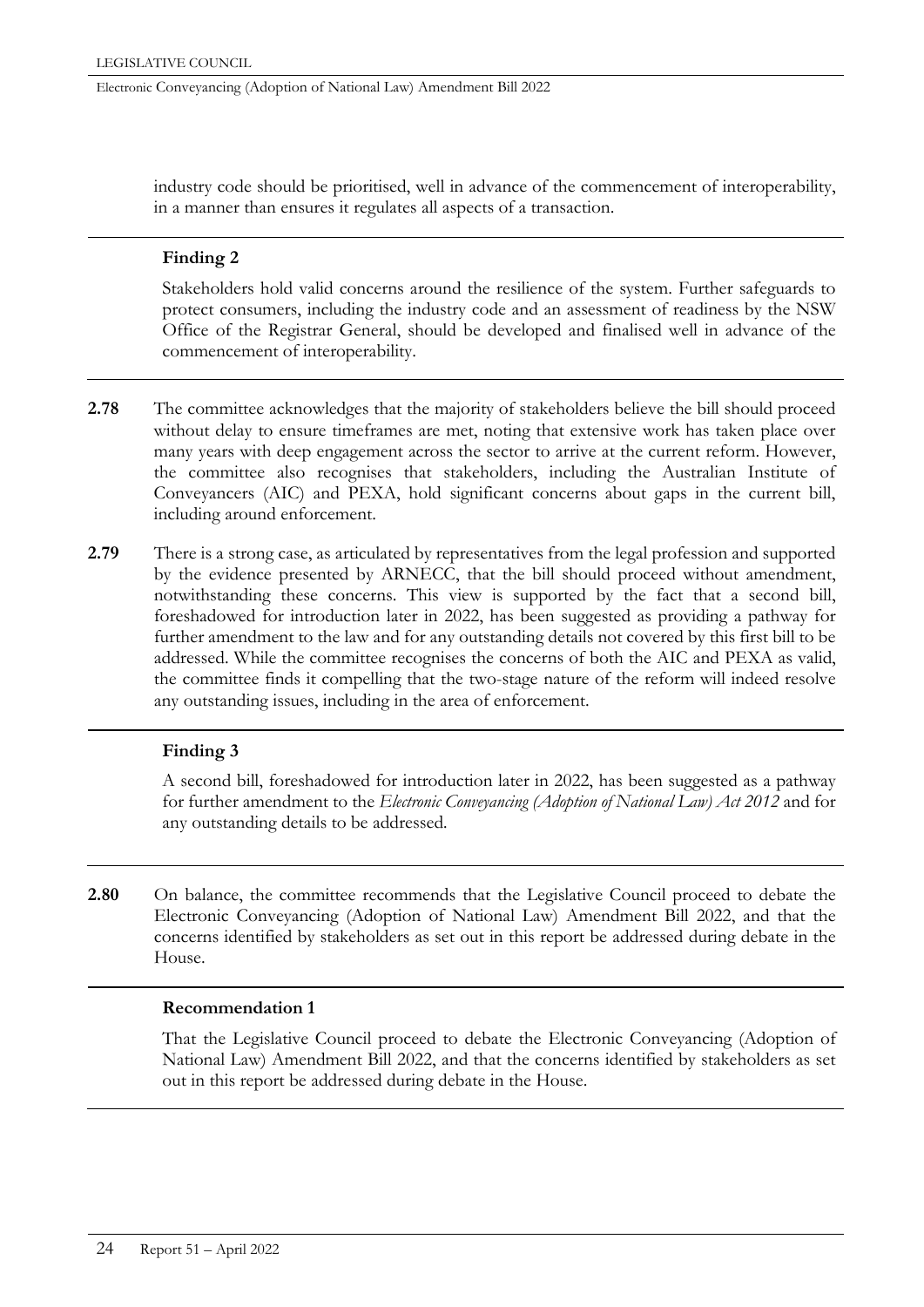**2.81** Noting the concerns about security and system readiness raised by many stakeholders, the committee also recommends that the House consider the second bill, referred to in Finding 3, only after the industry code has been finalised and the House has received a report from the Office of the Registrar General assessing the readiness of the system.

### **Recommendation 2**

That the Legislative Council consider the second bill, referred to in Finding 3, only after the industry code has been finalised and the Legislative Council has received a report from the NSW Office of the Registrar General assessing the readiness of the system.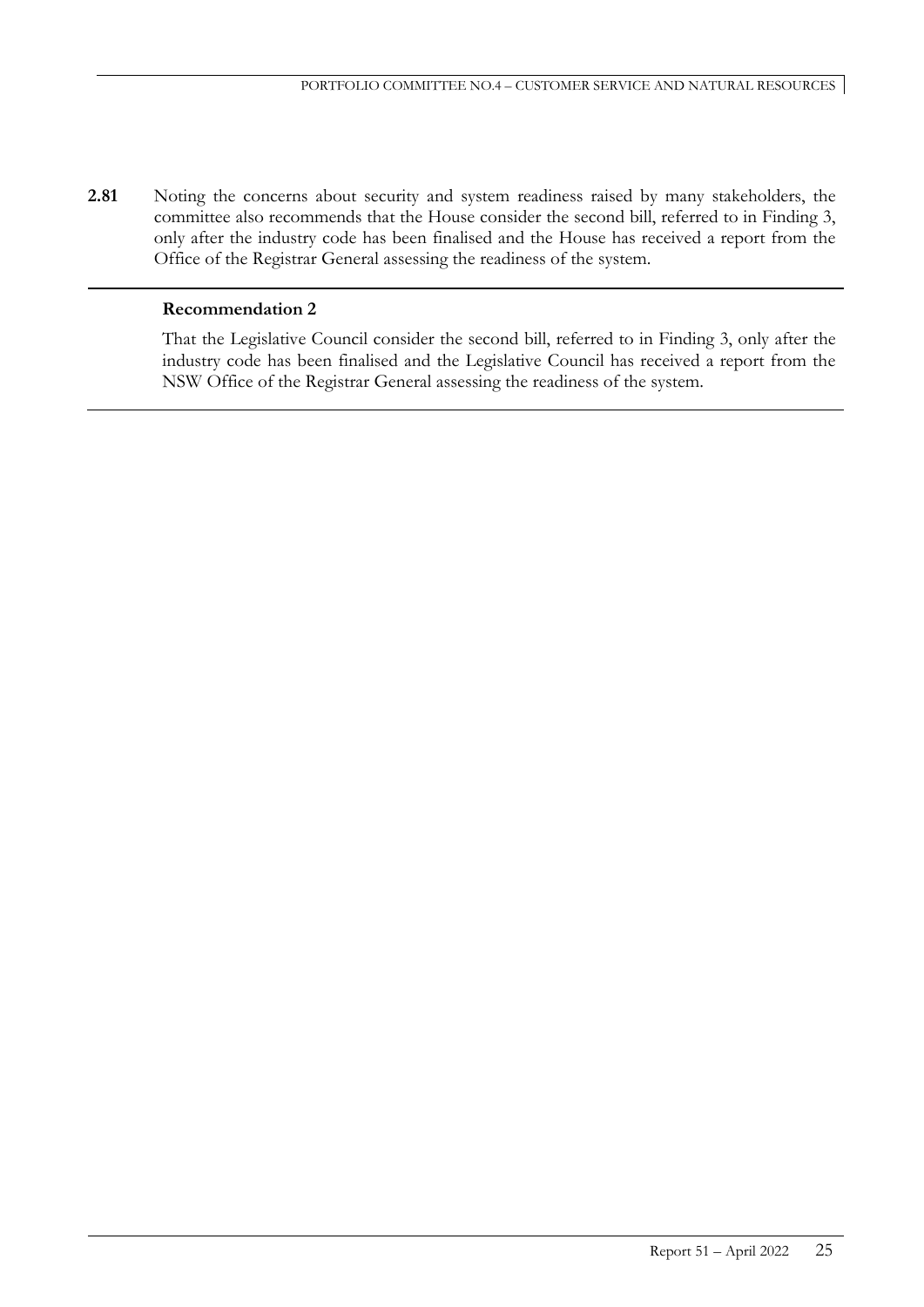# **Appendix 1 Submissions**

| $\mathbf{N}\mathbf{o}$ | Author                                                                   |
|------------------------|--------------------------------------------------------------------------|
| 1                      | Paul Bollen                                                              |
| $\overline{2}$         | Mr Thomas Hugh Walker                                                    |
| 3                      | Dale Turner                                                              |
| $\overline{4}$         | The Law Society of NSW                                                   |
| 5                      | Name suppressed                                                          |
| 6                      | Office of the Registrar General                                          |
| 7                      | <b>NSW Land Registry Services</b>                                        |
| 8                      | Australian Registrars' National Electronic Conveyancing Council (ARNECC) |
| 9                      | Law Council of Australia                                                 |
| 10                     | PEXA Group                                                               |
| 10a                    | PEXA Group                                                               |
| 11                     | Sympli Australia Pty Ltd                                                 |
| 12                     | Australian Competition & Consumer Commission                             |
| 13                     | Australian Institute of Conveyancers                                     |
| 14                     | <b>ASX</b> Limited                                                       |
| 15                     | Dench McClean Carlson Pty Ltd                                            |
| 16                     | Australian Banking Association (ABA)                                     |
| 17                     | Mr Greg Channell                                                         |
| 18                     | Mr Richard Bootle                                                        |
| 19                     | NSW Productivity Commission                                              |
| 20                     | Ministers responsible for electronic conveyancing in Australia, under an |
|                        | Intergovernmental Agreement for an Electronic Conveyancing Law           |
| 21                     | Technology Council of Australia                                          |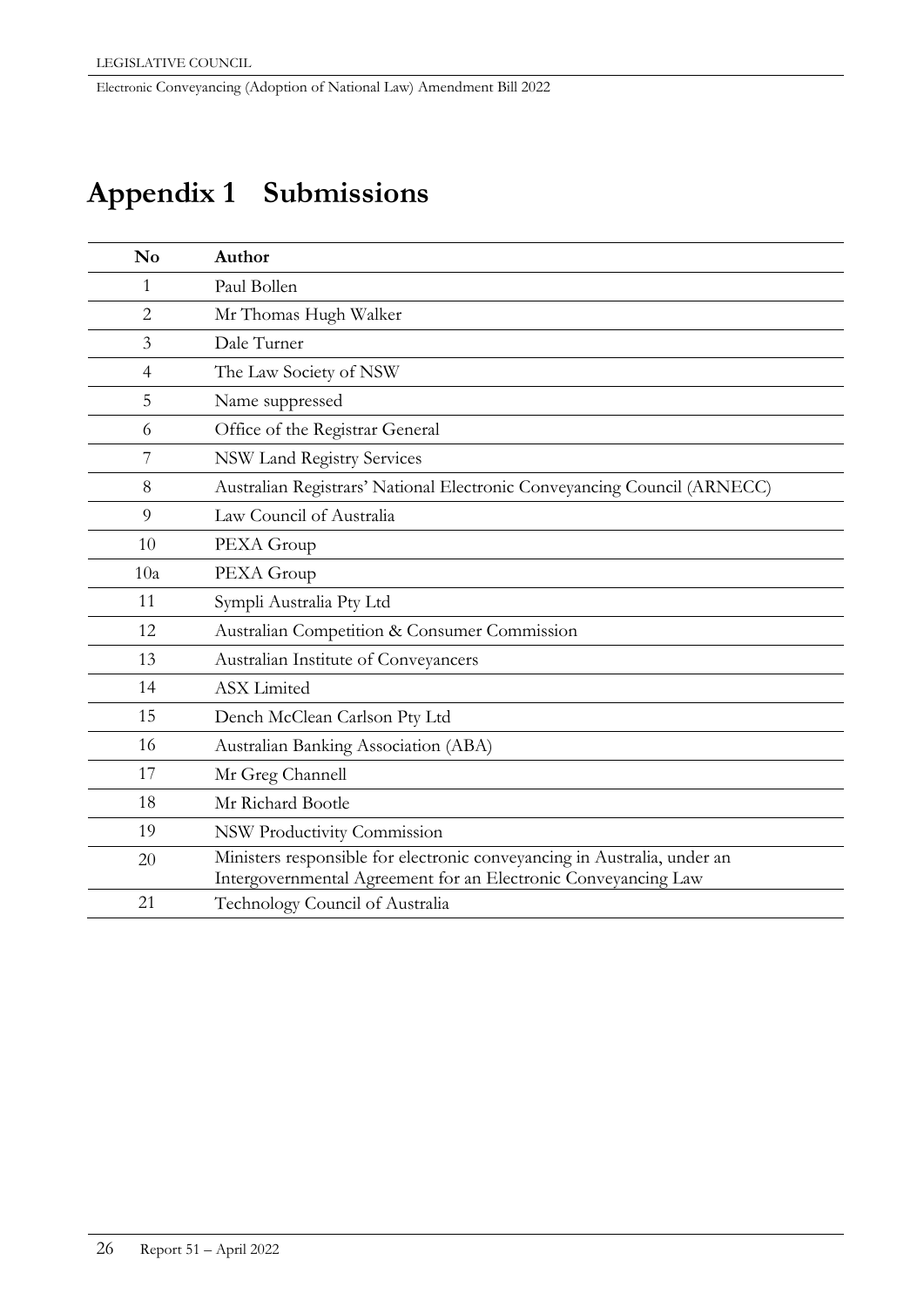# **Appendix 2 Witnesses at hearings**

| Date                                                             | Name               | Position and Organisation                                                                |
|------------------------------------------------------------------|--------------------|------------------------------------------------------------------------------------------|
| Thursday 17 March 2022<br>Virtual hearing via<br>videoconference | Mr Bruce Roberts   | Chair, Australian Registrars'<br>National Electronic Conveyancing<br>Council             |
|                                                                  | Mr Jeremy Cox      | NSW Registrar General                                                                    |
|                                                                  | Ms Danusia Cameron | Director of Regulation, Compliance<br>and IT, Office of the Registrar<br>General         |
|                                                                  | Mr Tass Liveris    | President, Law Council of Australia                                                      |
|                                                                  | Mr Phillip Argy    | Chair, National Electronic<br>Conveyancing System Committee,<br>Law Council of Australia |
|                                                                  | Mr John Farrell    | Senior Policy Lawyer, Law Council<br>of Australia                                        |
|                                                                  | Mr Richard Harvey  | Chair, Property Law Committee,<br>Law Society of New South Wales                         |
|                                                                  | Ms Michelle Hendry | Vice President, Australian Institute<br>of Conveyancers                                  |
|                                                                  | Mr Dale Turner     | National Councillor, Australian<br>Institute of Conveyancers                             |
|                                                                  | Ms Fiona Landis    | <b>Executive Director Policy,</b><br>Australian Banking Association                      |
|                                                                  | Mr Brendon Harper  | Policy Director, Australian Banking<br>Association                                       |
|                                                                  | Mr Philip Joyce    | Chief Executive Officer, Sympli                                                          |
|                                                                  | Ms Joanne Tseng    | Chief Legal and Governance<br>Officer, Sympli                                            |
|                                                                  | Mr Simon Smith     | Chief Operating Officer, Property<br>Exchange Australia (PEXA)                           |
|                                                                  | Ms Amy Gerrat      | Chief Regulatory Officer, Property<br>Exchange Australia (PEXA)                          |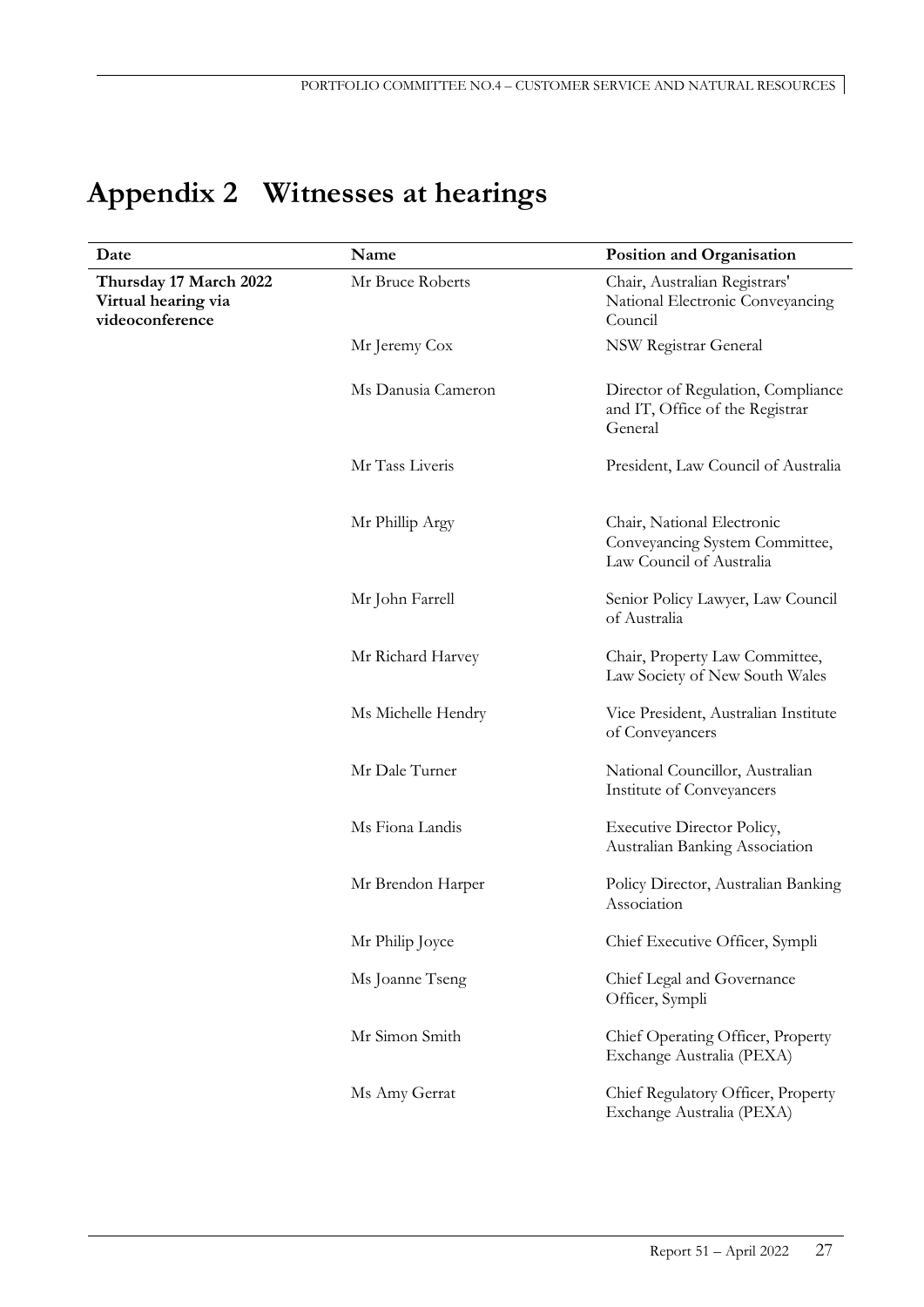# **Appendix 3 Minutes**

#### **Minutes no. 56**

Thursday 24 February 2022 Portfolio Committee No. 4 – Customer Service and Natural Resources Members' Lounge, Parliament House, Sydney at 1.31pm

### **1. Members present**

Mr Banasiak, *Chair* Mr Harwin *(substituting for Mr Fang)* Mr Martin Mr Primrose Mr Poulos *(via teleconference)* Mr Veitch

# **2. Apologies**

Ms Hurst

### **3. Inquiry into the Electronic Conveyancing (Adoption of National Law) Amendment Bill 2022**

### **3.1 Terms of reference**

The committee noted the following terms of reference referred to by the House on 22 February 2022.

That:

- (a) the provisions of the Electronic Conveyancing (Adoption of National Law) Amendment Bill 2022 be referred to Portfolio Committee No. 4 for inquiry and report,
- (b) the bill be referred to the committee upon receipt of the message on the bill from the Legislative Assembly,
- (c) the committee report by 8 April 2022, and
- (d) on the report being tabled, a motion may be moved immediately for the first reading and printing of the bill.

# **3.2 Proposed timeline**

Resolved, on the motion of Mr Veitch: That the committee adopt the following timeline for the administration of the inquiry:

- 11 March 2022 closing date for submissions and online questionnaire (2 weeks)
- 17 March 2022 hearing
- 1 April 2022 circulation of Chair's draft report
- 5 April 2022 report deliberative
- 8 April 2022 report tabling.

#### **3.3 Stakeholder and witness list**

Resolved, on the motion of Mr Martin: That the following stakeholders be invited to make a submission and/or appear as a witness at the hearing:

- NSW Department of Customer Service
- NSW Registrar General
- Australian Registrars' National Electronic Conveyancing Council
- Australian Competition and Consumer Commission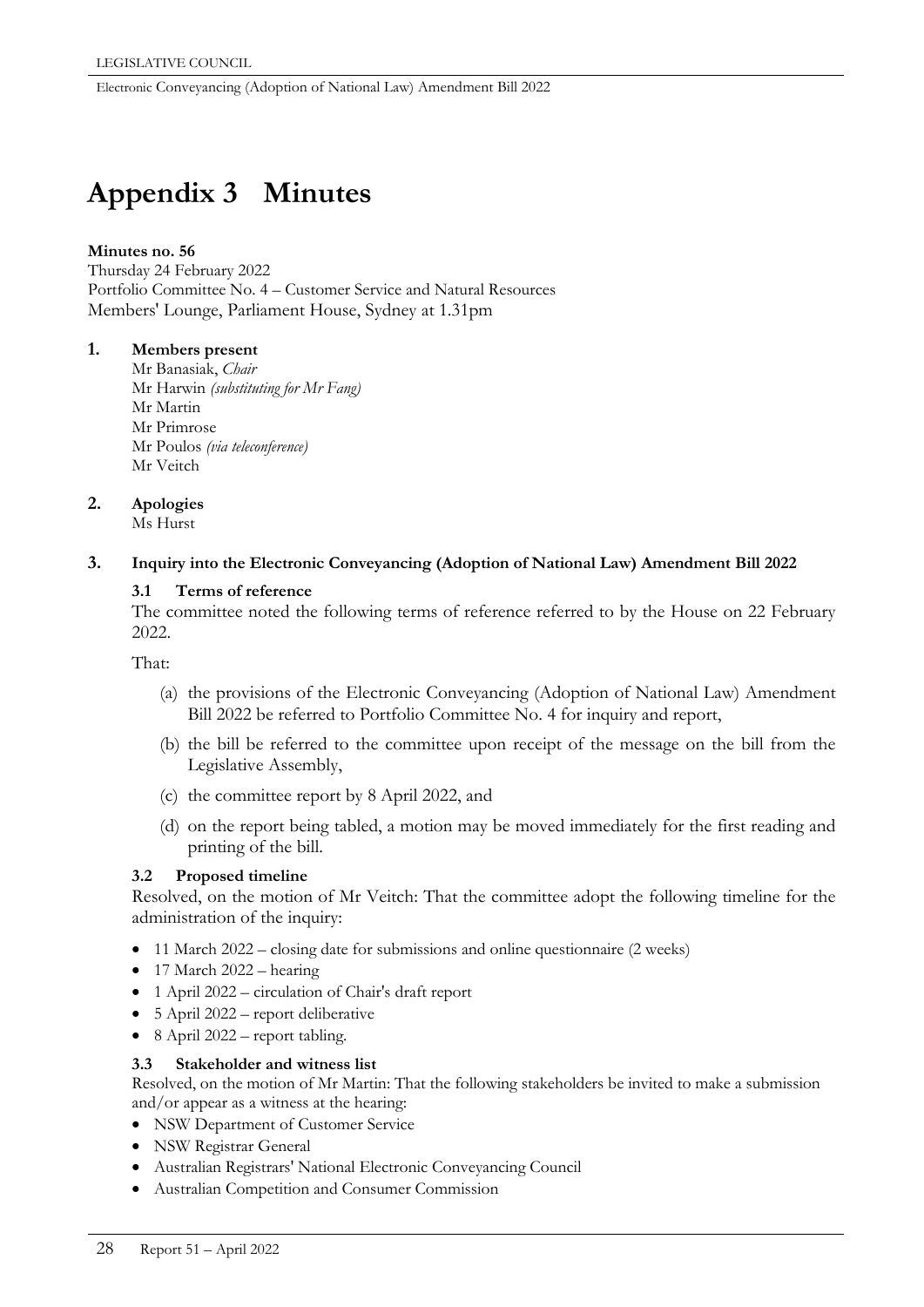- Property Exchange Australia (PEXA)
- Sympli Australia
- Law Council of Australia
- Australian Institute of Conveyancers
- Australian Banking Association
- Real Estate Institute of Australia
- National Interoperability Panel
- Interoperability Operational Committee
- Independent Pricing and Regulatory Tribunal
- Centre for International Economics
- Dr Rob Nicholls, Chair, 2019 Interoperability Working Group
- Mr Glenn Archer, Chair, 2020 Interoperability Technical Working Group
- Titles Queensland
- NSW Land Registry Services
- NSW Treasury
- NSW iCare
- Legal commercial law and competition expert project adviser
- eConveyancing expert project adviser
- Mr Jay Kennedy, Account Director, Willis Towers Watson

# **3.4 Post-hearing responses**

The committee noted that there is insufficient time for stakeholders to provide answers to questions on notice or supplementary questions.

Resolved, on the motion of Mr Primrose: That transcript corrections and clarifications to evidence be provided within 48 hours of the receipt of the transcript by the witness.

# **3.5 Online questionnaire**

Resolved, on the motion of Mr Veitch: That the committee conduct an online questionnaire to capture individuals' views with the following questions and preamble:

On 22 February 2022, the NSW Legislative Council's Portfolio Committee No. 4 – Customer Service and Natural Resources commenced an inquiry into the Electronic Conveyancing (Adoption of National Law) Bill 2022.

The object of this Bill is to amend the Electronic Conveyancing National Law (ECNL) set out in the Appendix to the *Electronic Conveyancing (Adoption of National Law) Act 2012*. The ECNL provides the basis for a national scheme for the electronic lodgment and processing of conveyancing transactions. The proposed amendments to the ECNL include amendments to—

(a) require Electronic Lodgment Network Operators (ELNOs) to ensure an Electronic Lodgment Network (ELN) operated by the ELNO is interoperable, meaning it may be used—

(i) by a subscriber to complete conveyancing transactions involving a subscriber to an ELN operated by another ELNO without requiring the subscriber to be authorised to use both ELNs, and

(ii) to prepare documents in electronic form using data from different ELNs, and

(b) enable the Registrar to waive the requirement specified in paragraph (a) (the *interoperability requirement*) in certain circumstances, and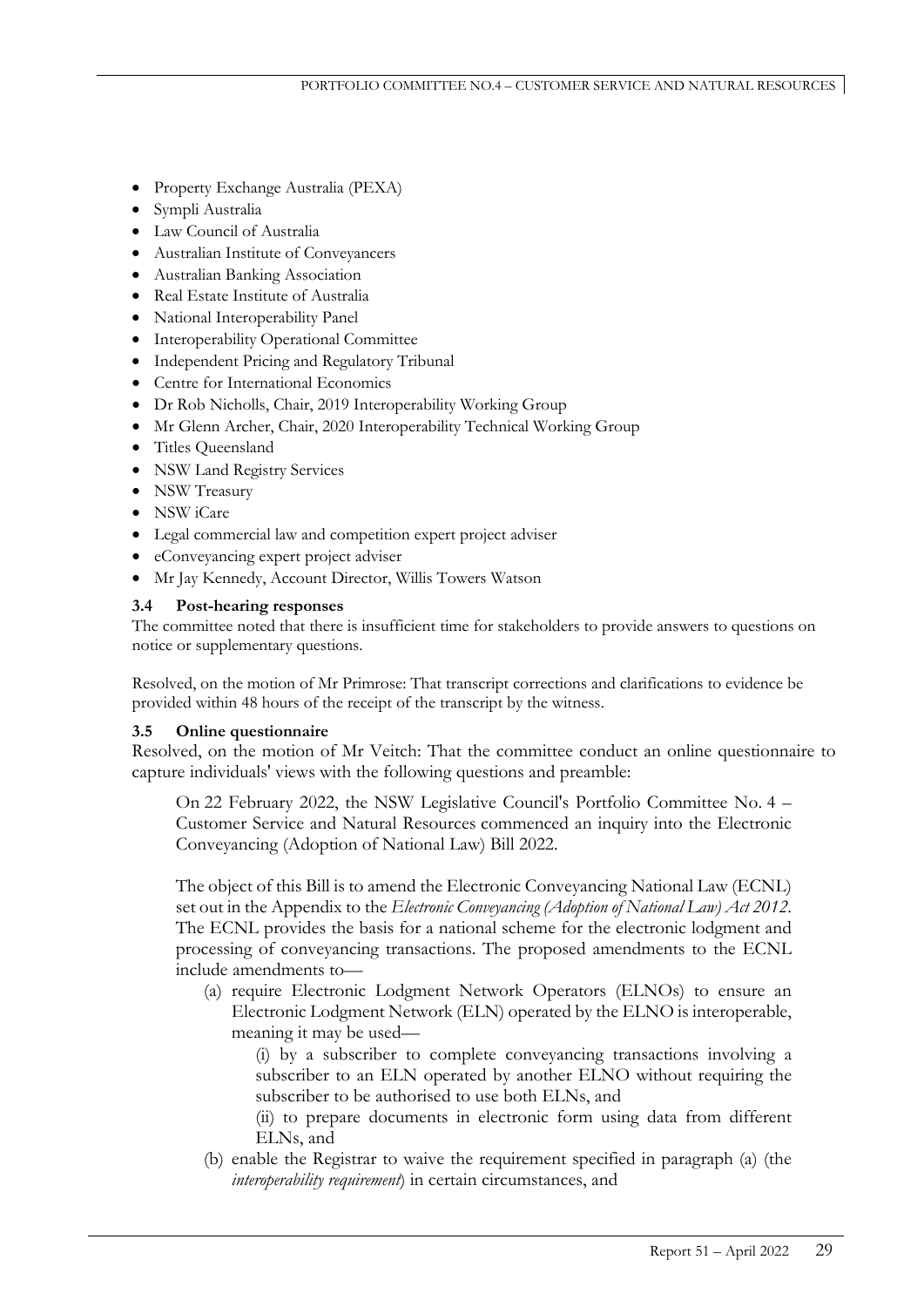- (c) enable ELNOs and financial institutions to rely on digital signatures created for a registry instrument or other document in certain circumstances, and
- (d) provide that certain matters, including matters relating to the interoperability requirement, may be included in requirements determined by the Registrar relating to the operation of ELNOs and the provision and operation of ELNs (*operating requirements*), and
- (e) allow the Registrar to conduct an investigation to determine compliance with the interoperability requirement.

Further information about the inquiry, including the terms of reference, can be found on the committee's website.

As part of the inquiry, the committee is seeking public comment on the bill through the following questions. Responses are due by [date].

Responses may be used in the committee's report. Names and contact details of respondents will not be published. The questionnaire will take approximately 5 minutes to complete.

1. Please enter your contact details.

Name: Email address: Postcode:

- 2. Are you a resident of NSW? Select one of these options:
	- a. Yes
	- b. No
- 3. Position on the bill:

The object of the Electronic Conveyancing (Adoption of National Law) Amendment Bill 2022 is to amend the Electronic Conveyancing National Law (ECNL) set out in the Appendix to the *Electronic Conveyancing (Adoption of National Law) Act 2012*. The ECNL provides the basis for a national scheme for the electronic lodgment and processing of conveyancing transactions. The proposed amendments to the ECNL include amendments to—

(a) require Electronic Lodgment Network Operators (ELNOs) to ensure an Electronic Lodgment Network (ELN) operated by the ELNO is interoperable, meaning it may be used—

(i) by a subscriber to complete conveyancing transactions involving a subscriber to an ELN operated by another ELNO without requiring the subscriber to be authorised to use both ELNs, and

(ii) to prepare documents in electronic form using data from different ELNs, and

- (b) enable the Registrar to waive the requirement specified in paragraph (a) (the *interoperability requirement*) in certain circumstances, and
- (c) enable ELNOs and financial institutions to rely on digital signatures created for a registry instrument or other document in certain circumstances, and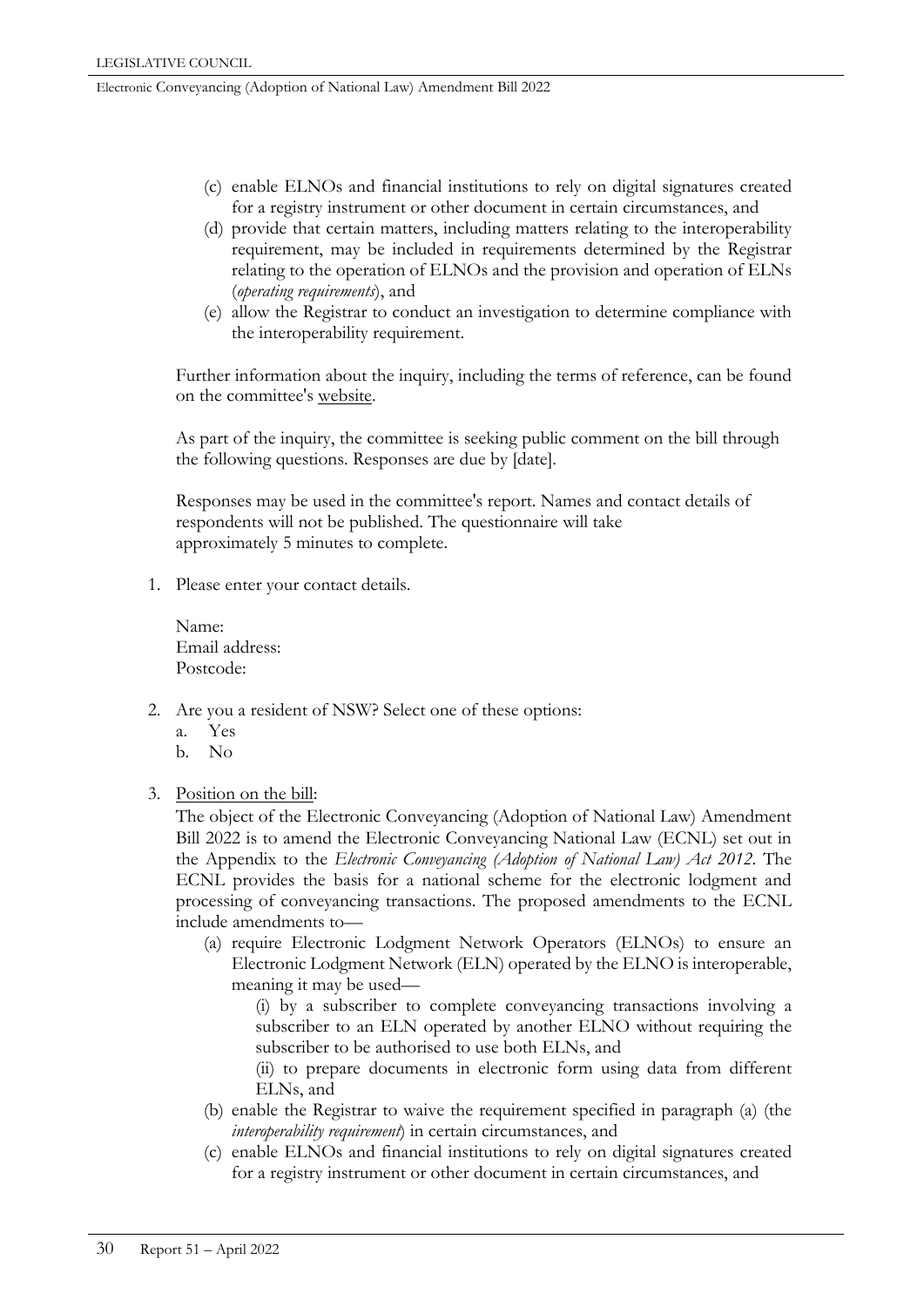- (d) provide that certain matters, including matters relating to the interoperability requirement, may be included in requirements determined by the Registrar relating to the operation of ELNOs and the provision and operation of ELNs (*operating requirements*), and
- (e) allow the Registrar to conduct an investigation to determine compliance with the interoperability requirement.

Based on your own understanding and the description above, what is your position on the Electronic Conveyancing (Adoption of National Law) Amendment Bill 2022? Select one of these options:

- a. Support
- b. Partially support
- c. Support with amendments
- d. Oppose
- 4. *Based on the response selected at question 3, the respondent will be directed to a customised question asking them to explain their position on the bill*:
	- a. Please explain why you support the bill (max 300 words)
	- b. Please explain why you partially support the bill (max 300 words)
	- c. What amendments would you like incorporated? (max 300 words)
	- d. Please explain why you oppose the bill? (max 300 words)
- 5. Do you have any other comments (max 300 words)

Resolved, on the motion of Mr Primrose: That the committee not accept pro formas.

#### **3.6 Questionnaire report**

Resolved, on the motion of Mr Veitch: That the secretariat prepare a summary report of responses to the online questionnaire for publication on the website and use in the report, and that:

- only responses from NSW participants will be analysed in the report
- the committee authorises the secretariat to publish the questionnaire report on the inquiry website unless any member raises an objection to publication via email
- individual responses be kept confidential on tabling.

# **3.7 Advertising**

The committee noted that all inquiries are advertised via Twitter, Facebook, stakeholder emails and a media release distributed to all media outlets in New South Wales.

Facebook posts may be boosted or advertised. The focus of advertising will be to encourage participation in the online questionnaire rather than submissions. Therefore, apart from an email to nominated stakeholders, the submission process will not be publicly advertised.

# **4. Adjournment**

The committee adjourned at 1.36pm, until Monday 7 March 2022 (Budget Estimates hearing – Customer Service and Digital Government)

Laura Ismay **Committee Clerk**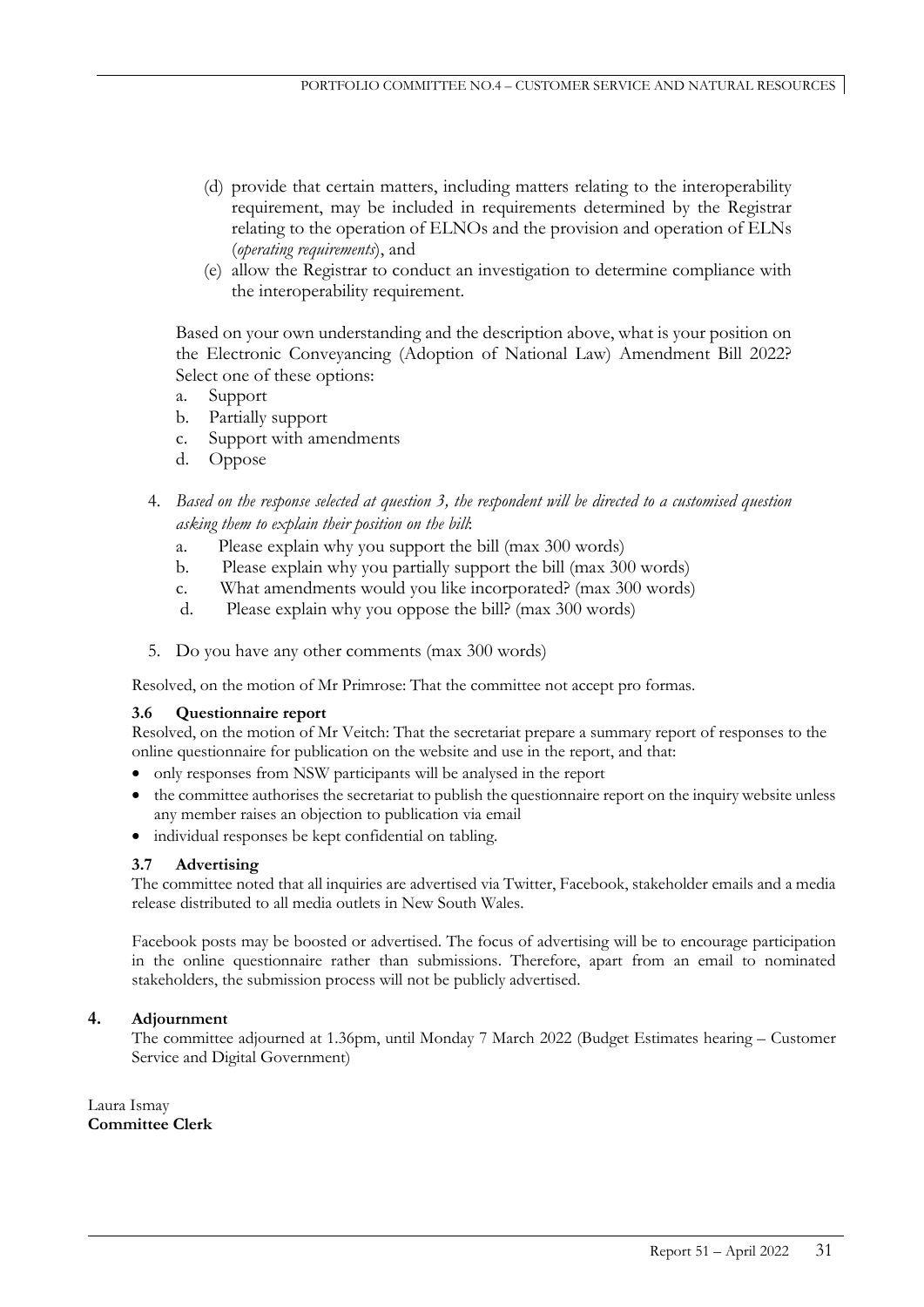#### **Minutes no. 61**

Thursday 17 March 2022 Portfolio Committee No. 4 – Customer Service and Natural Resources Via Webex, at 8.53 am

### **1. Members present**

Mr Banasiak, *Chair* Mr Barrett Ms Boyd (substituting for Ms Hurst for the duration of the inquiry) Mr Poulos Mr Primrose Mr Veitch

# **2. Correspondence**

The committee noted the following items of correspondence:

### Received

- 4 March 2022 Email from Mr Steve Smith, Chair, Interoperability Operational Committee (IOC) to the Chair, declining the invitation to make a submission on behalf of the IOC
- 8 March 2022 Email from Ms Tess Vickery, Office of the Hon Emma Hurst MLC, Animal Justice Party to the secretariat, advising that Ms Boyd will be substituting for Ms Hurst for the duration of the inquiry into the Electronic Conveyancing (Adoption of National Law) Amendment Bill 2022
- 10 March 2022 Email from Ms Anna Neelagama, Chief Executive Officer, Real Estate Institute of Australia, to the Chair, declining the committee's invitation to appear at the hearing on 17 March 2022
- 10 March 2022 Email from Mr Tom Marshall, Assistant Director, Government Relations and Advocacy, Australian Competition and Consumer Commission to the Chair, declining the committee's invitation to appear at the hearing on 17 March 2022.

# **3. Inquiry into the Electronic Conveyancing (Adoption of National Law) Amendment Bill 2022**

# **3.1 Public submissions**

The committee noted that the following submissions were published by the committee clerk under the authorisation of the resolution appointing the committee: submissions nos. 1-4, 7-17.

Resolved, on the motion of Mr Martin: That the committee authorise the publication of submission no. 18.

Resolved, on the motion of Mr Primrose: That the committee authorise the publication of submission no. 19.

# **3.2 Partially confidential submissions**

The committee noted that the following submission was partially published by the committee clerk under the authorisation of the resolution appointing the committee: submission no. 5.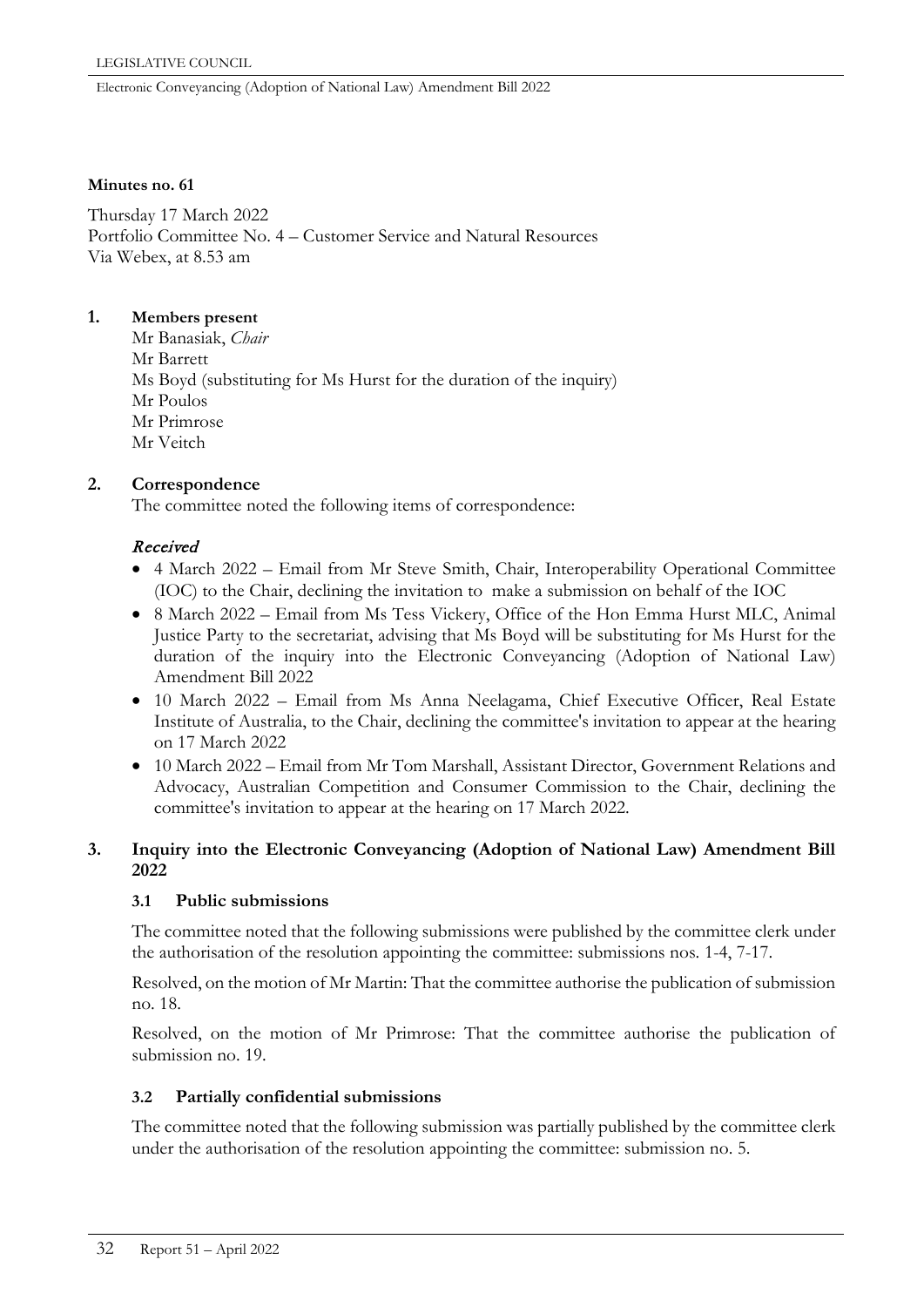Resolved, on the motion of Mr Primrose: That the committee keep the following information confidential, as per the request of the author: names and/or identifying information in submission no. 5.

Resolved, on the motion of Mr Poulos: That the committee authorise the publication of submission no. 6, with the exception of 'Tab C – Implementation Plan' and 'Tab E – Letters in support' which are to be kept confidential, as per the request of the author.

# **3.3 Written questions to the Australian Competition and Consumer Commission**

The Chair referred to the correspondence received from the Australian Competition and Consumer Commission (ACCC) on 10 March 2022 in which the ACCC declined to appear at the hearing on 17 March 2022 but also offered to respond to any questions from the committee in writing.

Resolved, on the motion of Mr Veitch: That the Chair circulate proposed written questions for the ACCC to the committee, with the committee to provide any comment or additional questions within 24 hours.

### **3.4 Online questionnaire summary report**

The committee noted that the online questionnaire report was published by the committee clerk in accordance with the committee's resolution of 24 February 2022.

### **3.5 Allocation of questioning**

The committee noted that, as per the resolution establishing the committee, the sequence of questions to be asked at hearings is to alternate between opposition, crossbench and government members, in that order, with equal time allocated to each, unless the committee resolves otherwise.

#### **3.6 Livestream and recording of hearing**

Resolved, on the motion of Mr Barrett: That the committee agree to record the hearing on 17 March 2022, and that this recording be placed on Parliament's Youtube channel as soon as practicable after the hearing.

#### **3.7 Photo for social media**

Resolved, on the motion of Mr Veitch: That the secretariat take a screenshot of the committee during its deliberative for the purposes of publishing on social media.

# **3.8 Public hearing**

Witnesses were admitted via video link.

The committee proceeded to take evidence in public.

The Chair made an opening statement regarding the broadcasting of proceedings, virtual hearing etiquette and other matters.

The following witnesses were sworn and examined:

- Mr Bruce Roberts, Chair, Australian Registrars' National Electronic Conveyancing Council
- Mr Jeremy Cox, NSW Registrar General
- Ms Danusia Cameron, Director of Regulation, Compliance and IT, Office of the Registrar General.

The evidence concluded and the witnesses withdrew.

The following witnesses were sworn and examined:

• Mr Tass Liveris, President, Law Council of Australia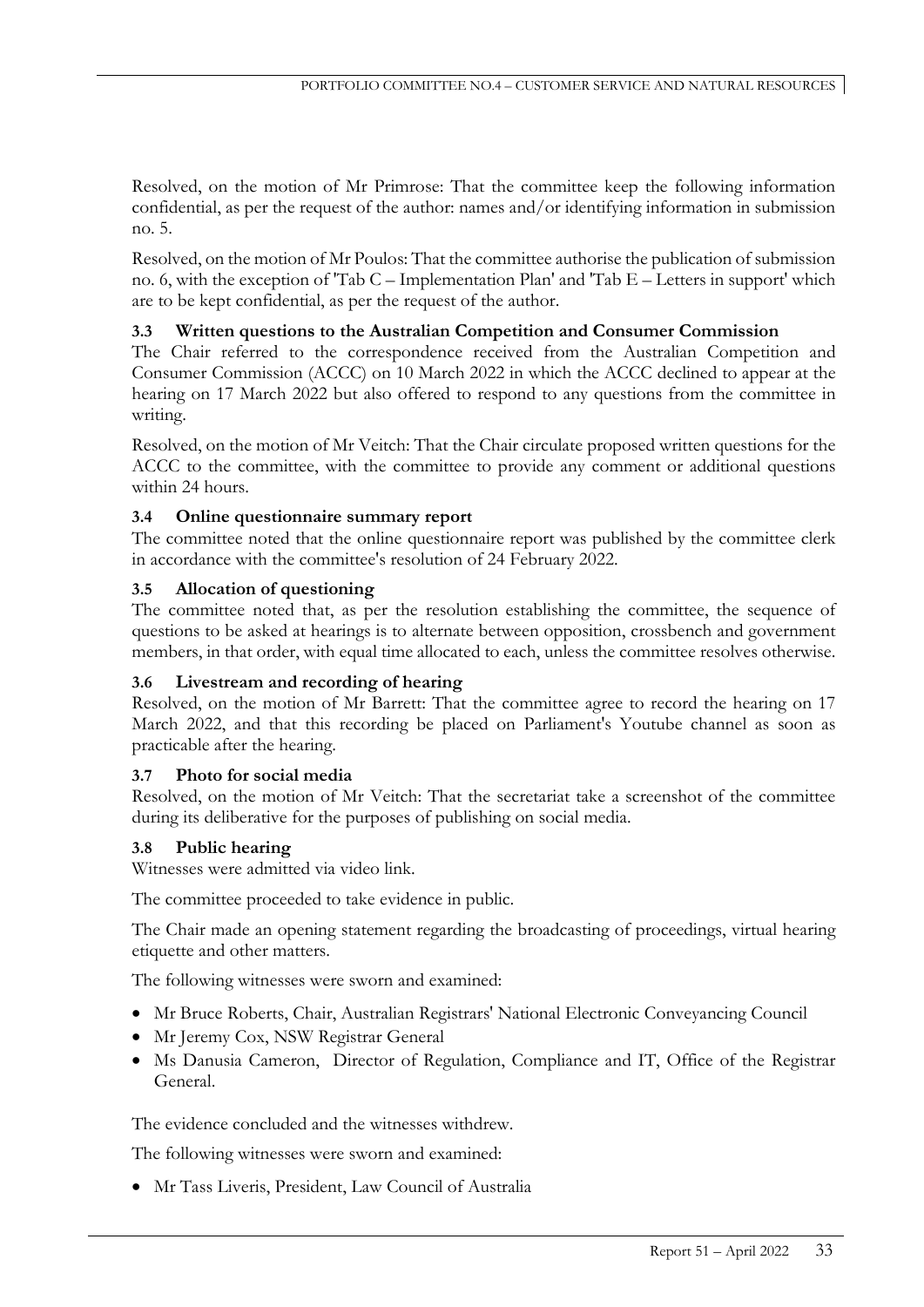- Mr Phillip Argy, Chair, National Electronic Conveyancing System Committee, Law Council of Australia
- Mr John Farrell, Senior Policy Lawyer, Law Council of Australia
- Mr Richard Harvey, Chair, Property Law Committee, Law Society of New South Wales.

The evidence concluded and the witnesses withdrew.

The following witnesses were sworn and examined:

- Ms Michelle Hendry, Vice President, Australian Institute of Conveyancers
- Mr Dale Turner, National Councillor, Australian Institute of Conveyancers
- Ms Fiona Landis, Executive Director Policy, Australian Banking Association
- Mr Brendon Harper, Policy Director, Australian Banking Association.

The evidence concluded and the witnesses withdrew.

The following witnesses were sworn and examined:

- Mr Philip Joyce, Chief Executive Officer, Sympli
- Ms Joanne Tseng, Chief Legal and Governance Officer, Sympli.

The evidence concluded and the witnesses withdrew.

The following witnesses were sworn and examined:

- Mr Simon Smith, Chief Operating Officer, Property Exchange Australia (PEXA)
- Ms Amy Gerraty, Chief Regulatory Officer, Property Exchange Australia (PEXA).

The evidence concluded and the witnesses withdrew.

The public hearing concluded at 12.32 pm.

### **4. Adjournment**

The committee adjourned at 12.33 pm until Friday 25 March 2022, site visit to RSPCA and Animal Welfare League.

Laura Ismay **Committee Clerk**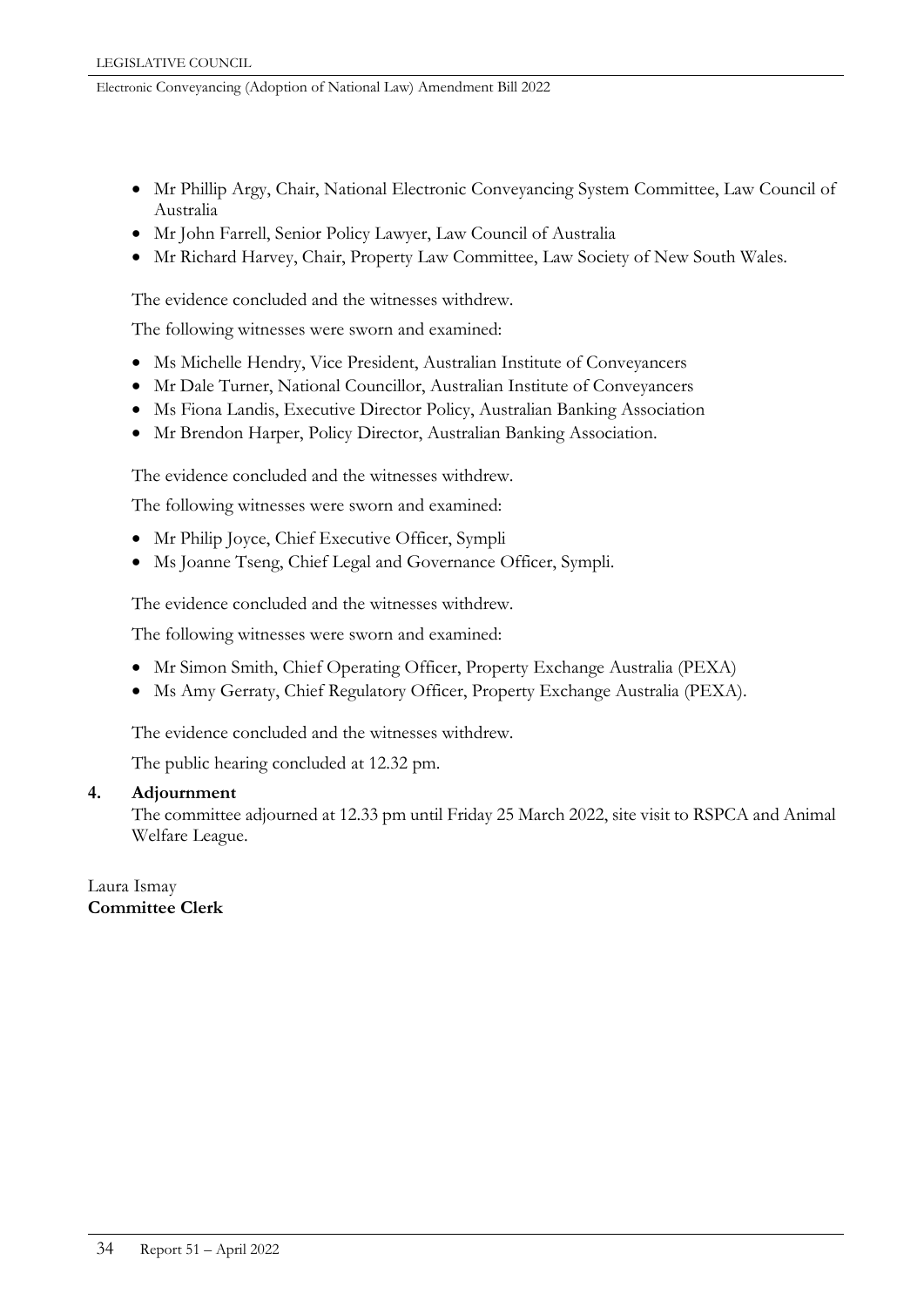### **Draft minutes no. 65**

Tuesday 5 April 2022 Portfolio Committee No. 4 – Customer Service and Natural Resources Mogo rest area, Tomakin Road, Mogo, at 8.15 am

# **1. Members present**

Mr Banasiak, *Chair* Mr Veitch, *Deputy Chair* (Timber and forest products inquiry) Mr Barrett Ms Boyd (from 10.50 am until 11.10 am ) Mr Field (until 10.00 am and from 11.10 am) Mr Martin (from 10.50 am until 11. 10 am) Mr Poulos Mr Primrose

### **2. Inquiry into the long term sustainability and future of the timber and forest products industry**

#### **2.1 Site visit**

The committee toured various sites in compartment 146 of Mogo State Forest. The tour was led by:

- Joslyn van der Moolen, Committee Member and Forest Working Group Member, Coastwatchers, and Community Liaison Officer, Friends of the Forest (Mogo)
- Nick Hopkins, Committee Member and Forest Working Group Member, Coastwatchers, and Community Liaison Officer, Friends of the Forest (Mogo)
- Julie Morgan, Volunteer, Birdlife Australia
- Sean Dooley, National Public Affairs Manager, Birdlife Australia
- Professor David Lindenmayer, Australian National University.

Mr Hopkins tendered the following document:

• Coastwatchers Association pamphlet – Save Mogo's Forests.

# **3. Correspondence**

The committee noted the following items of correspondence:

# Received:

- 30 March 2022 Letter from Mr Bruce Roberts, Chair, Australian Registrars' National Electronic Conveyancing Council, to the Chair, regarding steps required for any amendments to the Bill and NSW Application legislation (eConveyancing inquiry)
- 17 March 2022 Email from Mr Blair Beaton, Chief Strategy Officer, ASX Ltd to the Chair, regarding evidence given by Mr Simon Smith, Chief Operating Officer, PEXA during the hearing on 17 March 2022 (eConveyancing inquiry)
- 18 March 2022 Email from Mr James Adler, Legal Counsel, Sympli to the Chair, regarding statements made by representatives of PEXA during the hearing on 17 March 2022 (eConveyancing inquiry)
- 21 March 2022 Email from Ms Deirdre Rose, Frontier Economics to the committee, attaching report by Frontier Economics and Professor Andrew Macintosh, ANU entitled 'Comparing the value of alternative uses of native forests in Southern NSW', dated 30 November 2021 (Timber and forest products inquiry)
- 24 March 2022 Email from Mr Jared Zak, Principal Solicitor, Dott & Crossitt Solicitors to the committee, regarding Electronic Conveyancing (Adoption of National Law) Amendment Bill 2022 (eConveyancing inquiry)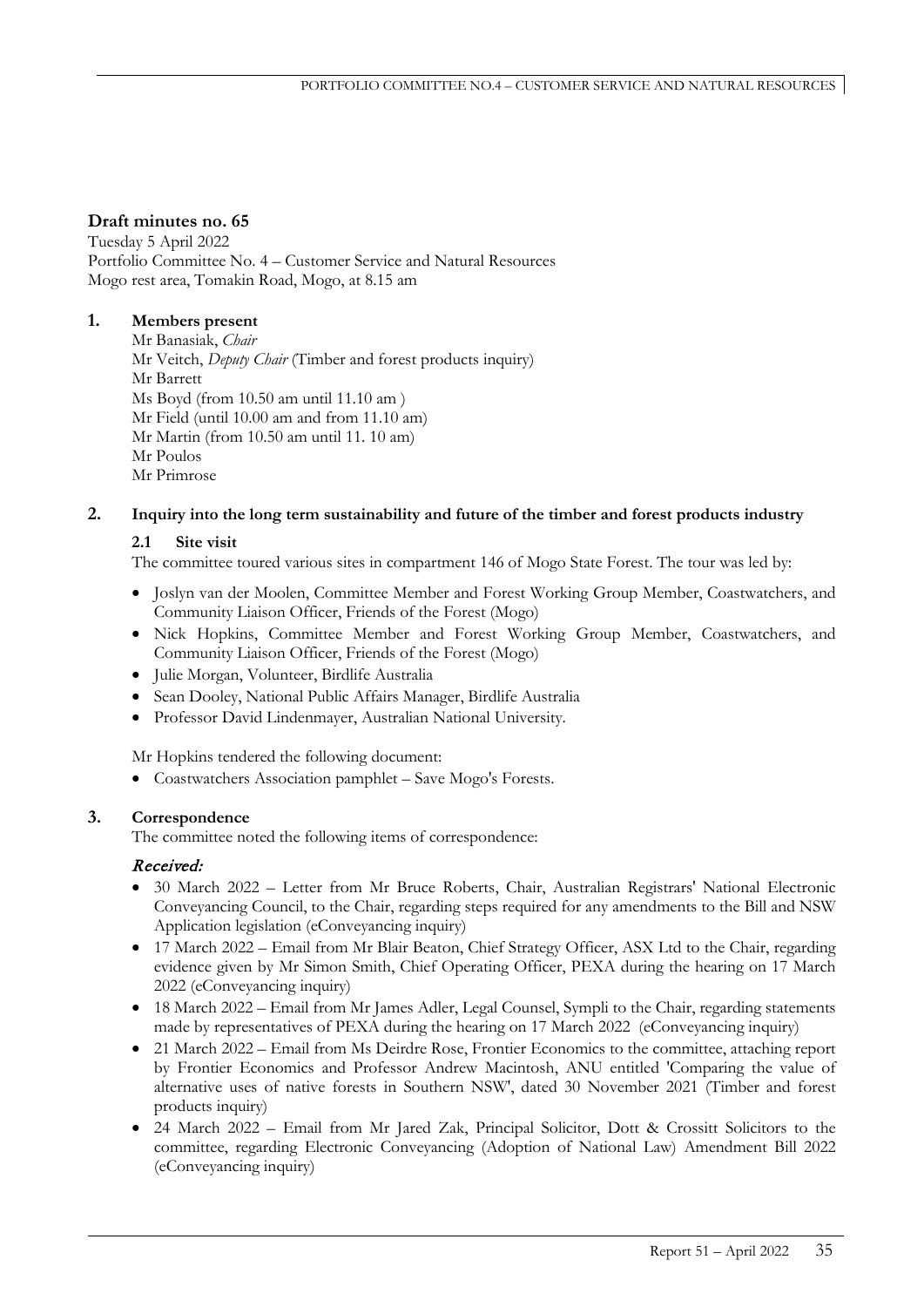• 29 March 2022 – Email from Ms Anna Waters, Executive Services Officer, Eurobodalla Shire Council, to the secretariat, declining the invitation for the Council to appear at the hearing on 5 April 2022 (Timber and forest products inquiry).

#### **4. Draft minutes**

Resolved, on the motion of Mr Primrose: That draft minutes nos. 62 and 63 be confirmed.

#### **5. Inquiry into the Electronic Conveyancing (Adoption of National Law) Amendment Bill 2022**

#### **5.1 Publication of correspondence on inquiry webpage**

Resolved, on the motion of Mr Veitch*:* That the committee publish on the inquiry webpage the following correspondence previously noted:

- 30 March 2022 Letter from Mr Bruce Roberts, Chair, Australian Registrars' National Electronic Conveyancing Council, to the Chair, regarding steps required for any amendments to the Bill and NSW Application legislation
- 17 March 2022 Email from Mr Blair Beaton, Chief Strategy Officer, ASX Ltd to the Chair, regarding evidence given by Mr Simon Smith, Chief Operating Officer, PEXA during the hearing on 17 March 2022
- 18 March 2022 Email from Mr James Adler, Legal Counsel, Sympli to the Chair, regarding statements made by representatives of PEXA during the hearing on 17 March 2022
- 24 March 2022 Email from Mr Jared Zak, Principal Solicitor, Dott & Crossitt Solicitors to the committee, regarding Electronic Conveyancing (Adoption of National Law) Amendment Bill 2022.

#### **5.2 Answers to questions from the Australian Competition and Consumer Commission**

Resolved, on the motion of Mr Barrett: That the committee authorise the publication of the answers to questions received from the Australian Competition and Consumer Commission on 25 March 2022, and that these answers be published on the inquiry webpage.

#### **5.3 Letter from the NSW Registrar General**

Ms Boyd tabled a letter from Mr Jeremy Cox, NSW Registrar General, regarding the commitment to reporting to Parliament on security and progress with interoperability, received on 4 April 2022.

Resolved, on the motion of Ms Boyd: That the committee publish on the inquiry webpage the letter from Mr Jeremy Cox, NSW Registrar General, regarding the commitment to reporting to Parliament on security and progress with interoperability, received on 4 April 2022.

#### **5.4 Recording of the report deliberative**

Resolved, on the motion of Mr Veitch: That the report deliberative meeting be recorded through Webex for the purposes of the secretariat cross-checking amendments following the meeting only, with the recording to be deleted after this use.

#### **5.5 Consideration of Chair's draft report**

The Chair submitted his draft report, entitled 'Electronic Conveyancing (Adoption of National Law) Amendment Bill 2022', which, having been previously circulated, was taken as being read.

Resolved, on the motion of Ms Boyd: That paragraph 2.75 be amended by omitting 'notes the evidence from Property Exchange Australia (PEXA) and inserting instead 'notes the assertion from Property Exchange Australia (PEXA)'.

Resolved, on the motion of Ms Boyd: That Finding 2 be amended by omitting 'including an independent assessment of readiness and the industry code' and inserting instead 'including the industry code and an independent assessment of readiness by the Office of the Registrar General'.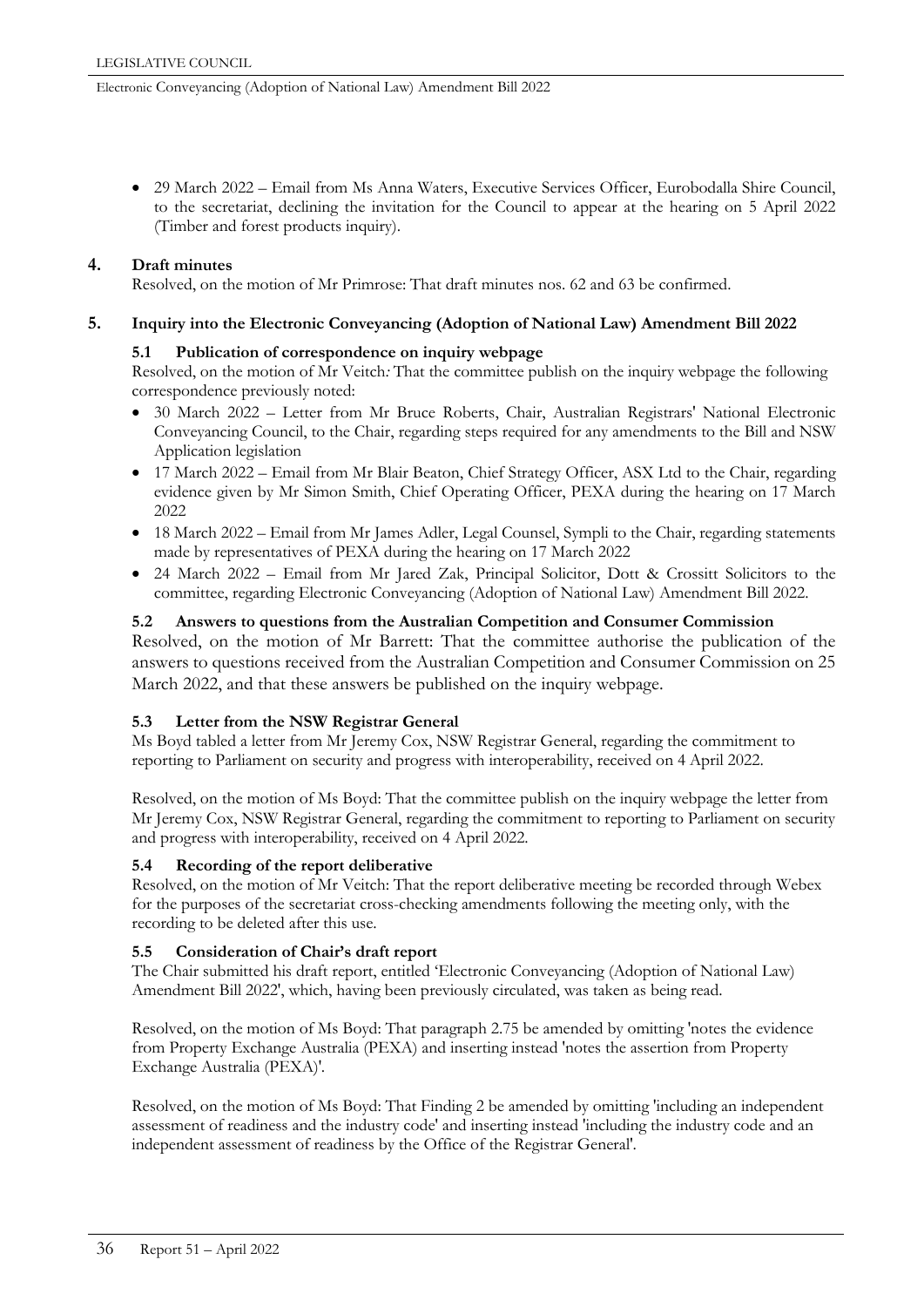Mr Veitch moved: That the following new recommendation be inserted after Recommendation 1:

'Recommendation X

That the House consider the second bill only after the House has a received a report from the Office of the Registrar General and the industry code has been finalised'.

Question put.

The committee divided.

Ayes: Mr Banasiak, Ms Boyd, Mr Primrose, Mr Veitch. Noes: Mr Barrett, Mr Martin, Mr Poulos.

Question resolved in the affirmative.

Resolved, on the motion of Ms Boyd: That:

The draft report, as amended, be the report of the committee and that the committee present the report to the House;

The transcripts of evidence, submissions, tabled documents, report on the online questionnaire, answers to questions, and correspondence relating to the inquiry be tabled in the House with the report;

Upon tabling, all unpublished attachments to submissions be kept confidential by the committee;

Upon tabling, all unpublished transcripts of evidence, submissions, tabled documents, answers to questions, and correspondence relating to the inquiry, be published by the committee, except for those documents kept confidential by resolution of the committee;

The committee secretariat correct any typographical, grammatical and formatting errors prior to tabling;

The committee secretariat be authorised to update any committee comments where necessary to reflect changes to recommendations or new recommendations resolved by the committee;

Dissenting statements be provided to the secretariat within 24 hours after receipt of the draft minutes of the meeting;

The secretariat is tabling the report on Friday 8 March 2022.

The Chair to advise the secretariat and members if they intend to hold a press conference, and if so, the date and time.

#### **6. Inquiry into the long term sustainability and future of the timber and forest products industry**

#### **6.1 Public submissions**

The committee noted that submission 232 was published by the committee clerk under the authorisation of the resolution appointing the committee.

#### **6.2 Answers to questions on notice and additional information**

The committee noted that the following answers to questions on notice and additional information were published by the committee clerk under the authorisation of the resolution appointing the committee:

- Answers to questions on notice from Snowy Valleys Council, received 24 February 2022
- Answers to questions on from Greater Hume Shire Council, received 2 March 2022
- Additional information from Mr Michael Kingwill, received 7 March 2022.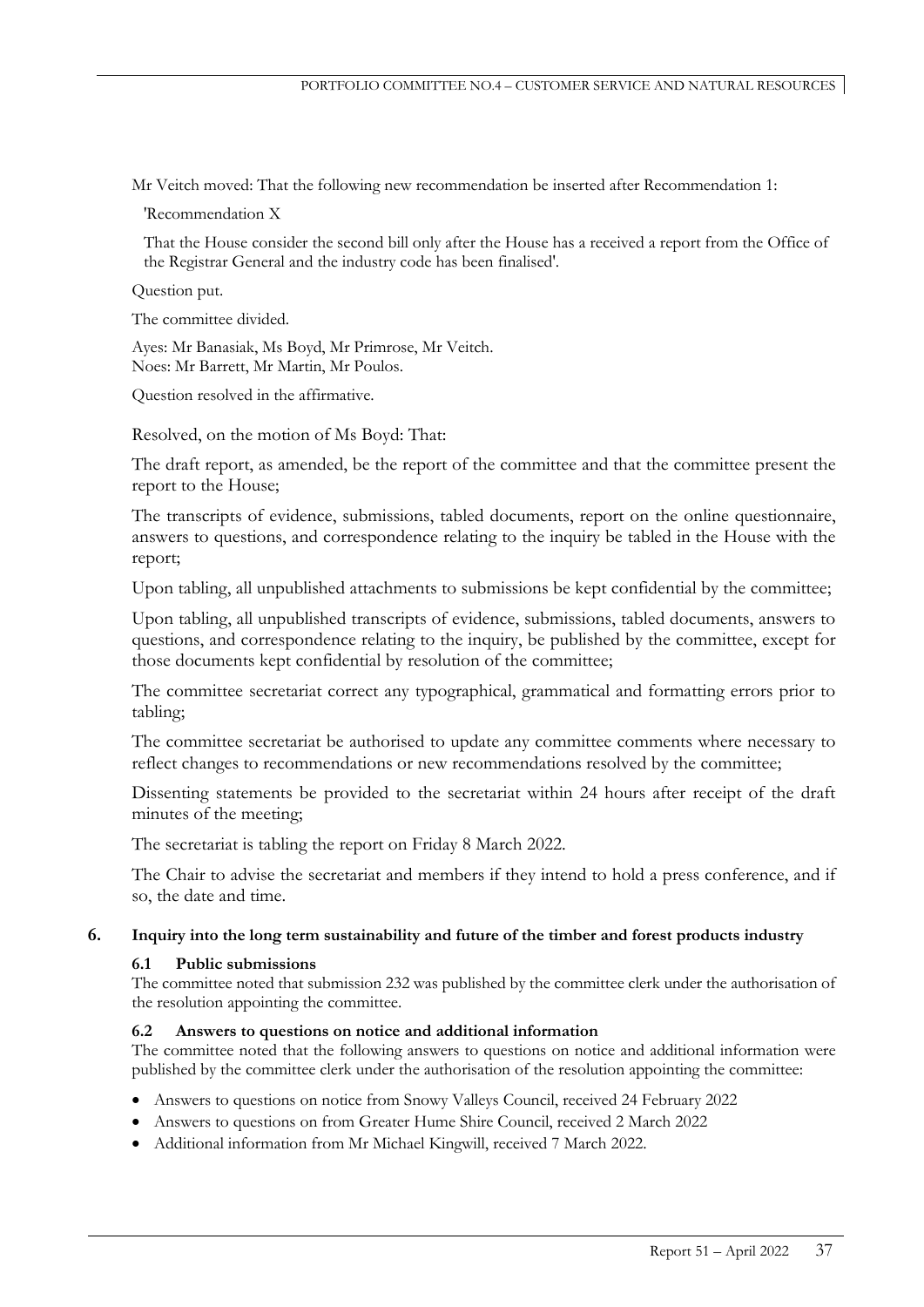#### **6.3 Tendered documents from site visit with Western Murray Land Improvement Group**

Resolved, on the motion of Mr Veitch: That the committee accept and publish the following documents tendered by the Western Murray Land Improvement Group during the site visit on 7 February 2022:

- Barapa Barapa villages of the Pollack
- Joint Indigenous Group Koondrook-Perricoota Statement of significance
- Koondrook-Perricoota Forest Flood Enhancement Project Terms of reference
- Koondrook Perricoota Alliance & Sub-Committees Terms of Reference, July 2021
- Western Murrray Land Improvement Group Koondrook Perricoota Working Group Terms of reference
- Western Murrray Land Improvement Group Organisation overview
- Western Murray Land Improvement Group Koondrook-Perricoota Forest community visioning outcomes
- Western Murray Land Improvement Group KP Group of Forests Collaborative Project List
- Western Murray Land Improvement Group Koondrook-Perricoota Forest Wetland 'Hotspots' Assessment, June 2021
- Western Murray Land Improvement Group Koondrook Perricoota Little Forest Traditional Flow Environmental Water Planning Case Study, October 2021.

#### **6.4 Tendered documents from site visit in Eden and Moruya**

Resolved, on the motion of Mr Veitch: That the committee accept the following documents but defer consideration of publication until the secretariat has checked the documents for issues of confidentiality and adverse mention:

- Overview of Pentarch Forestry: Eden, tendered by Mr Charlie Fisher, Regional Manager, Pentarch.
- South East Timber Association Information pack, tendered by Mr Peter Rutherford, Secretary, South East Timber Association
- Information pack, tendered by Mr Vic Jurskis, Forest Ecologist, Silviculturist and Researcher
- Document, 'Landscapes must be managed', tendered by Mr Vic Jurskis, Forest Ecologist, Silviculturist and Researcher
- Coastwatchers Association pamphlet Save Mogo's Forests, tendered by Mr Nick Hopkins, Member and Forest Working Group Member, Coastwatchers Association.

#### **6.5 Public hearing**

Witnesses were admitted.

The committee proceeded to take evidence in public.

The Chair made an opening statement regarding the broadcasting of proceedings and other matters.

The following witness was sworn and examined:

• Mr Anthony McMahon, Chief Executive Officer, Bega Valley Shire Council.

The evidence concluded and the witness withdrew.

The following witnesses were sworn and examined:

- Ms Julie Taylor Mills, Committee member, South East Region Conservation Alliance
- Ms Lisa Stone, Committee member, South East Region Conservation Alliance
- Mr Sean Dooley, National Public Affairs Manager, BirdLife Australia.

Ms Stone tendered the following documents:

• Media Article, Lucy Cormack and Nick O'Malley, '\$20m loss: native forest logging last year cost NSW taxpayers \$441 per hectare', *Sydney Morning Herald*, 15 March 2022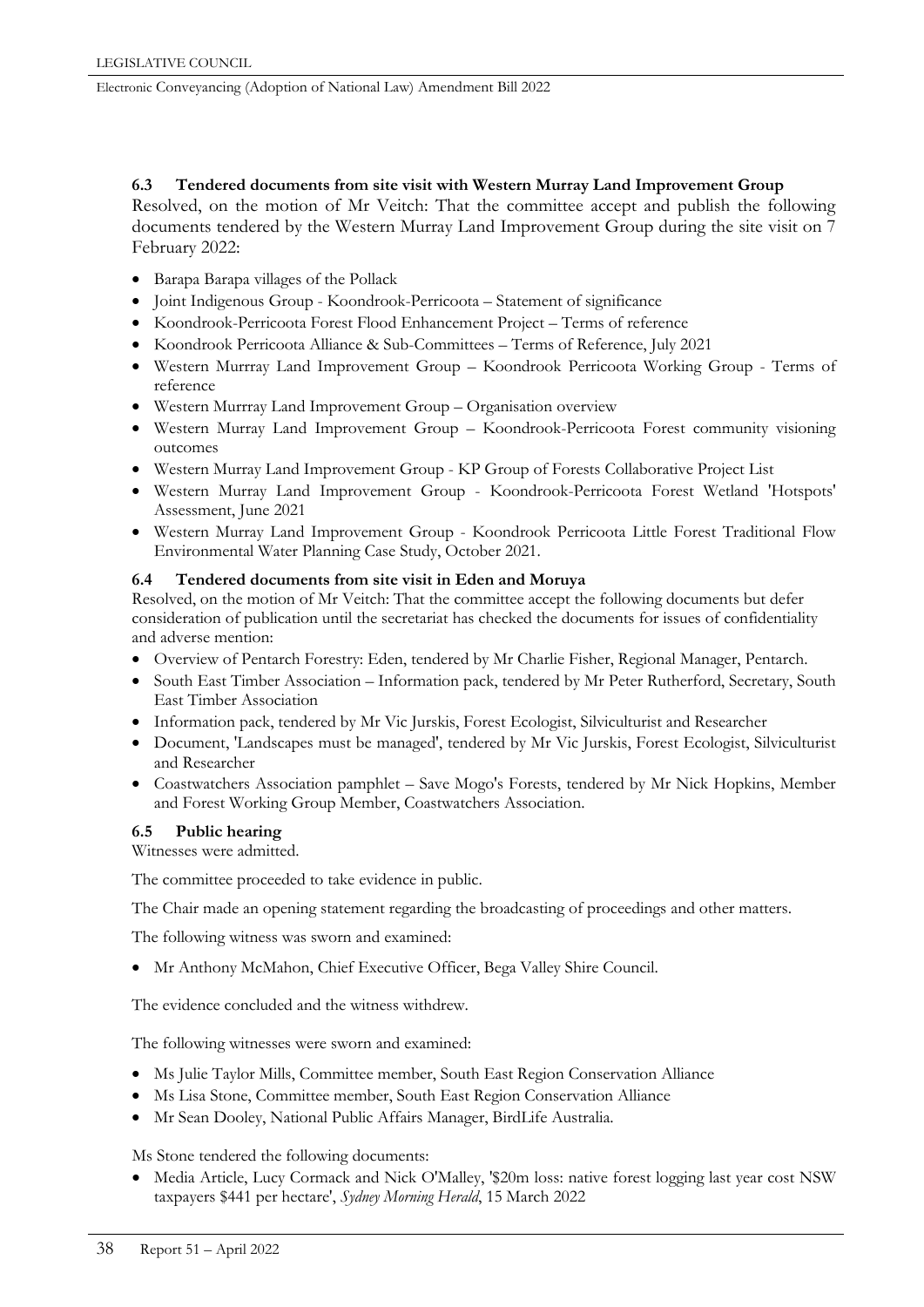- Media Article, Andrew Brownbill, 'Native forest logging makes bushfires worse and to say otherwise ignores the facts', *The Conversation*, 20 May 2021
- Letter from Ms Tracey Mackey, Chief Executive Officer, Environment Protection Authority to Mr Gary Barnes, Secretary, Department of Regional NSW and Mr Anshul Chaudhary, Acting Chief Executive Officer, Forestry Corporation NSW, dated 22 September 2020, regarding FCNSW report entitled 'Environmental Impacts and Implications for Timber Harvesting NSW State Forests'
- Document, 'Why do politicians continue to defy public opinion'
- Extract from 2020 Review of CIFOA standards for mitigating logging impacts in burnt NSW Forests
- Executive Summary from 'Final report on Advice on Coastal IFOA operations post 2019-2020 wildfires', Natural Resources Commission, June 2021.

Ms Taylor-Mills tendered the following document:

• Summary presentation on report, 'Southern and Eden RFA: Economics of native forest harvesting', Frontier Economics and Professor Andrew Macintosh, Australian National University, 23 September 2021.

Mr Dooley tendered the following document:

• Report, 'Bird and Nature Tourism in Australia: KBAs in Danger Case Study Report 2022', Dr Rochelle Steven, BirdLife Australia.

The evidence concluded and the witnesses withdrew.

The following witnesses were sworn and examined:

- Mr Nick Hopkins, Community Liaison Officer, Friends of the Forest (Mogo) and Coastwatchers Committee Member and Forest Working Group Member, Coastwatchers Association Inc.
- Ms Joslyn van der Moolen, Coastwatchers Committee Member and Forest Working Group Member, Coastwatchers Association Inc. and Community Liaison Officer, Friends of the Forest (Mogo).

Mr Hopkins tendered the following documents:

- Living in Eurobodalla, 'MTBs on a roll at Mogo', January to March 2021
- Environment Protection Authority, 'Current Investigations', 25 February 2022
- Document, 'Forestry Corporation NSW breaching some recent media releases'
- Photograph, 'Typical hollow bearing tree felled in Mogo State Forest in 2020 one of 70 reported to the EPA'
- Photograph, 'Currowan fire survivor: this Greater Glider typifies the threatened species decimated by Black Summer'.

Ms van der Moolen tendered the following document:

• Fact sheet, 'Forests: Worth more standing', A Beyond Zero Future for South East NSW.

The evidence concluded and the witnesses withdrew.

The following witnesses were sworn and examined:

- Mr Stephen Dadd, Executive Director, Allied Natural Wood Enterprises/Pentarch Forestry
- Mr Charlie Fisher, Regional Manager, Allied Natural Wood Enterprises/Pentarch Forestry
- Mr Peter Rutherford, Secretary, South East Timber Association
- Mr Vic Jurskis, Forest Ecologist, Silviculturist and Researcher, South East Timber Association.

Mr Rutherford tendered the following document:

• Answer to question on notice from Mr Primrose during site visit on 4 April 2022.

The evidence concluded and the witnesses withdrew.

The public hearing concluded at 2.45 pm.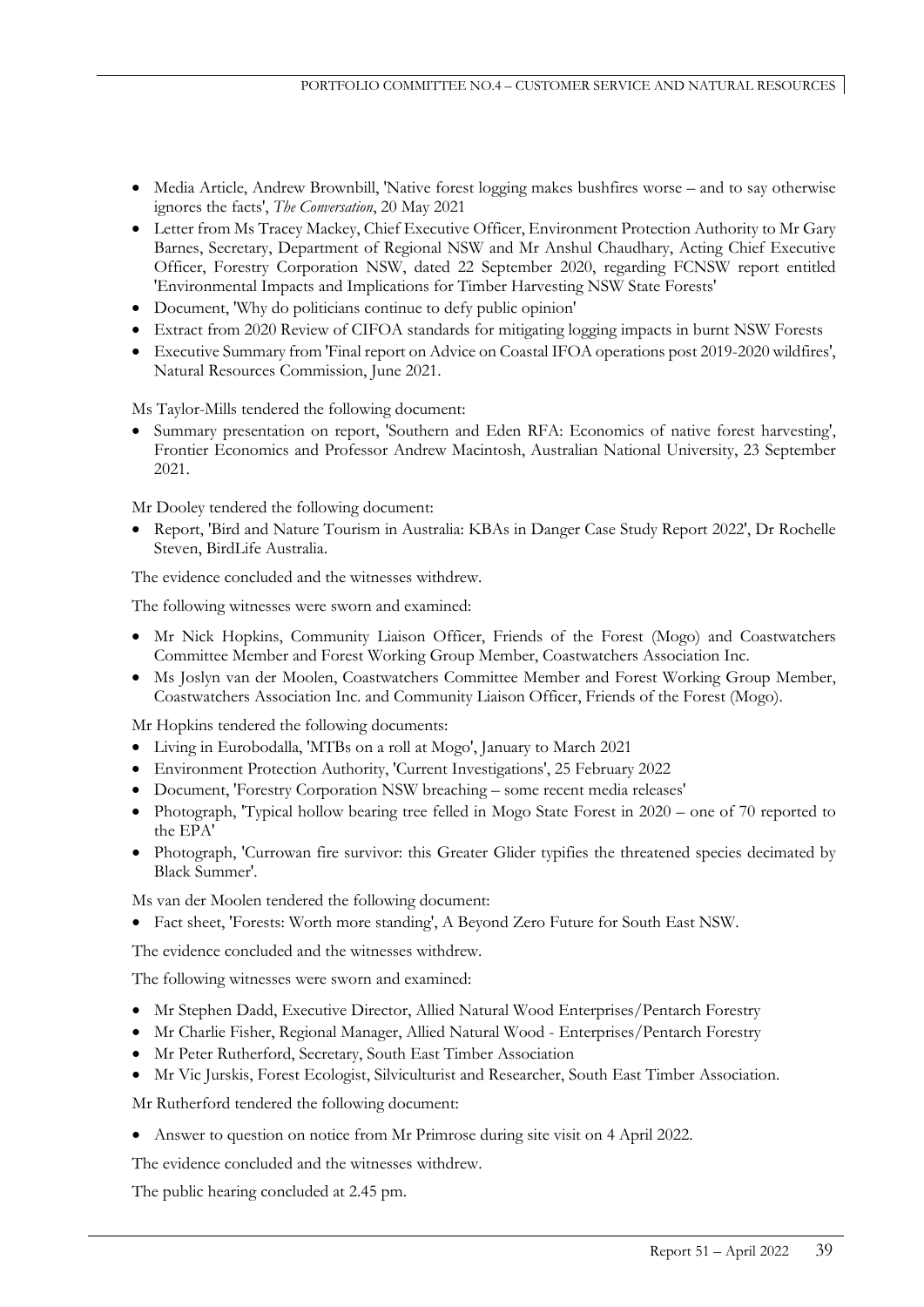#### **6.6 Tendered documents from public hearing**

Resolved, on the motion of Mr Veitch: That the committee accept and publish the following documents tendered during the public hearing:

- Summary presentation on report, 'Southern and Eden RFA: Economics of native forest harvesting', Australian National University, 23 September 2021, tendered by Ms Julie Taylor Mills, South East Region Conservation Alliance
- Report entitled 'Bird and Nature Tourism in Australia: KBAs in Danger Case Study Report 2022', Dr Rochelle Steven, BirdLife Australia, tendered by Mr Sean Dooley, BirdLife Australia
- Living in Eurobodalla, 'MTBs on a roll at Mogo', January to March 2021, tendered by Mr Nick Hopkins, Friends of the Forest Mogo and Coastwatchers.
- Environment Protection Authority, 'Current Investigations', 25 February 2022, tendered by Mr Nick Hopkins, Friends of the Forest Mogo and Coastwatchers.
- Document, 'Forestry Corporation NSW breaching some recent media releases', tendered by Mr Nick Hopkins, Friends of the Forest Mogo and Coastwatchers.
- Photograph, 'Typical hollow bearing tree felled in Mogo State Forest in 2020 one of 70 reported to the EPA', tendered by Mr Nick Hopkins, Friends of the Forest Mogo and Coastwatchers.
- Photograph, 'Currowan fire survivor: this Greater Glider typifies the threatened species decimated by Black Summer', tendered by Mr Nick Hopkins, Friends of the Forest Mogo and Coastwatchers.
- Fact sheet, 'Forests: Worth more standing', A Beyond Zero Future for South East NSW, tendered by Ms Joslyn van der Moolen, Coastwatchers and Friends of the Forest Mogo.
- Answer to question on notice from Mr Primrose during site visit on 4 April 2022, tendered by Mr Peter Rutherford, South East Timber Association.

Resolved, on the motion of Mr Primrose: That the committee accept and publish the following documents tendered by Ms Lisa Stone, South East Region Conservation Alliance:

- Media Article, Lucy Cormack and Nick O'Malley, '\$20m loss: native forest logging last year cost NSW taxpayers \$441 per hectare', Sydney Morning Herald, 15 March 2022
- Media Article, Andrew Brownbill, 'Native forest logging makes bushfires worse and to say otherwise ignore the facts', The Conversation, 20 May 2021
- Letter from Ms Tracey Mackey, Chief Executive Officer, Environment Protection Authority to Mr Gary Barnes, Secretary, Department of Regional NSW and Mr Anshul Chaudhary, Acting Chief Executive Officer, Forestry Corporation NSW, dated 22 September 2020, regarding FCNSW report entitled 'Environmental Impacts and Implications for Timber Harvesting NSW State Forests'
- Document, 'Why do politicians continue to defy public opinion'
- Extract from 2020 Review of CIFOA standards for mitigating logging impacts in burnt NSW Forests
- Executive Summary from Final report on Advice on Coastal IFOA operations post 2019-2020 wildfires, Natural Resources Commission, June 2021.

#### **7. Adjournment**

The committee adjourned at 2.48 pm until *sine die*.

Peta Leeman and Laura Ismay **Committee Clerks**